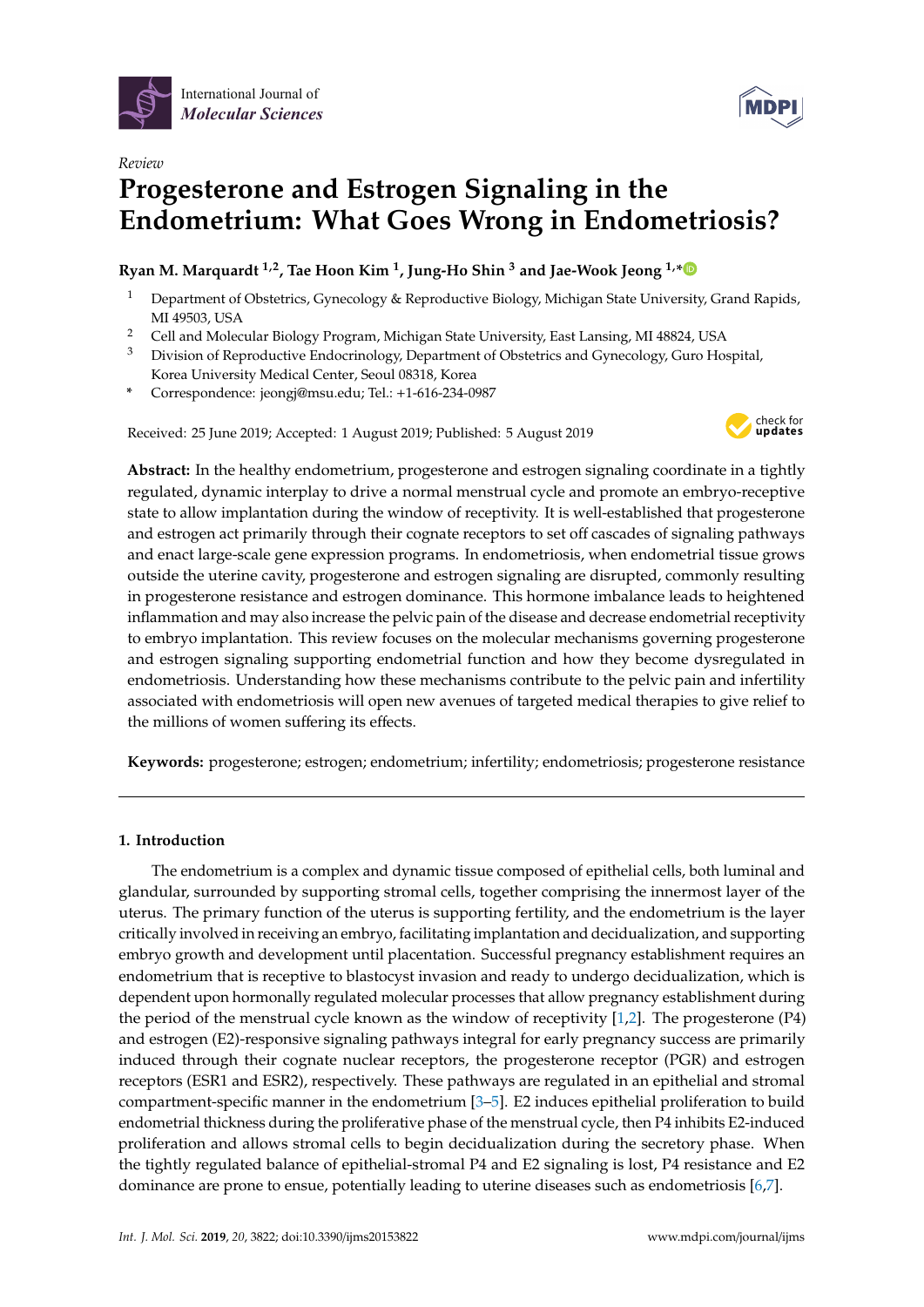Endometriosis is a common uterine disease characterized by the growth of endometrium-like tissue outside the uterine cavity [\[8](#page-15-6)[,9\]](#page-15-7). Approximately 10% of reproductive-aged women suffer from this condition, which is often accompanied by chronic pain and infertility. Unfortunately, the etiology of endometriosis is not sufficiently understood to enable consistently effective treatment options. However, it is clear that functional dysregulation of the ovarian steroid hormones P4 and E2 and their downstream signaling targets plays an important role in the development and maintenance of the disease as well as its effects on the eutopic endometrium, primarily through E2-driven inflammation and P4 resistance [\[6](#page-15-4)[,7\]](#page-15-5).

This review will cover the known roles of P4 and E2 signaling in maintaining endometrial homeostasis and supporting pregnancy establishment before turning to focus on the mechanisms of the P4 and E2 signaling dysregulation of endometriosis, how this dysregulation impacts the clinical symptoms of endometriosis, and how hormone treatment strategies attempt to correct it.

#### **2. Steroid Hormone Regulation of Endometrial Function**

Studies in mice have been critical to understanding the functions of P4 and E2 in the mammalian uterus during early pregnancy [\[1](#page-15-0)[,2](#page-15-1)[,10](#page-15-8)[,11\]](#page-15-9). Compared with the lengthy human menstrual cycle (28–30 days), mice undergo a short estrous cycle (4–5 days), but the receptive window of both species is regulated in a parallel manner by P4 and E2. In mice, a mating event, defined as gestation day (GD) 0, sets off a cascade of hormone signaling events, beginning with a preovulatory E2 surge from GD 0.5–1.5 to induce epithelial proliferation [\[2\]](#page-15-1). By GD 2.5, increased P4 secretions from the corpus luteum dominate, promoting stromal proliferation and inhibiting E2-induced epithelial proliferation. Next, a nidatory E2 surge on GD 3.5 acts in concert with P4 regulation to prepare the receptive endometrium on GD 4–5. The invading blastocyst then induces a decidualization reaction of the P4-primed stromal cells, where they differentiate into morphologically and functionally unique cells to surround the implanting embryo and support growth until placentation, all under critical continued P4 regulation. The primary mediators of these P4 and E2-induced events are their cognate nuclear receptors, transcriptional coregulators, and downstream signaling targets.

#### *2.1. Progesterone Receptors and Progesterone Signaling*

The basic endometrial function of PGR has been known for some time and recently comprehensively reviewed elsewhere [\[2](#page-15-1)[,11](#page-15-9)[–14\]](#page-15-10), so this discussion will briefly summarize relevant details while focusing on recent findings of functionally relevant PGR signaling regulators and downstream mediators. PGR expression is induced by E2 action through ESR1, and in turn PGR inhibits ESR1 expression, creating a fine-tuned feedback system to balance downstream effects [\[12\]](#page-15-11). PGR is expressed as primarily two functionally distinct isoforms, PR-A and PR-B, transcribed from two promoters in the same gene, resulting in the PR-A protein being 164 amino acids shorter than PR-B [\[15\]](#page-16-0). Null-mutation of both isoforms (PRKO) caused sterility in the female mouse due to numerous reproductive abnormalities, including severely reduced or absent ovulation, uterine hyperplasia and a lack of decidualization response, severely limited mammary gland development, and an inability to exhibit sexual behavior [\[16\]](#page-16-1). Specific deletion of PR-A [\[17\]](#page-16-2) or PR-B [\[18\]](#page-16-3) showed that PR-A is the primary driver of uterine PGR function and is sufficient for fertility, while PR-B is critical for mammary gland development and morphogenesis during pregnancy. PR-B also promotes uterine epithelial proliferation when not repressed by PR-A [\[12\]](#page-15-11). Furthermore, overexpression of PR-A led to endometrial hyperproliferation and infertility [\[19](#page-16-4)[,20\]](#page-16-5), revealing the importance of the relative PR-A/PR-B ratio to proper P4 responsiveness. Additionally, PGR has epithelial and stromal compartment-specific functions in the endometrium as revealed by ex vivo tissue-recombination experiments and in vivo epithelial-specific PGR knockout mice, while both epithelial and stromal PGR appear to be important for suppressing epithelial proliferation [\[21,](#page-16-6)[22\]](#page-16-7).

In response to P4 binding, PGR is capable of rapid, non-genomic action though interaction with c-Src kinase to induce the pro-proliferative extracellular signal-regulated kinase/mitogen-activated protein kinase (ERK/MAPK) and Protein Kinase B (AKT) pathways, important for peri-implantation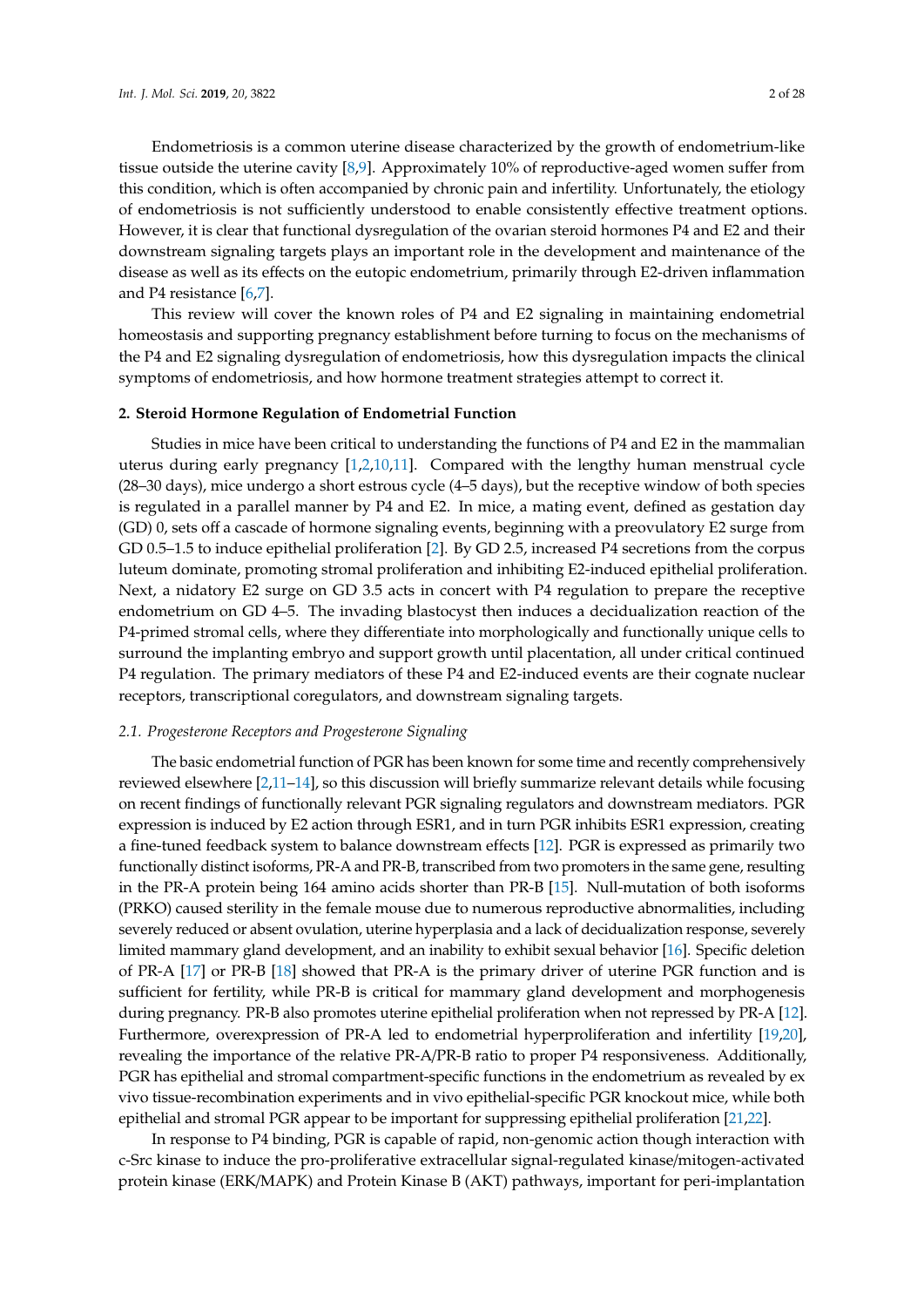stromal proliferation [\[12,](#page-15-11)[23](#page-16-8)[,24\]](#page-16-9). However, the canonical pathway for PGR's impact on gene expression occurs through genomic activity after P4 binding and translocation to the nucleus [\[12\]](#page-15-11). Mechanistic studies of PGR action have been greatly aided by the identification of ligand-dependent PGR target genes in the mouse uterus through studies utilizing transcriptomic analysis of gene expression changes after P4 exposure in PRKO mice [\[25\]](#page-16-10) and chromatin immunoprecipitation targeting PGR-bound gene regions [\[26\]](#page-16-11). One of the first PGR targets identified and known to be central to uterine function is the growth factor Indian hedgehog (IHH), which is induced in the epithelium and exerts paracrine effects on the stroma [\[27,](#page-16-12)[28\]](#page-16-13). Uterine ablation of IHH in the mouse resulted in uterine phenotypes very similar to PGR knockouts [\[29\]](#page-16-14). Importantly, epithelial IHH induces stromal chicken ovalbumin upstream promoter-transcription factor II (COUPTFII) expression [\[27](#page-16-12)[,29\]](#page-16-14), which both inhibits E2-induced epithelial proliferation to allow implantation and induces bone morphogenetic protein 2 (BMP2) in the stroma to effect the decidualization response [\[30,](#page-16-15)[31\]](#page-16-16). As shown in both mouse and human cells, BMP2 is critical for decidualization through induction of Wnt family member 4 (WNT4) [\[32](#page-16-17)[,33\]](#page-16-18), another ligand required for successful implantation and decidualization [\[34\]](#page-17-0). WNT4 and other Wnt family proteins canonically act through β-catenin activity [\[35\]](#page-17-1), and β-catenin has also been implicated in uterine development, implantation, and decidualization [\[36\]](#page-17-2). In fact, a compartment-specific murine knockout of mesenchymal β-catenin showed that not only is stromal β-catenin required for decidualization, but it also indirectly opposes E2-induced epithelial proliferation [\[37\]](#page-17-3).

Homeobox protein-A10 (HOXA10) is another PGR target in the endometrium, and HOXA10 knockout mice are infertile due to uterine defects that appear to be a result of lost stromal P4 responsiveness [\[38,](#page-17-4)[39\]](#page-17-5). Interestingly, WNT4 expression is lost around the implantation site in HOXA10 mutant mice [\[40\]](#page-17-6). Adding to the complexity, heart and neural crest derivatives expressed 2 (HAND2), a stromal-expressed PGR target transcription factor, was also found to be required to mediate P4's anti-proliferative action on the uterine epithelium but independently of IHH-COUPTFII signaling [\[41\]](#page-17-7). Rather, HAND2 inhibits stromal fibroblast growth factor (FGF) signaling [\[41\]](#page-17-7), which otherwise induces epithelial proliferation through the ERK/MAPK and AKT pathways [\[42\]](#page-17-8). In addition, HAND2 appears to play a role in the decidualization process in both mouse and human stromal cells [\[43\]](#page-17-9). Outside of these more well-described pathways, many other P4 signaling mediators involved in uterine function and fertility have been described such as insulin-like growth factor binding protein 1 (IGFBP1) [\[44\]](#page-17-10), CCAAT enhancer binding protein beta (C/EBPβ) [\[45,](#page-17-11)[46\]](#page-17-12), promyelocytic leukaemia zinc finger protein (PLZF) [\[47,](#page-17-13)[48\]](#page-17-14), mitogen-inducible gene 6 protein (MIG-6) [\[49](#page-17-15)[,50\]](#page-17-16), and cysteine rich secretory protein LCCL domain containing 2 (CRISPLD2) [\[51\]](#page-17-17).

Though many of the important mediators and targets of uterine P4 signaling discussed above have been understood for many years, recent research, enabled by genome-wide transcriptome and cistrome analyses, has revealed new insight on P4 signaling regulators and modifiers [\[14\]](#page-15-10). Forkhead box O1 (FOXO1) was identified as a cell fate-regulating transcription factor involved in endometrial stromal decidualization partly through interaction with P4 signaling [\[52\]](#page-18-0). Further study revealed transcriptional cross-talk and greater than 75% overlap in genome binding occupancy between FOXO1 and PGR in in vitro human endometrial stromal cell decidualization, particularly in the regulation of Wnt signaling and other factors such as IGFBP1 [\[53](#page-18-1)[,54\]](#page-18-2). Unexpectedly, a more recent in vivo mouse study found that rather than primarily functioning in decidualization, FOXO1 regulates epithelial integrity through regulation of PGR in vivo [\[55\]](#page-18-3). Indeed, conditional ablation of *Foxo1* in the uterus resulted in infertility primarily due to retention of epithelial integrity during the implantation window that prevented embryo invasion [\[55\]](#page-18-3). Transcriptomics and expression profiling further revealed a temporally and spatially controlled mutual regulation between PGR and FOXO1 in the uterine epithelium during the window of receptivity that was validated in human endometrial samples [\[55\]](#page-18-3).

FK506 binding protein prolyl isomerase 4 (FKBP52) is a P4 signaling regulator from the FK506 binding family of immunophilins that was first found to interact with and promote PGR activity in vitro [\[56\]](#page-18-4). Targeted knockout of the *Fkbp52* gene in mice resulted in implantation failure resulting from attenuated P4-responsiveness due to a decrease in the binding of PGR by P4 [\[57\]](#page-18-5). Moreover,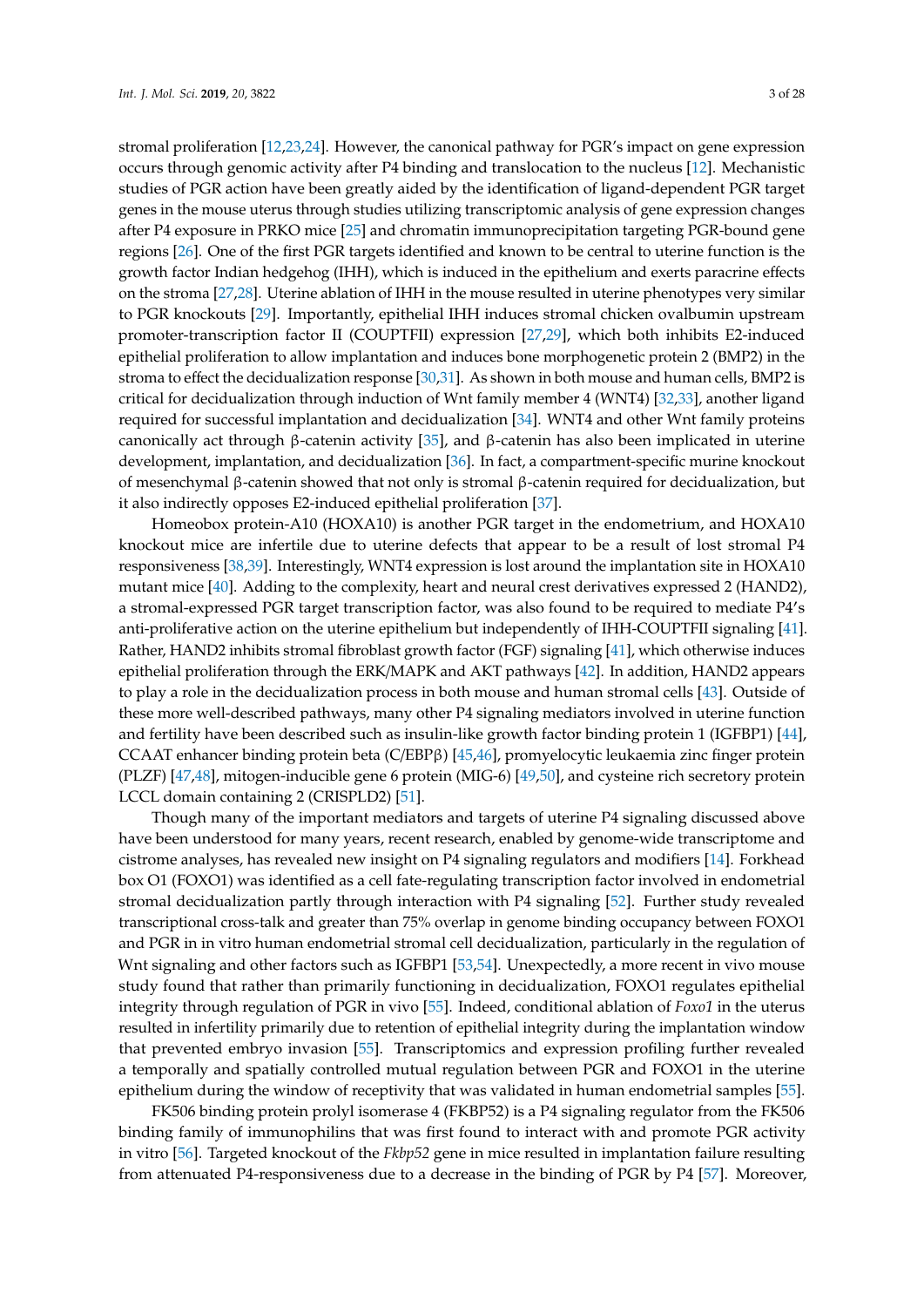later findings revealed a strain-specific functional importance for FKBP52 mediating P4 responsiveness, highlighting the importance of genetics in its function [\[58\]](#page-18-6). In vitro decidualization experiments in human endometrial stromal cells confirmed a role for FKBP52 in decidualization and revealed HOXA10 as a regulator of FKBP52 in this process [\[59\]](#page-18-7).

Signal transducer and activator of transcription 3 (STAT3) is a mediator of leukemia inhibitory factor (LIF) signaling [\[60\]](#page-18-8) which will be discussed in more detail hereafter. The first clue to the importance of STAT3 in uterine function resulted from mouse implantation failure after pharmacological inhibition of STAT3 activation [\[61\]](#page-18-9), and this result was later confirmed by the use of conditional gene knockouts that showed a decidualization defect, increased E2 signaling, and decreased P4 signaling [\[62,](#page-18-10)[63\]](#page-18-11). More detailed analysis revealed that STAT3 directly interacts with PR-A, indicating a direct role for STAT3-PGR crosstalk in early pregnancy establishment [\[63\]](#page-18-11).

GATA binding protein 2 (GATA2), a zinc finger family transcription factor, was originally identified as a PGR target in the mouse uterus via microarray analysis [\[25\]](#page-16-10) and later confirmed to be expressed concomitantly with PGR in the uterine epithelium at temporally and spatially critical periods during pregnancy [\[64\]](#page-18-12). A follow-up study in which *Gata2* was conditionally ablated in the mouse uterus followed by genome-wide expression profiling and chromatin immunoprecipitation analysis revealed a large-scale regulatory role for GATA2 in PGR expression and downstream signaling [\[65\]](#page-18-13). *Gata2* uterine knockout mice were infertile due to implantation and decidualization defects, and further analysis showed that PGR protein and mRNA expression was dramatically reduced by *Gata2* attenuation [\[65\]](#page-18-13). Remarkably, 97% of P4-responsive genes failed to be induced without the presence of GATA2 as shown by microarray analysis [\[65\]](#page-18-13). Finally, cistrome analysis revealed that GATA2 both directly binds near the PGR promoter and shares occupancy with PGR at 50% of P4-responsive genes, and co-regulatory activity was confirmed with a luciferase reporter assay at *IHH* and sex determining region Y box 17 (*SOX17*) [\[65\]](#page-18-13). These results in the mouse were confirmed in the human by the finding of a correlation between GATA2 and PGR activity consistent with the mouse findings as well as a PGR-GATA2-SOX17 regulatory network governing female fertility [\[65\]](#page-18-13).

SOX17 is a transcription factor identified as a PGR target by chromatin immunoprecipitation followed by massively parallel DNA sequencing (ChIP-seq) [\[26\]](#page-16-11). It was later found to be important in implantation, gland development, and gland function in the mouse uterus through experiments utilizing a knockout of one *Sox17* allele [\[66\]](#page-18-14) and conditional knockouts of *Sox17* in PGR-positive cells and uterine epithelial cells [\[67\]](#page-18-15). More detailed study revealed that SOX17 controls epithelial proliferation and differentiation by regulating PGR signaling via the IHH pathway [\[68\]](#page-18-16). Furthermore, ChIP-seq analysis showed a remarkable overlap between SOX17, PGR, and GATA2-bound regions, and SOX17 was shown to induce IHH through direct binding of an enhancer 19 kb upstream to the *Ihh* gene [\[68\]](#page-18-16). Additionally, both the SOX17 expression pattern and a significant correlation with IHH expression were validated in human endometrial samples [\[68\]](#page-18-16). A further interesting note from this study was the high degree of correlation between the SOX17-regulated transcriptome and the (AT-rich interaction domain 1A (ARID1A)-regulated transcriptome in the mouse uterus at GD 3.5 along with the reduction of ARID1A expression in the SOX17-deleted uterus [\[68\]](#page-18-16). ARID1A is chromatin remodeling factor important for endometrial function that we will discuss in more detail hereafter [\[69\]](#page-18-17).

#### *2.2. Estrogen Receptors and Estrogen Signaling*

P4 signaling in the endometrium cannot be considered on its own without also discussing the counteracting and sometimes cooperating action of E2 signaling. E2's action in the endometrium is primarily enacted through the binding of its cognate nuclear receptors, estrogen receptor 1 (ESR1/ER $\alpha$ ) and estrogen receptor 2 (ESR2/ERβ), which unlike PR-A and PR-B are transcribed from separate genes [\[2](#page-15-1)[,4](#page-15-12)[,5,](#page-15-3)[70,](#page-18-18)[71\]](#page-19-0). In addition to its classical genomic activity, ESR1 can also induce rapid non-genomic signaling through the ERK/MAPK pathway [\[72\]](#page-19-1). Specifically, ESR1 has been shown to promote proliferation through this pathway in a human epithelial cell line [\[73\]](#page-19-2), and further evidence from mice indicates that ESR1 can successfully carry out its effects on endometrial epithelial proliferation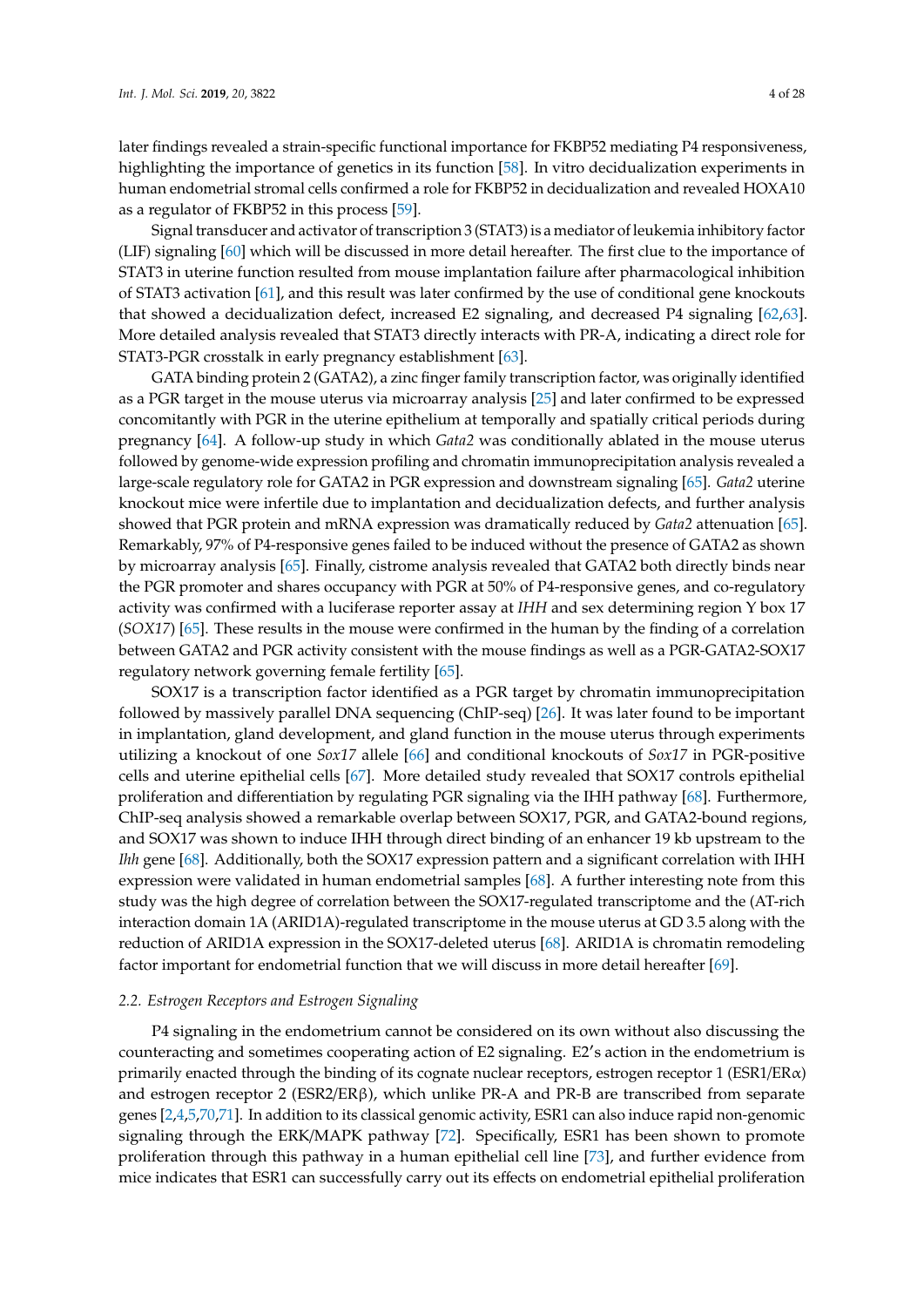independent of classical genomic signaling [\[74\]](#page-19-3), suggesting a role for non-classical ESR1 activity in epithelial proliferation. Additional research has also shown a need for the ERK/MAPK pathway in endometrial stromal decidualization [\[75\]](#page-19-4). Much of the current understanding of uterine ESR1 and ESR2 was learned through a variety of genetically engineered mice as well as in vitro cell culture experiments. ESR2 knockout females show no apparent uterine defect and are subfertile only due to ovulation inefficiency with no difference in uterine E2-responsiveness [\[76,](#page-19-5)[77\]](#page-19-6). However, there is some controversy because one study found competing evidence showing that the ESR2-null uterine epithelium is hyper-responsive to E2 treatment [\[78\]](#page-19-7). The first ESR1 knockout mouse was created using gene disruption in embryonic stem cells, and the resulting females were unresponsive to E2 and infertile with an ovarian defect and hypoplastic uteri [\[79\]](#page-19-8) as well as depressed PGR expression [\[80\]](#page-19-9). Embryo transfer experiments showed that even with a healthy embryo and proper hormonal stimulation, uteri lacking ESR1 are not competent for implantation [\[81\]](#page-19-10). In spite of early reports to the contrary, likely resulting from incomplete deletion of ESR1 [\[70,](#page-18-18)[80](#page-19-9)[–82\]](#page-19-11), ESR1 is also required in the mouse for a normal decidualization response to artificial stimulation [\[83\]](#page-19-12). Epithelial-specific ESR1 ablation resulted in the surprising finding that E2-induced epithelial proliferation occurs independently of epithelial ESR1, supporting previous findings from tissue recombination experiments [\[84](#page-19-13)[,85\]](#page-19-14). Surprisingly, it is stromal ESR1 that controls E2-induced epithelial proliferation through stromal-epithelial crosstalk [\[85,](#page-19-14)[86\]](#page-19-15). On the other hand, both epithelial and stromal ESR1 are necessary for a complete decidualization response to artificial stimulus [\[83,](#page-19-12)[86\]](#page-19-15).

The classic role for E2 in upregulating epithelial proliferation is mediated in part by insulin-like growth factor 1 (IGF1) downstream of ESR1 in the stroma [\[87,](#page-19-16)[88\]](#page-19-17). Mechanistically, ESR1 induces IGF1 expression by interacting with a superenhancer distal from the IGF1 transcription start site [\[89,](#page-19-18)[90\]](#page-20-0). It has been proposed that when IGF1 is expressed and secreted by the stroma, it binds its receptor IGF1R in the epithelium and induces the phosphoinositide 3-kinase (PI3K)/AKT pathway leading to proliferation [\[87,](#page-19-16)[91](#page-20-1)[,92\]](#page-20-2). However, it was recently shown that disrupting E2's induction of IGF1 is not sufficient to the impair the E2-induced uterine growth response [\[89\]](#page-19-18), so other mediators must be important as well. One family of such potential paracrine mediators is the FGF family, the members of which, as we mentioned earlier in our discussion of HAND2, induce the proliferation-associated ERK/MAPK and AKT pathways [\[41,](#page-17-7)[42\]](#page-17-8). At least one FGF family member, FGF-9, is induced by E2 in the endometrial stroma [\[93\]](#page-20-3). In addition to its regulation by PGR in uterine stromal cells for decidualization, murine gene knockout experiments have shown that C/EBPβ is also an E2 target in both the endometrial epithelium and stroma that is critical for proliferation based on its activity regulating cyclin-dependent kinases in the Gap 2 (G2) to mitotic (M) phase cell cycle transition [\[45](#page-17-11)[,46\]](#page-17-12). Finally, Mucin 1 (MUC1) is an E2 target in the uterine epithelium that is secreted to create a barrier to embryo attachment [\[94\]](#page-20-4) until it is downregulated by P4 signaling through the IHH-COUPTFII pathway [\[29–](#page-16-14)[31\]](#page-16-16).

In addition to its activity inducing epithelial proliferation, the other critical role for E2 in the endometrium is the induction of LIF, an interleukin-6 family cytokine, in the glandular epithelium by the nidatory E2 spike [\[1](#page-15-0)[,95\]](#page-20-5). Maternal LIF expression is absolutely required for successful implantation and decidualization in mice [\[96](#page-20-6)[,97\]](#page-20-7), and administration of LIF can replace the requirement of nidatory E2 for preparing a receptive uterus [\[97\]](#page-20-7). LIF induces downstream signaling in the luminal epithelium by binding its receptor (LIFR), which associates with glycoprotein 130 (gp130) and activates STAT3 through phosphorylation by Janus kinases (JAKs) [\[60,](#page-18-8)[98\]](#page-20-8). As discussed previously in this review, activated phospho-STAT3 (pSTAT3) interacts with PGR signaling to promote implantation success and decidualization [\[63\]](#page-18-11). In addition, LIF action on the luminal epithelium regulates several important signaling pathways, some of which have been discussed here such as IGF1 signaling, Wnt/β-catenin signaling, FGF signaling, and ERK-MAPK signaling [\[95\]](#page-20-5). One mechanism of LIF action downstream of ESR1 was recently elucidated in which LIF acts through ERK1/2 to activate the IHH-COUPTFII pathway necessary for decidualization [\[83\]](#page-19-12), revealing an additional layer of complexity in E2-P4 signaling crosstalk. Furthermore, the transcription factor early growth response 1 (EGR1) has been revealed as a regulator of implantation and decidualization induced by E2 through both the LIF-STAT3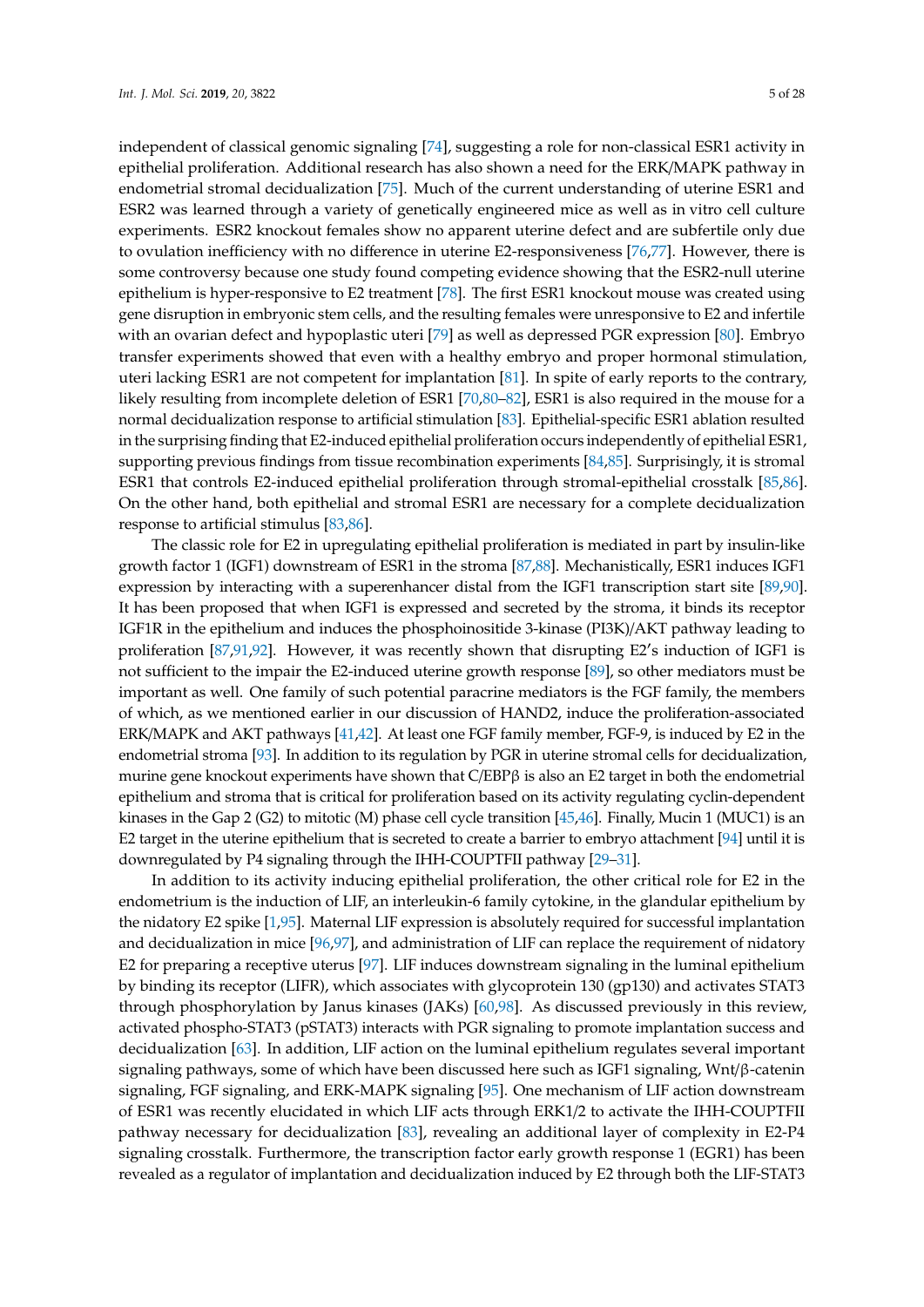and ERK1/2 pathways [\[99](#page-20-9)[,100\]](#page-20-10). *Egr1* knockout mouse studies and human endometrial stromal cell in vitro decidualization experiments have established EGR1 as critical for endometrial receptivity through the regulation of epithelial PGR signaling [\[101\]](#page-20-11), c-Kit expression [\[102\]](#page-20-12), WNT4 expression [\[99\]](#page-20-9), and many other cell-proliferation-related targets [\[103\]](#page-20-13).

## *2.3. Nuclear Receptor Coregulators in the Regulation of Progesterone and Estrogen Signaling*

Before turning to a focused discussion of P4 and E2 signaling dysregulation in endometriosis, the roles of nuclear receptor coregulators in steroid hormone signaling regulation must be briefly considered. In general, nuclear receptor coregulators form large complexes to modify chromatin structure and regulate large-scale gene transcription programs [\[104\]](#page-20-14). A family of regulatory proteins aptly named steroid receptor coactivators (SRCs), composed of SRC-1, SRC-2, and SRC-3, is critical to the regulation of PGR and ESR1 action in the female reproductive tract [\[105\]](#page-20-15). In the endometrium, SRC-1 and SRC-2 appear to be the most functionally relevant for normal functionality based on studies utilizing knockout mice [\[106](#page-20-16)[–111\]](#page-21-0). This is supported by the fact that SRC-1 and SRC-2 are expressed more highly than SRC-3 in the human endometrium [\[112\]](#page-21-1) although SRC-3 upregulation has been linked to endometrial cancer [\[113](#page-21-2)[,114\]](#page-21-3). SRC-1 knockout mice are fertile; however, SRC-1 is necessary for full decidualization and P4-responsiveness in the uterus [\[106](#page-20-16)[,109](#page-21-4)[,111\]](#page-21-0). Intriguingly, SRC-1 appears to downregulate PGR target genes in the endometrial epithelium but upregulate them in the stroma [\[111\]](#page-21-0). SRC-2 is even more critical for murine uterine function. Uterine ablation of *SRC-2* resulted in complete female infertility due to implantation failure and a partial loss of decidualization which was completely lost with the concomitant ablation of *SRC-1* [\[107](#page-20-17)[,110\]](#page-21-5). Microarray analysis further revealed that SRC-2 is necessary for P4 regulation of Wnt signaling, BMP2 signaling, and ESR1 signaling [\[110\]](#page-21-5). The requirement of SRC-2 for decidualization was also confirmed in in vitro decidualization of human endometrial stromal cells [\[115\]](#page-21-6), and transcriptomic analysis revealed that 50% of SRC-2-regulated genes are also regulated by PGR [\[116\]](#page-21-7), supporting the close relationship of these factors in transcriptional regulation of the decidualization process.

ARID1A, a SWItch/sucrose non-fermentable (SWI/SNF) chromatin remodeling complex protein, was recently found to be critical for endometrial function during early pregnancy after conditional deletion in the mouse uterus resulted in infertility due to implantation and decidualization defects [\[69\]](#page-18-17). *Arid1a* ablation also resulted in increased epithelial proliferation concurrent with increased epithelial E2 signaling and decreased epithelial PGR and P4 signaling [\[69\]](#page-18-17). Transcriptomic analysis indicated a role for ARID1A in repressing cell cycle related genes, and further experiments revealed that ARID1A complexes with PGR, specifically PR-A, to inhibit proliferation through the upregulation of Kruppel-like factor 15 (KLF15) [\[69\]](#page-18-17) and to maintain an endometrium receptive to implantation.

Recent research has highlighted the importance of other epigenetic regulators in addition to ARID1A in endometrial P4 signaling. Enhancer of zeste homolog 2 (EZH2), a polycomb-repressive complex subunit that catalyzes histone 3 lysine 27 trimethylation and leads to gene silencing, was found to be involved in the epigenetic reprogramming required for decidualization [\[117\]](#page-21-8). Results from in vitro decidualization experiments indicated a role for EZH2 downregulation in decidualizing cells in response to progestin treatment. EZH2 is also upregulated in the endometrial epithelium by E2 in conjunction with increased epithelial proliferation, whereas P4 inhibits this effect [\[118\]](#page-21-9). Moreover, uterine deletion of *Ezh2* in the mouse compromised fertility [\[118\]](#page-21-9). Another epigenetic regulator, histone deacetylase 3 (HDAC3), functions by modifying histone acetylation, and this chromatin regulator was recently shown to be critical for implantation and decidualization in the mouse uterus and in vitro decidualization of human stromal cells [\[119\]](#page-21-10). Furthermore, uterine *Hdac3* knockout mice exhibited decreased PGR and PGR target gene expression in the stroma, indicating a role for HDAC3 in the P4-responsiveness required for stromal decidualization [\[119\]](#page-21-10).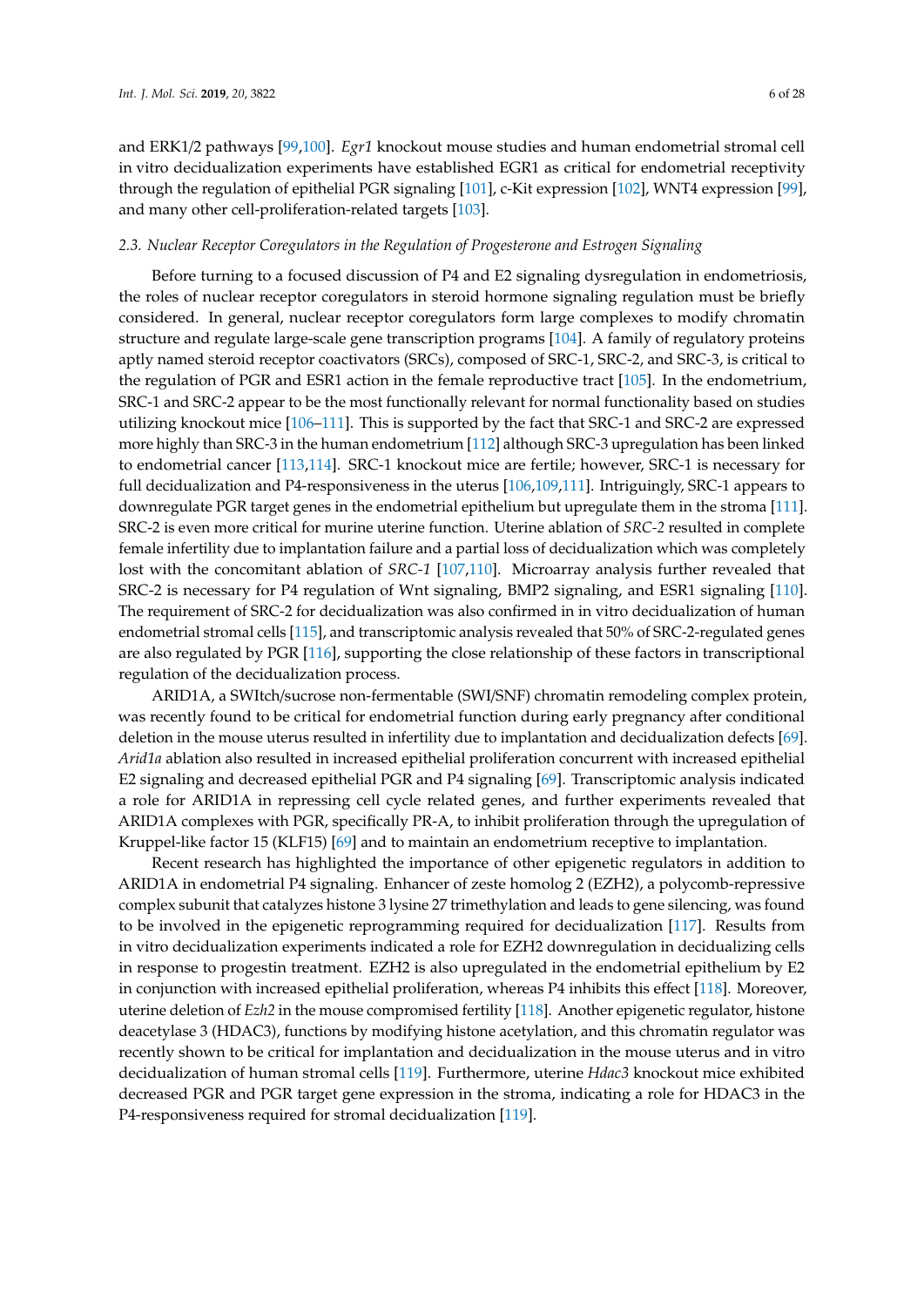#### **3. Dysregulation of Progesterone and Estrogen Signaling in Endometriosis**

As the work reviewed in the previous sections has demonstrated, tightly regulated signaling pathways governed by P4 and E2 in a stromal and epithelial compartment-specific manner are key to maintaining endometrial homeostasis and supporting female fertility. Dysregulation of steroid hormone signaling is common in many uterine pathologies such as endometriosis, infertility, endometrial cancer, uterine leiomyoma, and recurrent pregnancy loss [\[12\]](#page-15-11). For the remainder of this review, we will focus on the molecular pathophysiology and treatment of endometriosis with particular focus on recent findings that shed light on the contribution of P4 and E2 signaling dysregulation to the infertility and pelvic pain women with this disease often experience.

Endometriosis is classically defined as the presence of endometrium-like tissue located outside the uterine cavity [\[8\]](#page-15-6). However, it is also important to understand this disease as a benign, heterogeneous, E2-dependent, and P4-resistant inflammatory condition that mainly affects the peritoneal cavity and ovary close to the uterus but has also been reported in distal organs such as the lungs and brain [\[9\]](#page-15-7). The prevalence of endometriosis is difficult to establish with certainty due to the requirement of surgical visualization of lesions for definitive diagnosis, but it is generally accepted that it occurs in about 1 in 10 women of reproductive age [\[8](#page-15-6)[,9](#page-15-7)[,120\]](#page-21-11). Several theories exist attempting to explain endometriosis pathogenesis such as peritoneal metaplasia or differentiation of circulating cells, but the most widely accepted explanation is the retrograde flow of menstrual tissue through the fallopian tubes [\[8](#page-15-6)[,9\]](#page-15-7). Here, we will discuss evidence for the dysregulation of E2 and P4 signaling pathways in both endometriotic lesions (Table [1\)](#page-6-0) and the endometriosis-affected eutopic endometrium that lead to P4 resistance and E2 dominance. These imbalances may explain the increased ability of lesions to grow outside the uterus and cause pain and the decreased ability of the uterus itself to support successful pregnancy establishment.

<span id="page-6-0"></span>

|                                | Molecule                                                       | Symbol            | Function                                        | <b>Dysregulation</b> | Reference     |
|--------------------------------|----------------------------------------------------------------|-------------------|-------------------------------------------------|----------------------|---------------|
| P4 Signaling<br><b>Factors</b> | Progesterone Receptor                                          | PGR               | Nuclear receptor                                | Decreased            | $[121 - 130]$ |
|                                | Chicken ovalbumin upstream<br>promoter-transcription factor II | <b>COUPTEII</b>   | Transcription factor                            | Decreased            | $[131]$       |
|                                | Wnt family member 4                                            | WNT4              | Secreted signaling<br>protein                   | Decreased            | $[132]$       |
|                                | Heart and neural crest<br>derivatives expressed 2              | HAND <sub>2</sub> | Transcription factor                            | Decreased            | $[133]$       |
|                                | Insulin-like growth factor<br>binding protein 1                | IGFBP1            | Circulating growth<br>factor binding<br>protein | Decreased            | [134]         |
|                                | Forkhead box O1                                                | FOXO1             | Transcription factor                            | Decreased            | $[122]$       |
|                                | FK506 binding protein prolyl<br>isomerase 4                    | FKBP52            | Immunophilin                                    | Decreased            | $[135]$       |
|                                | GATA binding protein 2                                         | GATA2             | Transcription factor                            | Decreased            | $[136]$       |
| E2 Signaling<br><b>Factors</b> | Estrogen receptor 1                                            | ESR1              | Nuclear receptor                                | Decreased            | $[136 - 139]$ |
|                                | Estrogen receptor 2                                            | ESR <sub>2</sub>  | Nuclear receptor                                | Increased            | $[136 - 139]$ |
|                                | Myc proto-oncogene protein                                     | c-MYC             | Transcription factor                            | Increased            | $[140]$       |
|                                | Cyclin D1                                                      | CCND1             | Cell cycle regulator                            | Increased            | $[140]$       |
|                                | Growth regulating estrogen<br>receptor binding 1               | <b>GREB</b>       | Growth regulator                                | Increased            | $[140]$       |
|                                | Fibroblast growth factor 9                                     | FGF-9             | Secreted growth<br>factor                       | Increased            | [141]         |
|                                | Steroid receptor coactivator-1                                 | SRC-1             | Transcriptional<br>co-activator                 | Increased            | $[142]$       |

#### **Table 1.** P4 and E2 signaling factors dysregulated in endometriotic lesions.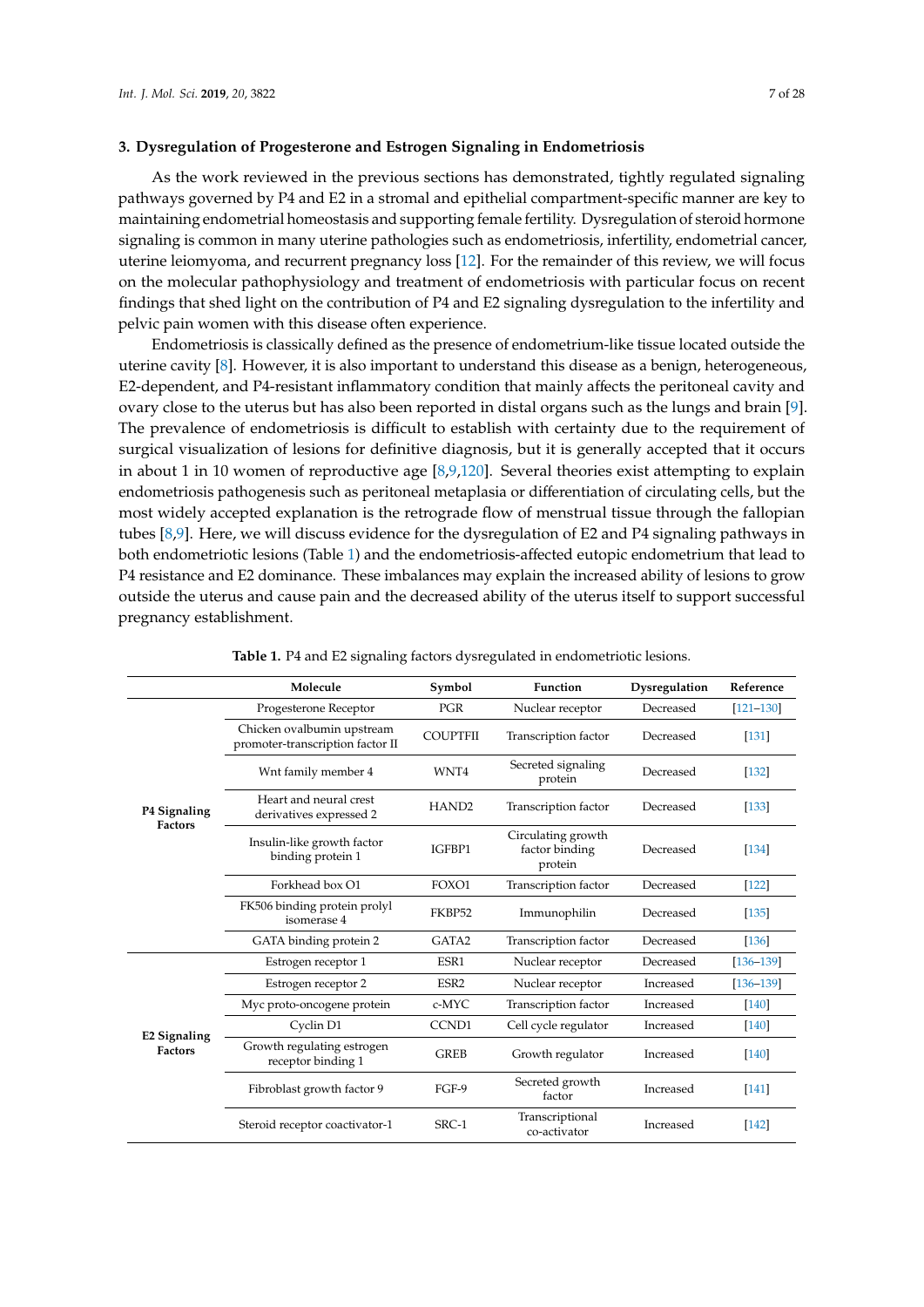#### *3.1. Progesterone Resistance*

When endometrial tissue fails to respond properly to P4 exposure, this is termed P4 resistance, and it manifests itself in endometriosis as failed induction of PGR activation, or P4 target gene transcription in the presence of bioavailable P4 [\[6,](#page-15-4)[7\]](#page-15-5). Under this definition, P4 resistance has been well-established in both the endometriotic lesions and eutopic endometrium of women with endometriosis [\[121,](#page-21-12)[122,](#page-21-13)[143,](#page-22-11)[144\]](#page-22-12). Loss of P4-responsiveness can have serious consequences in both cases since P4 signaling is required to counteract E2-induced proliferation and to promote decidualization [\[7\]](#page-15-5), which implies that P4 resistance may lead to both increased lesion growth and a non-receptive endometrium.

One potential molecular cause of P4 resistance is a loss or alteration of PGR expression, which has been documented in endometriotic lesions [\[121–](#page-21-12)[130\]](#page-22-0) and eutopic endometrium from women with endometriosis [\[124](#page-21-14)[,130](#page-22-0)[,145–](#page-22-13)[148\]](#page-23-0). Further study has confirmed direct correlations between PGR loss with loss of P4-responsiveness in both lesions [\[149\]](#page-23-1) and cells from the endometrium of women with endometriosis [\[150\]](#page-23-2). However, the contribution of PGR loss to the P4 resistance observed in endometriosis is controversial due to a few studies finding no significant difference in PGR levels in eutopic endometrium from women with endometriosis [\[123](#page-21-15)[,151\]](#page-23-3) or lesions [\[152\]](#page-23-4). These discrepancies are likely due to differences in experimental methods, lesion types and cell types analyzed, and resolution of PGR isoforms. For example, the two studies cited here finding no difference of PGR expression in the endometrium of women with endometriosis did not distinguish between PGR isoforms [\[123,](#page-21-15)[151\]](#page-23-3), and one did not distinguish between cell compartments either [\[151\]](#page-23-3). The study finding no difference of PGR expression in lesions looked specifically at rectosigmoid endometriosis lesions [\[152\]](#page-23-4), whereas other studies found differences in PGR levels when analyzing mainly ovarian or peritoneal lesions [\[121](#page-21-12)[–130\]](#page-22-0). Studies that distinguished between PR-A and PR-B tended to find a decrease of PR-B in endometriosis lesions [\[121](#page-21-12)[,122](#page-21-13)[,125,](#page-21-16)[127\]](#page-21-17) or endometrium [\[145](#page-22-13)[,147](#page-23-5)[,148\]](#page-23-0), whereas reports of PR-A were mixed [\[121](#page-21-12)[,122,](#page-21-13) [129,](#page-22-14)[130,](#page-22-0)[145–](#page-22-13)[147\]](#page-23-5). Furthermore, there is direct evidence to support promoter hypermethylation [\[127,](#page-21-17)[153\]](#page-23-6) and microRNA dysregulation [\[148,](#page-23-0)[154\]](#page-23-7) as potential mechanisms for PR-B loss in endometriosis. These findings support the importance of proper PR-A/ PR-B ratio in endometrial function and implicate an imbalance of PGR isoforms in the pathophysiology of endometriosis.

In addition to dysregulated PGR expression, alterations in PGR signaling mediators and regulators also contribute to P4 resistance [\[6\]](#page-15-4). Due to the importance of the PGR-induced IHH-COUPTFII-WNT4 pathway in regulating epithelial proliferation and decidualization during early pregnancy as discussed above, these molecules are of great interest in the context of P4 resistance in endometriosis. In a histological comparison of IHH expression in endometrial biopsy samples from women with endometriosis and healthy controls, IHH expression was decreased in secretory phase endometrium from endometriosis patients [\[155\]](#page-23-8). Correspondingly, later studies found COUPTFII [\[131\]](#page-22-1) and WNT4 [\[132\]](#page-22-2) expression levels decreased in both endometrial samples from women with endometriosis and endometriotic lesions. These findings identified a major pathway downstream of P4 signaling that is disrupted in women with endometriosis and may lead to endometrial non-receptivity in these patients by interfering with regulation of uterine epithelial proliferation and stromal decidualization. In endometriotic lesions, the PGR target HAND2 was also found decreased along with an increase in FGF signaling, which it normally controls [\[133\]](#page-22-3). This is another molecular consequence of P4 resistance that may lead to the increased invasiveness of endometriotic tissue [\[133\]](#page-22-3). Further confirming the comprehensive disruption of P4 signaling in endometriosis, HOXA10 [\[156\]](#page-23-9), IGFBP1 [\[134\]](#page-22-4), PLZF [\[144\]](#page-22-12), MIG-6 [\[144\]](#page-22-12), and CRISPLD2 [\[51\]](#page-17-17), all PGR targets implicated in endometrial function based on mouse studies, have been shown to be dysregulated in endometriosis patients. These findings once again reinforce the idea that loss of P4 signaling in endometriosis disrupts the fine-tuned regulation of the endometrium necessary to maintain normal uterine function and fertility.

Though dysregulation of PGR target genes displays the consequences of P4 resistance in endometriosis, dysregulation of PGR signaling regulators may help explain the cause of P4 resistance. The expression of the pioneer transcription factor FOXO1 is reduced in both the endometrium [\[144,](#page-22-12)[157\]](#page-23-10) and stromal cells from lesions [\[122\]](#page-21-13) of women with endometriosis. Given the requirement of FOXO1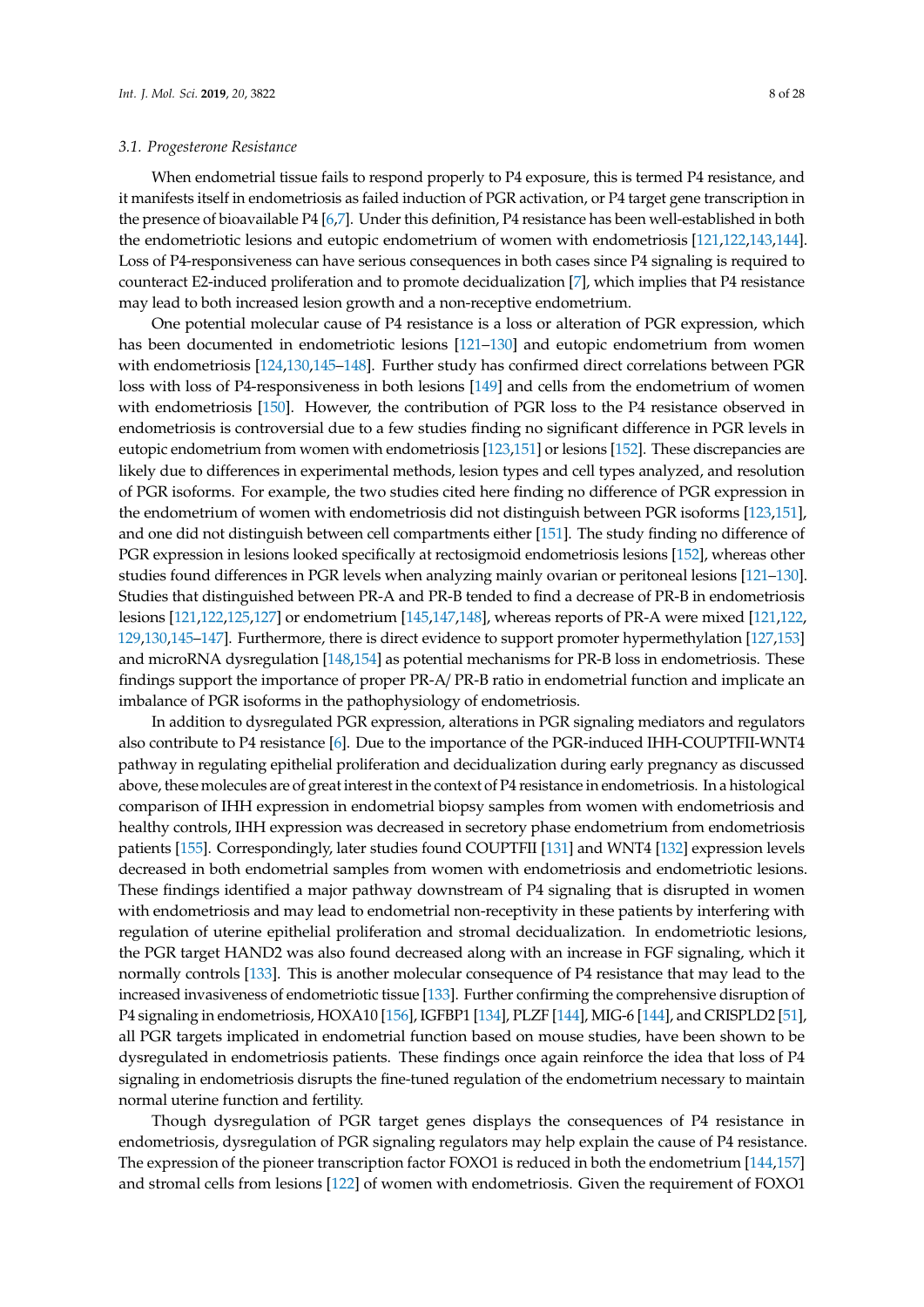for proper stromal cell decidualization and regulation of endometrial epithelial integrity along with the overlapping binding regions and in vivo regulation of PGR [\[53–](#page-18-1)[55\]](#page-18-3), the loss of FOXO1 in endometriosis could be partially responsible for the dysregulation of both PGR expression and downstream signaling. However, since FOXO1 is also regulated by PGR, it is difficult to conclude which molecule becomes dysregulated first in endometriosis based on the current literature. Another molecule with potential implications for P4 resistance in endometriosis is Notch homolog 1 (NOTCH1). NOTCH1 and other Notch signaling molecules have been found decreased in endometrium from women and baboons with endometriosis, and silencing of NOTCH1 impaired decidualization in isolated human endometrial stromal cells potentially by downregulation of FOXO1 [\[157\]](#page-23-10), reminiscent of P4 resistance in endometriosis. Interestingly, aberrant NOTCH1 signaling has also been shown in endometriotic lesions, but in this case increased NOTCH1 activation correlated with reduced PGR expression [\[126\]](#page-21-18). In vitro reduction of NOTCH1 signaling restored PGR and P4-responsiveness, revealing a direct relationship between Notch signaling regulation and the maintenance of proper P4-responsiveness, both of which are disrupted in endometriosis [\[126\]](#page-21-18).

Disruption of PGR signaling in endometriosis could also be caused by dysregulation of steroid receptor chaperone proteins like FKBP52. FKBP52 expression has been found decreased in both the endometrium and lesions of women with endometriosis [\[59](#page-18-7)[,135\]](#page-22-5), and the endometrial FKBP52 decrease alongside PGR decrease was confirmed to be due to endometriosis pathology in a non-human primate model of endometriosis [\[158\]](#page-23-11). Furthermore, endometriosis model mice lose FKBP52 expression in their lesions, and conversely, deletion of *Fkbp52* increased lesion growth [\[135\]](#page-22-5). HOXA10 may also be involved in this process since its expression is reduced in endometriosis [\[156\]](#page-23-9), and in vitro experiments implicated it in the regulation of FKBP52 [\[59\]](#page-18-7). Evidence from both baboon and human endometriosis also implicates increased microRNA (miR)-29c expression as a potential mechanistic cause for FKBP52 loss [\[159\]](#page-23-12).

STAT3 is another PGR regulator discussed earlier in this review with an important function in fertility [\[63\]](#page-18-11). Given its interaction with PGR during early pregnancy establishment, one might have hypothesized STAT3 activation would be reduced in endometriosis due to the context of P4 resistance, however pSTAT3 is aberrantly increased in the endometrium of both women and non-human primates with endometriosis [\[160\]](#page-23-13). This is likely explained by increased levels of interleukin 6 (IL-6) [\[161\]](#page-23-14), which can activate STAT3 [\[162\]](#page-23-15). Abnormal STAT3 activity is associated with increased cell proliferation [\[163\]](#page-23-16) which may occur through up-regulation of hypoxia-inducible factor 1-alpha (HIF1A) in the endometrium [\[160\]](#page-23-13), illustrating its pleiotropic roles. Thus, while loss of STAT3 compromises uterine function, aberrant activation is associated with endometriosis, indicating the need for tight regulation of STAT3 in conjunction with PGR signaling. One potential mechanism suggested for increased STAT3 activation in endometriosis is down-regulation of protein inhibitor of activated STAT3 (PIAS3) which has been observed in women and non-human primates with endometriosis [\[164\]](#page-23-17). One effect of STAT3 overexpression in endometriosis appears to be the up-regulation of the oncogenic gene repressor B cell CLL/lymphoma 6 (BCL6), a known target of STAT3 [\[165\]](#page-24-0) and shown to be increased in the secretory phase endometrium of women with endometriosis [\[166\]](#page-24-1). Furthermore, sirtuin 1 (SIRT1), a transcriptional regulator associated with both oncogenic and tumor-suppressor roles, binds and co-localizes with BCL6 and is also up-regulated in endometrium from women and non-human primates with endometriosis, significantly correlating with BCL6 expression levels [\[167\]](#page-24-2). Further experiments in mice and cell culture showed that increased BCL6 and SIRT1 expression caused reduced P4 signaling through the IHH pathway, specifically by binding the gene promoter of IHH pathway protein glioma-associated oncogene homolog 1 (GLI1) to repress its transcription [\[167\]](#page-24-2). In turn, reduced expression of GLI1 was shown in the endometrium of women with endometriosis, confirming a mechanistic role for STAT3, BCL6, and SIRT1 overexpression in the P4 resistance of endometriosis [\[167\]](#page-24-2).

Earlier in this review we discussed the importance of the large-scale gene regulatory role for GATA2 and SOX17 in P4 signaling of the endometrium. In endometriosis, there appears to be a switch from a GATA2 driven P4-responsive state to a GATA6-driven P4-resistant state based on CpG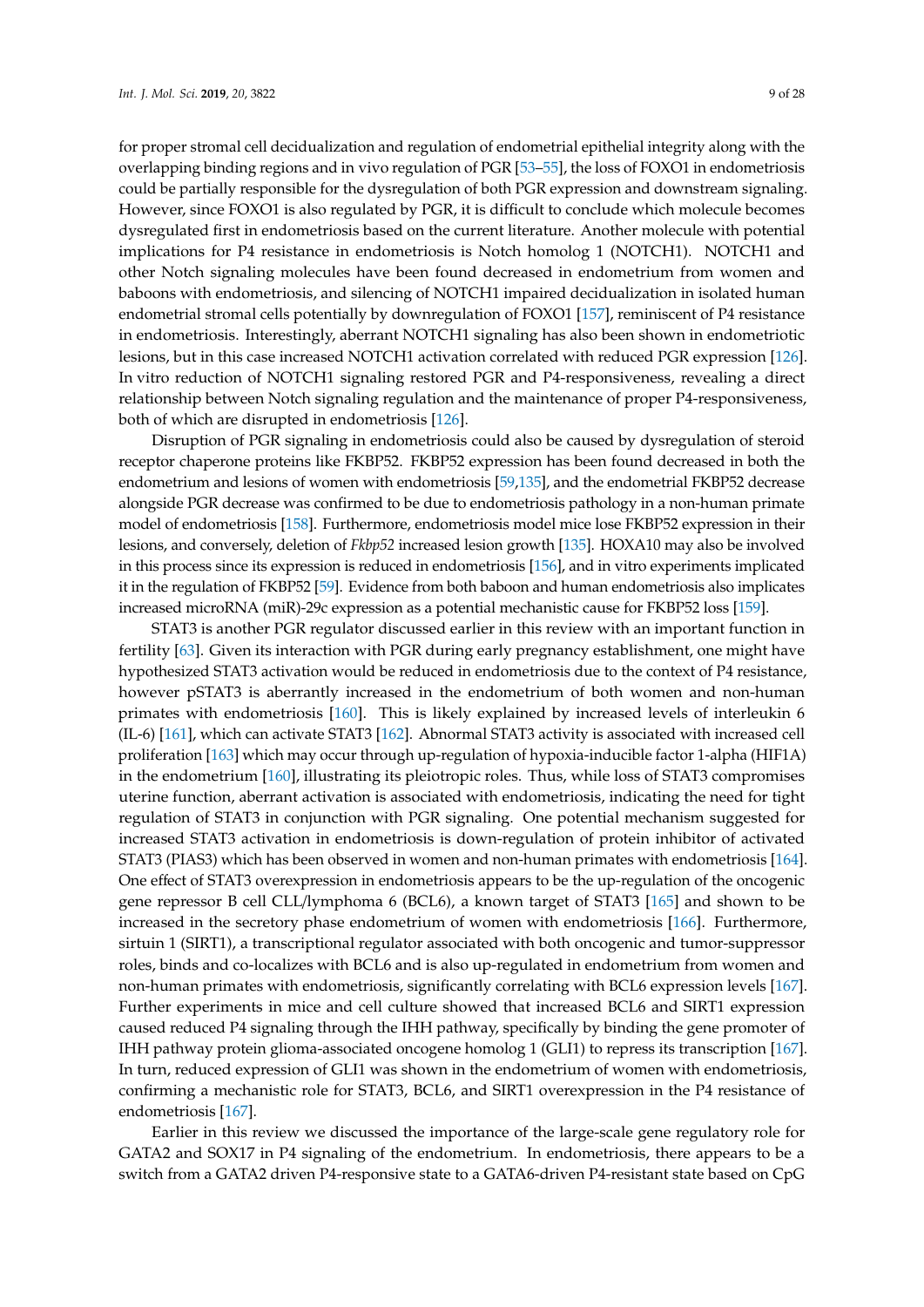methylation patterns [\[136\]](#page-22-6). Moreover, SOX17 expression is reduced in women with endometriosis, correlating with a drop in IHH expression, which it normally regulates by binding a distal enhancer to promote endometrial receptivity in the healthy endometrium [\[68\]](#page-18-16). In addition, ARID1A, a chromatin remodeling complex protein potentially regulated by SOX17, is decreased in endometrium from endometriosis patients [\[69\]](#page-18-17). Evidence showing direct binding of ARID1A to PR-A as well as loss of P4 signaling in mice with conditional ablation of *Arid1a* in the uterus implicates the decrease of ARID1A in endometriosis in the P4 resistance phenotype as well [\[69\]](#page-18-17). Expression of HDAC3, another epigenetic regulator, was also found decreased in endometrium from women with endometriosis as well as non-human primate and mouse models of endometriosis [\[119\]](#page-21-10). Further mechanistic study linked loss of HDAC3 to loss of P4 signaling, revealing yet another P4 signaling regulator implicated in the P4 resistance of endometriosis [\[119\]](#page-21-10).

#### *3.2. Estrogen Dominance and Inflammation*

Concurrent with P4 resistance, endometriosis development and progression is driven by the upregulation of E2-induced cell proliferation and inflammation, which can both promote lesion growth and compromise endometrial receptivity [\[9,](#page-15-7)[168](#page-24-3)[,169\]](#page-24-4). Local E2 levels are increased in endometriosis due to upregulation of E2-producing p450 aromatase expression [\[170\]](#page-24-5) and reduction of 17β-hydroxysteroid dehydrogenase type 2 (17βHSD2), which is normally induced by P4 to convert E2 to the less potent estrone but is decreased in P4-resistant conditions [\[171\]](#page-24-6).

Since E2's effects are primarily enacted through ESR1 and ESR2, their expression levels are important in the assessment of E2 action in endometriosis. ESR1 levels are reportedly increased in the secretory phase endometrium of women with endometriosis compared to controls [\[172](#page-24-7)[,173\]](#page-24-8), which may lead to increased estrogenic activity and proliferation, compromising normal uterine function. ESR2 expression is unchanged in eutopic endometrium from women with endometriosis [\[173\]](#page-24-8) although one study reported increased ESR2/ESR1 ratio in endometriosis-affected endometrium [\[174\]](#page-24-9). The role of ESR2 in normal uterine physiology is not clear since ESR2 knockout mice have been reported to have no overt uterine defect [\[76,](#page-19-5)[77\]](#page-19-6); however, one study implicated ESR2 in control of proliferation through epidermal growth factor (EGF) signaling [\[78\]](#page-19-7).

In contrast, the majority of the evidence indicates that endometriotic lesions upregulate ESR2 and downregulate ESR1, although reports are mixed [\[136–](#page-22-6)[140](#page-22-8)[,142](#page-22-10)[,175\]](#page-24-10). Discrepancies are likely due to the lesion type being studied since the majority of studies analyzed only ovarian lesions [\[136](#page-22-6)[–139\]](#page-22-7), but those including peritoneal lesions contrastingly showed relative increases in ESR1 [\[140,](#page-22-8)[175\]](#page-24-10). Mechanistically, there is evidence to support changes in promoter methylation as a cause for the increase in the ESR2/ESR1 ratio in endometriotic cells, since regions of the *ESR1* promoter become hypermethylated, leading to decreased expression [\[136](#page-22-6)[,137\]](#page-22-15), whereas a CpG island in the *ESR2* promoter becomes hypomethylated, leading to increased expression [\[137\]](#page-22-15). Since E2 action through ESR1 upregulates PGR expression, the loss of ESR1 in lesions has been suggested as a possible explanation for the loss of PGR [\[9\]](#page-15-7). These mechanistic insights support the conclusion that the ESR2/ESR1 ratio increases in endometriotic lesions.

The increase in ESR2 levels in lesions may be responsible for increased lesion survival and inflammation because E2 can act through ESR2 to induce the cyclooxygenase-II (COX-2)-prostaglandin E2 (PGE2) feedback loop [\[176\]](#page-24-11), which is well known to increase the inflammation and pathology of endometriosis [\[177\]](#page-24-12). E2 also induces ESR2 to bind the Ras-like, estrogen-regulated, growth inhibitor (RERG) promoter, inducing its expression [\[178\]](#page-24-13). In cooperation with PGE2, RERG was shown to translocate to the nucleus and induce cell proliferation, providing further evidence for the potential mechanism of E2-induced proliferation in endometriotic lesions [\[178\]](#page-24-13). Another study identified the E2-induced, proliferation-related proteins Myc proto-oncogene protein (c-myc), cyclin D1 (CCND1), and growth-regulating estrogen receptor-binding 1 (GREB1) as increased in expression alongside ESR2 in lesions [\[140\]](#page-22-8), providing further clues to the mechanism of E2-dependent lesion growth. Additionally, FGF-9 is a cell growth-inducing factor shown to be induced by E2 and upregulated in endometriotic lesions [\[141\]](#page-22-9), likely in part due to the loss of P4-induced HAND2 which would normally suppress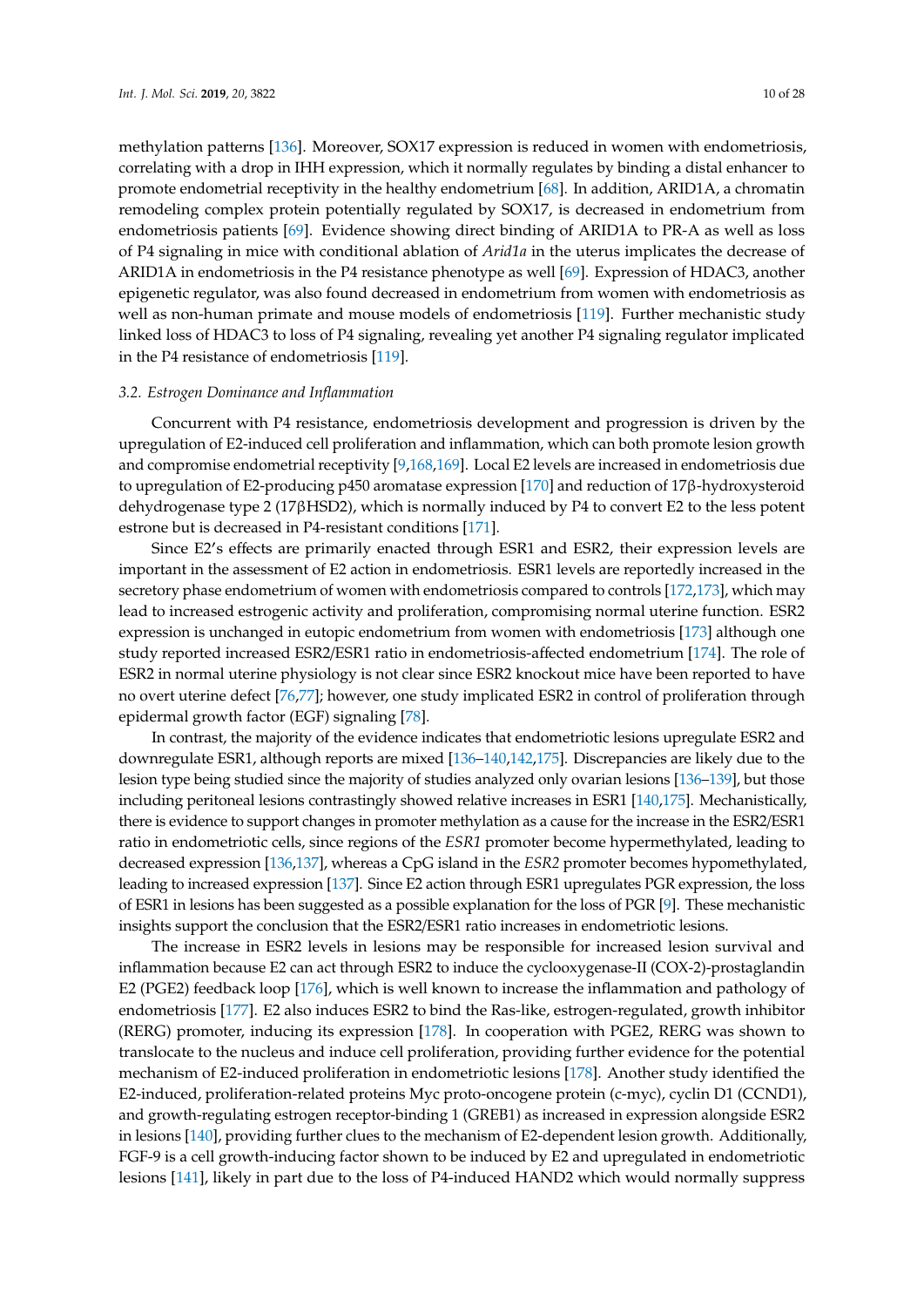it [\[41\]](#page-17-7). ESR2 upregulation in endometriotic lesions was reproduced in a mouse model of endometriosis, where its activity was shown to drive lesion growth and be an effective target for the inhibition of lesion growth [\[179\]](#page-24-14). Mechanistically, ESR2 apparently interacts with cytoplasmic inflammatory factors to inhibit apoptosis and promote the invasiveness of lesions [\[179\]](#page-24-14).

Intriguingly, there is also evidence to implicate immune cell responsiveness to E2 in endometriosis. A growing body of evidence has implicated immune system dysregulation in endometriotic lesion growth, one aspect of which is elevated macrophage populations [\[180\]](#page-24-15). Peritoneal fluid macrophages from women with endometriosis were shown to upregulate the expression of ESR1 and ESR2, and the expression of ESRs correlated with an increase in inflammatory cytokines [\[181\]](#page-24-16). Further experiments in a mouse model of endometriosis showed that E2 treatment caused an increase in the macrophages present in lesions as well as the expression of macrophage migration factors [\[182\]](#page-24-17). In that study, ESR2 was the predominant E2 receptor expressed in macrophages from both women with endometriosis and endometriosis model mice [\[182\]](#page-24-17). Thus, E2 appears to directly cause an increased inflammatory response through ESR2 in addition to enhancing endometriotic cell proliferation in endometriosis.

In addition to the targets of E2 and ESRs that induce cell proliferation and inflammation in endometriosis, it is also important to consider the potential effects of SRCs on ESRs in endometriosis. Expression profiling of SRCs in endometriotic lesions identified SRC-1 as the predominant SRC in endometriosis [\[183\]](#page-24-18). Although one study found that SRC-1 expression was decreased in the epithelium of proliferative phase endometriotic lesions [\[184\]](#page-24-19), additional research initiated in endometriosis model mice and validated in human endometriosis revealed that in spite of a decrease in total SRC-1, levels of a truncated form were increased [\[142\]](#page-22-10). Furthermore, this new isoform of SRC-1 was shown in vitro to decrease tumor necrosis factor alpha (TNFα)-mediated apoptosis in endometriotic cells, leading to increased cell survival and invasion and mirroring the in vivo disease pathophysiology [\[142\]](#page-22-10). Additional experiments revealed interaction between this SRC-1 isoform and ESR2 in endometriosis that may mediate a synergistic role in promoting cell survival [\[179\]](#page-24-14). Indeed, disruption of the SRC-1 isoform-ESR2 access with inhibitors suppressed endometriotic cell growth in isolated human cells and in a mouse model of endometriosis [\[179](#page-24-14)[,185\]](#page-25-0). Taken together, these findings support an important role for SRC-1 isoform and ESR2 upregulation in the development and progression of endometriosis.

Although LIF expression is induced by E2 in the endometrium, and estrogenic activity is increased in endometriosis, LIF levels have been reported to be decreased in the glandular epithelium of women with this disease [\[186\]](#page-25-1). This could be due to increased inflammatory factors in endometriosis that can suppress LIF [\[187\]](#page-25-2). The decrease in LIF secretion from glands may also be due to intrinsic gland dysfunction in endometriosis. Specifically, the gland-specific transcription factor Forkhead box A2 (FOXA2) is required for LIF expression in mice [\[188\]](#page-25-3), but it is decreased in endometrium from women with endometriosis [\[139,](#page-22-7)[189\]](#page-25-4). Thus, though increased estrogenic activity promotes harmful inflammation and cell proliferation in endometriosis, it apparently fails to properly induce LIF expression.

#### **4. Pathologies Related to Steroid Hormone Signaling Dysregulation in Endometriosis**

#### *4.1. Infertility*

One of the major clinical pathologies associated with endometriosis is infertility [\[168,](#page-24-3)[190–](#page-25-5)[194\]](#page-25-6). Although up to 50% of women with endometriosis struggle with fertility problems, the causal link is unclear and controversial [\[190\]](#page-25-5). Several possible mechanisms have been proposed by which endometriosis may cause fertility defects including (1) anatomical distortions, (2) diminished ovarian reserve, (3) chronic inflammatory conditions, and (4) compromised endometrial receptivity [\[191,](#page-25-7)[193\]](#page-25-8). Due to the well-studied involvement of P4 and E2 signaling in endometrial receptivity, we will focus our discussion of P4 and E2 dysregulation in endometriosis-related infertility on that topic (Figure [1\)](#page-11-0).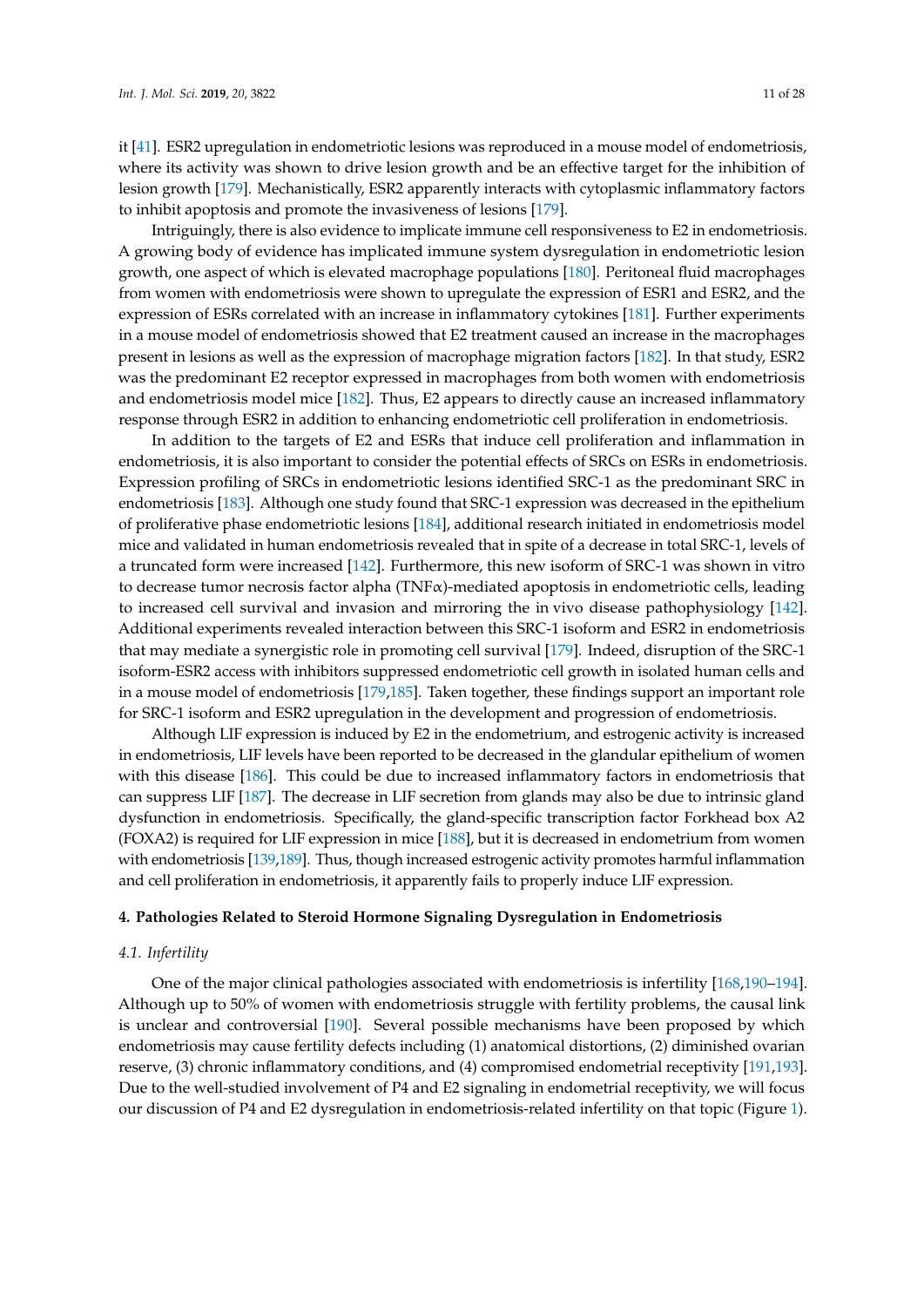

# <span id="page-11-0"></span>**Receptive Endometrium (Normal)**

**Figure 1.** Schematic diagram illustrating the primary known signaling pathways and transcriptional **Figure 1.** Schematic diagram illustrating the primary known signaling pathways and transcriptional regulators involved in P4 and E2 governance of endometrial epithelial-stromal crosstalk that are regulators involved in P4 and E2 governance of endometrial epithelial-stromal crosstalk that are dysregulated in endometriosis. P4 resistance and E2 dominance in endometriosis results in epithelial dysregulated in endometriosis. P4 resistance and E2 dominance in endometriosis results in epithelial proliferation and defective decidualization that can compromise endometrial function. proliferation and defective decidualization that can compromise endometrial function. Abbreviations: ARID1A, AT-rich interaction domain 1A; BCL6, B cell CLL/lymphoma 6; COUPTFII, chicken ovalbumin upstream promoter-transcription factor II; E2, estrogen; ERK, extracellular signal-regulated kinase; ESR1, estrogen receptor 1; FGF, fibroblast growth factor; FKBP52, FK506 binding protein prolyl isomerase 4; FOXO1, Forhead box O1; GATA2, GATA binding protein 2; HAND2, heart and neural crest derivatives expressed 2; HOXA10, homeobox protein-A10; IHH, Indian hedgehog; MAPK, mitogen-activated n<br>protein kinase; P4, progesterone; PGR, progesterone receptor; SIRT1, Sirtuin 1; SOX17, sex determining region Y box 17; WNT4, Wnt family member 4.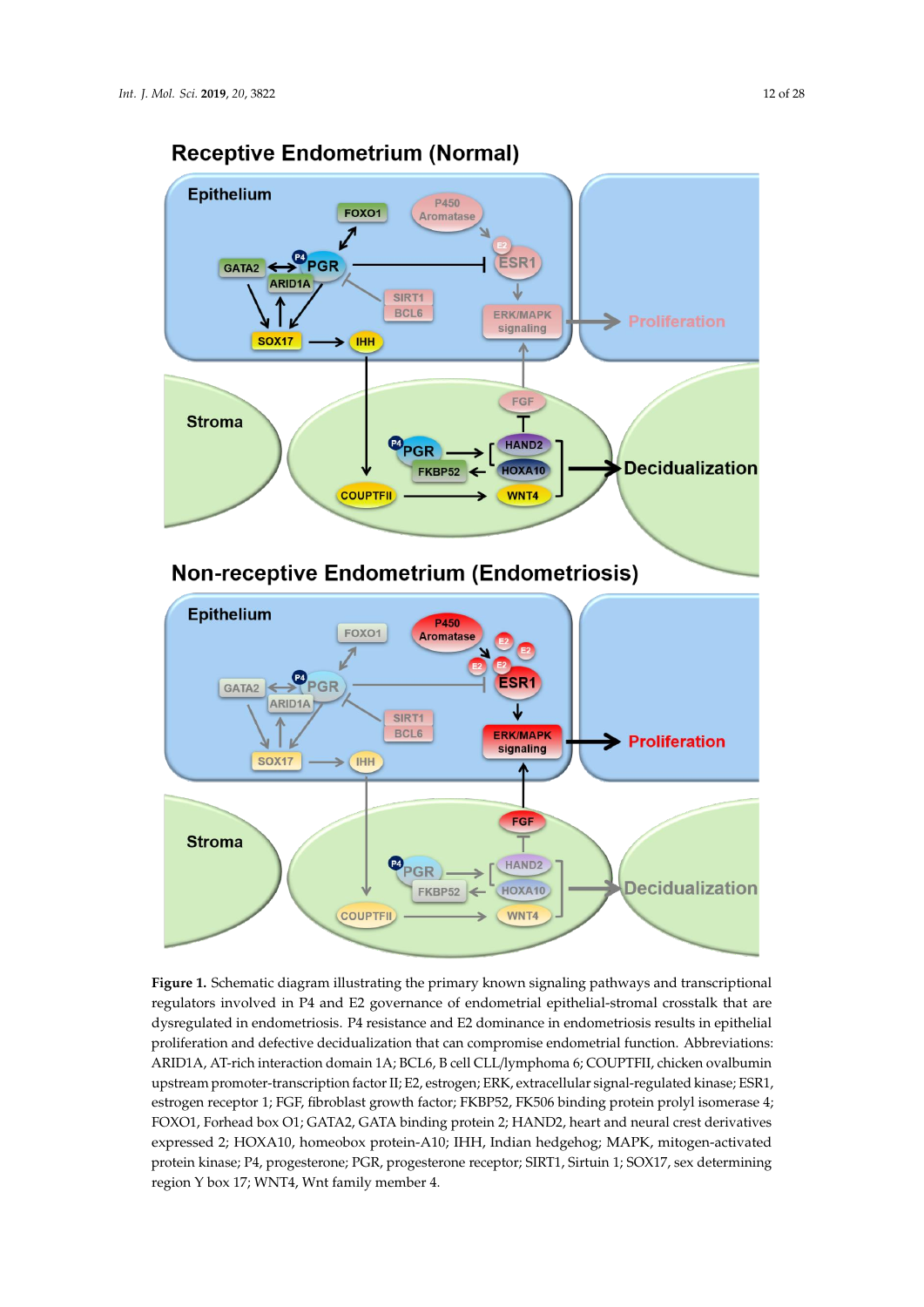Because of the integral involvement of P4 and E2 signaling pathways in early pregnancy establishment and their dysregulation in the endometriosis-affected endometrium that we have described above, it is intuitive to draw a conceptual link between the P4 resistance and E2 dominance of endometriosis and the endometrial non-receptivity associated with this disease. In addition to the broad conceptual link, several specific molecular pathways we have discussed are implicated in both female infertility and endometriosis. For example, total endometrial PGR expression and PR-A/PR-B expression ratio are critical for successful mammalian pregnancy as shown primarily in mice [\[16](#page-16-1)[–20\]](#page-16-5), but either PGR total expression or PR-A/PR-B ratios are dysregulated in the endometrium of many women with endometriosis [\[124,](#page-21-14)[130,](#page-22-0)[145–](#page-22-13)[148\]](#page-23-0). In fact, a recent translational study showed that in women diagnosed and treated for endometriosis, PGR expression levels were higher in women with subsequent spontaneous pregnancies within one year versus those who did not successfully achieve pregnancy [\[195\]](#page-25-9). Additionally, the inhibitory action of PGR on ESR1 normally prevails in the endometrium during the window of receptivity, but women with endometriosis exhibit increased ESR1 through the mid-secretory phase, which encapsulates the implantation window in women [\[172,](#page-24-7)[173\]](#page-24-8).

The rise in ESR1 in endometriosis corresponds to a decrease in  $\alpha v/\beta$ 3 integrin [\[196\]](#page-25-10), which is an adhesion molecule normally expressed in the endometrium during the receptive window and putatively involved in successful implantation [\[172\]](#page-24-7). HOXA10, a P4 target decreased in the endometrium of women with endometriosis [\[156\]](#page-23-9) and required for fertility in mice [\[38,](#page-17-4)[39\]](#page-17-5), was also identified as a direct regulator of  $αv/β3$  integrin expression [\[197\]](#page-25-11). Furthermore, non-human primates induced with endometriosis exhibit reduced HOXA10 and  $\alpha$ v/β3 integrin expression [\[198\]](#page-25-12). In addition to regulating αv/β3 integrin, HOXA10 regulates FKBP52, a PGR regulator required for implantation and decidualization [\[57](#page-18-5)[,59\]](#page-18-7) and reduced in the endometrium of women and non-human primates with endometriosis [\[59](#page-18-7)[,135](#page-22-5)[,158\]](#page-23-11).

Several other steroid hormone-regulated pathways we have discussed are both implicated in endometriosis and closely involved in pregnancy establishment. Proteins involved in regulation and mediation of the P4-responsive IHH pathway including GATA2, SOX17, IHH, COUPTFII, and WNT4 are required for successful implantation in mice [\[29](#page-16-14)[,30](#page-16-15)[,34](#page-17-0)[,65](#page-18-13)[,67\]](#page-18-15) but are reduced in the endometrium of women with endometriosis [\[68,](#page-18-16)[131,](#page-22-1)[132,](#page-22-2)[136,](#page-22-6)[155\]](#page-23-8), revealing a potential large-scale molecular connection between P4 resistance and fertility problems in endometriosis. The transcriptional regulators FOXO1, ARID1A, and HDAC3 are three additional factors associated with P4 signaling that are required for uterine receptivity in mice and down-regulated in the endometrium of women with endometriosis, further corroborating the association between the P4 resistance of endometriosis with infertility [\[55,](#page-18-3)[69](#page-18-17)[,119](#page-21-10)[,144](#page-22-12)[,157\]](#page-23-10). Finally, the E2-responsive cytokine LIF, required for fertility in mice and women [\[96](#page-20-6)[,97\]](#page-20-7), is both decreased generally in endometrium from women with endometriosis [\[186\]](#page-25-1) and specifically correlated with failure to achieve pregnancy in women with the disease [\[199\]](#page-25-13). Taken together, the evidence of dysregulation in these pregnancy-associated pathways and molecules in endometriosis is a strong indicator of a causative relationship between endometriosis and endometrial non-receptivity related to P4 and E2 signaling dysregulation.

### *4.2. Pelvic Pain*

In addition to infertility, it is commonly known that many women with endometriosis experience pelvic pain. Indeed, one study found 80% of women diagnosed with chronic pelvic pain to have endometriosis, firmly establishing the association [\[200\]](#page-25-14). Several mechanisms have been proposed for the pain of endometriosis including invasion of lesions into highly innervated regions, increased endometrial nerve density, increased neuroangiogenesis, neuroinflammation, and central and peripheral sensitization [\[201–](#page-25-15)[203\]](#page-25-16). A comprehensive discussion of endometriosis pain is not our purpose here, but we will briefly mention several links that have been discovered between E2 signaling and the pain mechanisms of endometriosis. First, several factors involved in nerve growth and found upregulated in women with endometriosis [\[8\]](#page-15-6) have been found to be regulated by E2, including nerve growth factor (NGF) [\[204\]](#page-25-17), vascular endothelial growth factor (VEGF) [\[205\]](#page-25-18), and brain-derived neurotrophic factor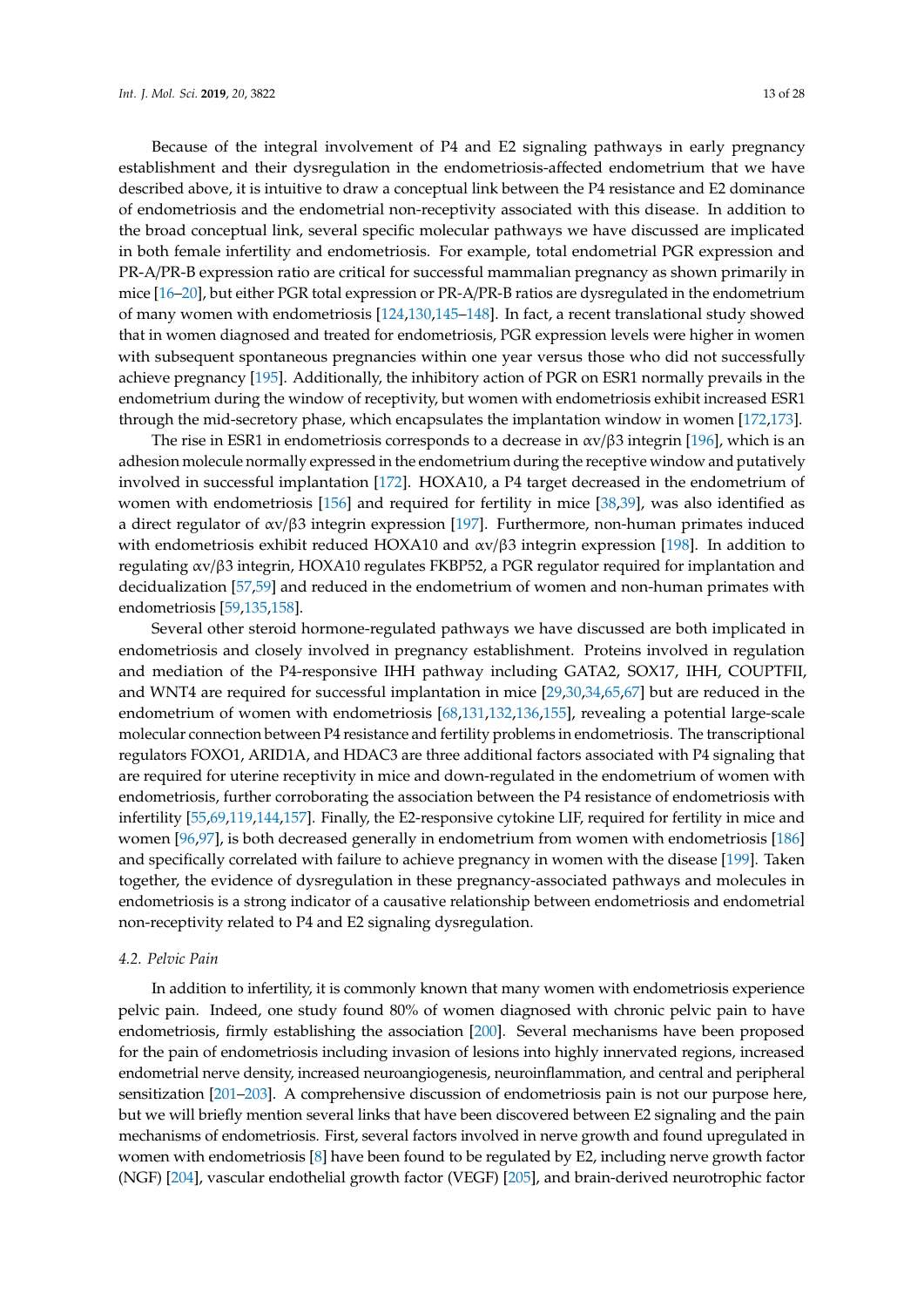(BDNF) [\[206\]](#page-25-19). Additionally, hormonal therapies designed to combat the E2 dominance of endometriosis have been shown to decrease endometrial nerve fiber density in women with endometriosis, implying a role for E2 in increased innervation [\[207\]](#page-25-20). E2 has also been implicated in the neuroinflammation of endometriosis by increasing macrophage-nerve interactions in endometriotic lesions [\[182\]](#page-24-17). Furthermore, a recent study revealed a role for E2 in regulating the axonal guidance protein slit guidance ligand 3 (SLIT3) in the process of neuroangiogenesis in endometriotic lesions [\[208\]](#page-26-0). Finally, nociceptors are sensory nerve endings that transmit noxious stimuli to the central nervous system in the presence of potential damage, and transient receptor potential cation channel subfamily V member 1 (TRPV1), an ion channel protein associated with these neurons, has been found to be increased in endometriotic lesions of women with chronic pelvic pain [\[209\]](#page-26-1) and to be responsive to E2 [\[210\]](#page-26-2). These mechanisms, among others, are potential avenues by which E2 elevation in endometriosis may worsen the pain associated with the disease.

## **5. Hormone Therapies for Endometriosis**

Treatments for endometriosis that aim to alter E2 and P4 signaling are currently in use, such as combined oral contraceptives (COCs), progestins, gonadotropin-releasing hormone (GnRH) agonists, and aromatase inhibitors, and others are still under development, such as GnRH antagonists, selective estrogen receptormodulators (SERMs), and selective progesterone receptormodulators (SPRMs) [\[211–](#page-26-3)[213\]](#page-26-4) (Table [2\)](#page-13-0). These treatments generally aim to treat the lesion growth itself and/or the pelvic pain of the disease. Currently, no medical treatments are available to treat the infertility associated with endometriosis because hormone therapies interfere with ovarian function [\[194\]](#page-25-6), although some evidence indicates a possible benefit to timed treatments combined with surgery or assisted reproductive technologies [\[168\]](#page-24-3).

<span id="page-13-0"></span>

|                               | <b>Treatment Type</b>                                    | <b>Molecular Action</b>                                                        | <b>Therapeutic Effect</b>                                               | Reference               |
|-------------------------------|----------------------------------------------------------|--------------------------------------------------------------------------------|-------------------------------------------------------------------------|-------------------------|
|                               | Gonadotropin-releasing<br>hormone (GnRH)<br>agonists     | Decrease E2 production<br>through negative feedback                            | Reduce<br>endometriosis-related<br>pain                                 | [213, 214]              |
| Estrogen (E2)<br>Signaling    | GnRH antagonists                                         | Decrease E2 production by<br>competing for GnRH<br>receptors                   | Reduce<br>endometriosis-related<br>pain                                 | [215, 216]              |
| <b>Modifiers</b>              | Aromatase inhibitors                                     | Decrease E2 production by<br>inhibiting conversion of<br>androgens to E2       | Reduce<br>endometriosis-related<br>pain and lesion size                 | $[217 - 219]$           |
|                               | Selective estrogen<br>receptor modulators<br>(SERMs)     | Decrease estrogen receptor 1<br>(ESR1) action through direct<br>inhibition     | Reduce endometriotic<br>lesions                                         | $[213, 220 - 222]$      |
| Progesterone (P4)             | Combined oral<br>contraceptives (COCs)                   | Suppress ovarian steroid<br>production and supplement<br>P <sub>4</sub> levels | Reduce<br>endometriosis-related<br>pain and recurrence<br>after surgery | $[217, 223 - 225]$      |
| Signaling<br><b>Modifiers</b> | Progestins                                               | Supplement P4 levels                                                           | Reduce<br>endometriosis-related<br>pain and lesions                     | $[212, 217, 226 - 235]$ |
|                               | Selective progesterone<br>receptor modulators<br>(SPRMs) | Interact with progesterone<br>receptor (PGR) to enhance<br>downstream effects  | Reduce<br>endometriosis-related<br>pain and lesions                     | [212, 236, 237]         |

**Table 2.** Hormone therapies for endometriosis.

Several medical treatments for endometriosis directly aim to reduce E2 production or action in order to mitigate E2 dominant conditions. GnRH agonists are normally second-line treatments that decrease hormone levels by downregulating the pituitary through negative feedback mechanisms [\[213\]](#page-26-4). In randomized controlled trials (RCTs), GnRH agonists have been shown to be effective in reducing endometriosis-related pain [\[214\]](#page-26-5), but they may also have adverse effects such as bone mineral density loss due to a hypoestrogenic state, requiring hormone "add-back" for long term use [\[213\]](#page-26-4). GnRH antagonists are also currently under investigation for endometriosis treatment. Like GnRH agonists,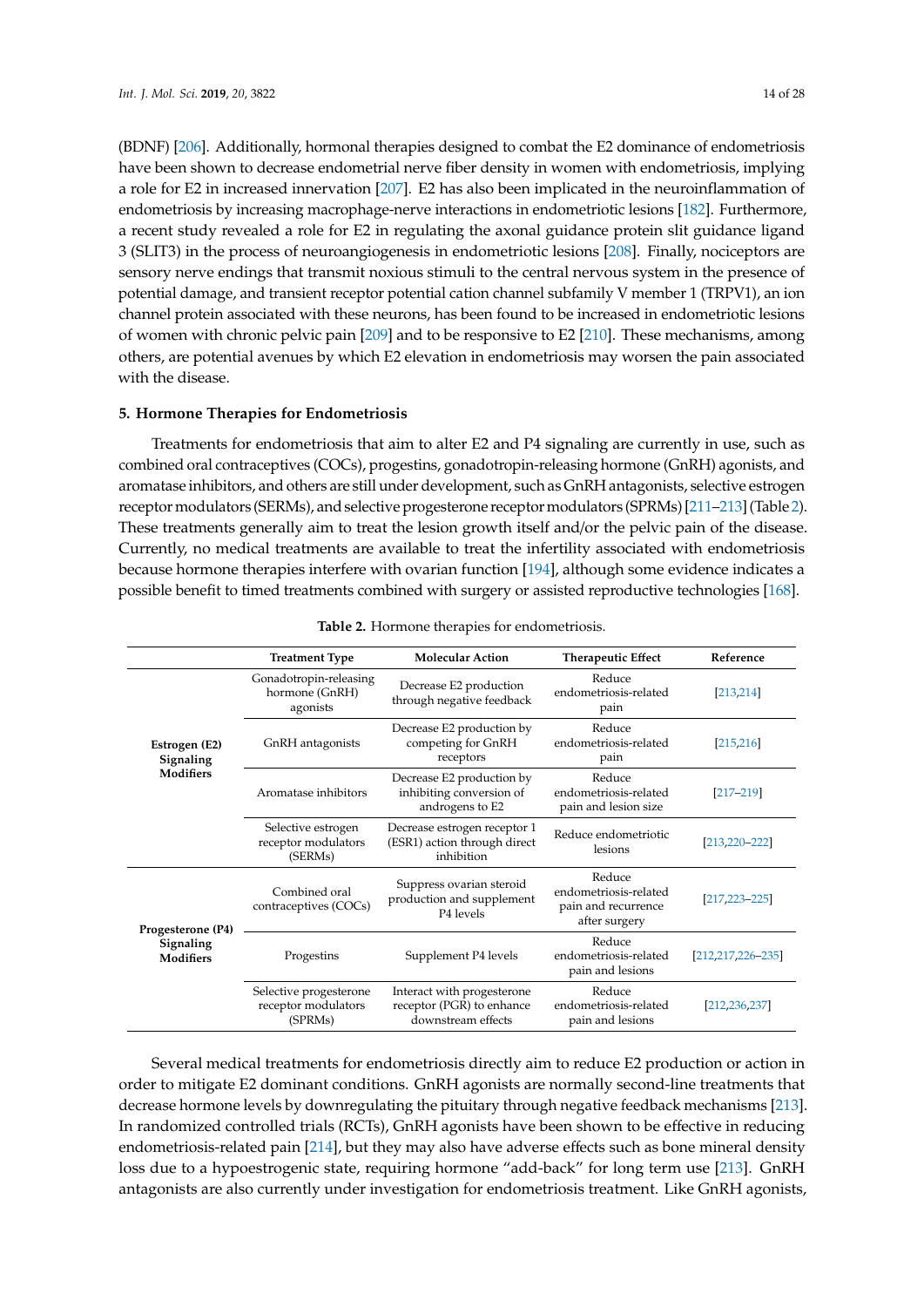they downregulate gonadotropins, but they do not cause flare-ups like GnRH agonists because they rapidly and directly compete for GnRH receptors [\[215\]](#page-26-6). A recent RCT showed one GnRH antagonist to be effective at reducing endometriosis pain but to have similar hypoestrogenic adverse effects as GnRH agonists [\[216\]](#page-26-7). Aromatase inhibitors such as anastrazole or letrozole are also in use for some endometriosis patients, although they are recommended only for women who do not respond to other available treatments due to severe side effects [\[217\]](#page-26-8). In a mouse model of endometriosis, aromatase inhibitors decreased lesion size by increasing apoptosis and diminishing VEGF and PGE2 levels [\[218\]](#page-26-16). Clinical trials have shown some success for aromatase inhibitors in reducing chronic pelvic pain, but significant adverse effects such as irregular bleeding and joint pain have been reported [\[219\]](#page-26-9). There is also a relatively new category of drugs under investigation aimed at targeted downregulation of E2 signaling termed SERMs, and these bind directly to ESRs in a tissue-specific manner [\[213\]](#page-26-4). These have been shown to reduce lesions through downregulation of ESR1 and cell proliferation in rat models of endometriosis [\[220,](#page-26-10)[221\]](#page-26-17), but a clinical trial in which treatment group endometriosis pain returned more quickly after surgery tempers enthusiasm presently and points to the need for further study before SERMs can be broadly used [\[222\]](#page-26-11).

Other medical treatments for endometriosis primarily center on treating the dysregulation of P4 signaling in endometriosis. COCs consisting of a formulation of E2 and progestins that suppress ovarian steroid production are often used as a first-line therapy for chronic treatment of endometriosis pain due to their practical benefits and safety over long-term use [\[217\]](#page-26-8). COCs have shown efficacy in preventing endometriosis recurrence after surgical removal of lesions [\[223\]](#page-26-12) as well as pain associated with the disease [\[224,](#page-26-18)[225\]](#page-26-13). It has been suggested that progestin-only therapies may be a better choice since the inclusion of E2 could exacerbate estrogenic conditions in the context of P4 resistance [\[238\]](#page-27-3). Progestin-based therapies such as norethisterone acetate, levonorgestrel, and medroxyprogesterone acetate (MPA) are another first-line treatment choice for endometriosis pain [\[217\]](#page-26-8). These compounds cause decidualization and atrophy of both the eutopic endometrium and endometriotic tissue [\[212\]](#page-26-14) and have proven to be effective at reducing endometriosis-related pain in clinical trials [\[226–](#page-26-15)[228\]](#page-27-4). MPA was specifically shown to have equivalent efficacy to a GnRH agonist at reducing pain but without the adverse hypoestrogenic effects on bone density [\[227\]](#page-27-5). In fact, one study revealed that MPA can decrease ESR1 and ESR2 while increasing PR-A and PR-B in the endometrium women with endometriosis [\[229\]](#page-27-6). Another drug in this category, danazol, works by promoting a high androgen, low E2 environment [\[230\]](#page-27-7). Danazol has demonstrated efficacy in treating pain and reducing lesions in endometriosis, but significant androgenic side-effects occur [\[230\]](#page-27-7). A more recently developed progestin, dienogest (DNG), shows much promise. DNG has been shown to successfully reduce endometriosis-associated pelvic pain with limited adverse effects such as minor irregular bleeding [\[231,](#page-27-8)[232\]](#page-27-9). Furthermore, DNG inhibits endometriotic stromal cell proliferation [\[233\]](#page-27-10), increases the PR-B/PR-A ratio and decreases the ESR2/ESR1 ratio [\[234\]](#page-27-11), and inhibits E2 production and aromatase expression [\[235\]](#page-27-0).

While progestins are an effective treatment option for many women with endometriosis, P4 resistance renders many others unresponsive to progestin treatment [\[239\]](#page-27-12). This dilemma serves as a call for new treatment strategies, one of which may be SPRMs currently under investigation. These drugs interact directly with PGR to alter its downstream effects for the purpose of reducing proliferation and prostaglandin production [\[212\]](#page-26-14). Mifepristone trials have indicated its efficacy in endometriosis pain improvement and lesion reduction, although results are mixed [\[236,](#page-27-1)[237\]](#page-27-2). One early report indicated asoprisnil, which has mixed P4 agonist/antagonist activity and endometrial selectivity, also succeeded in lowering endometriosis-related pain, but this trial was apparently cut short due to some women developing endometrial hyperplasia [\[212\]](#page-26-14). Clearly, further investigation must be carried out to assess the safety and efficacy of this class of molecules, but it represents a potential new avenue for women who do not respond to currently available therapies.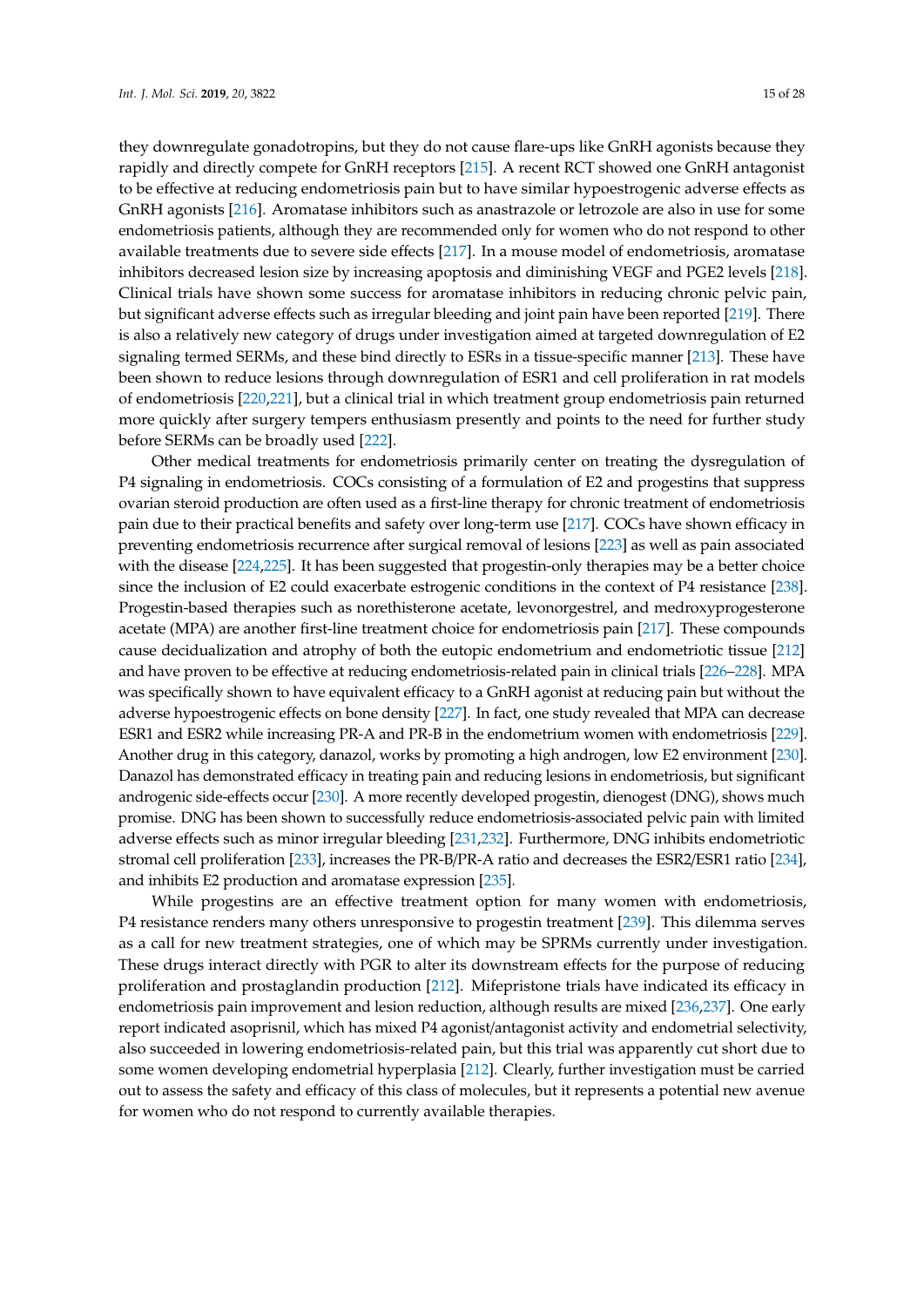#### **6. Conclusions**

Endometrial homeostasis is clearly tightly interwoven with P4 and E2 signaling. Mutual cooperation and regulation of P4 and E2 pathways is absolutely critical for uterine function and fertility, and when dysregulation of these pathways occurs, pathologies like endometriosis and infertility are common. Recent work enabled by sensitive cistromic and transcriptomic analyses has particularly revealed critical details of P4 and E2 signaling regulators and modulators that are key to maintaining healthy gene regulatory networks in the endometrium. Deepening knowledge of the molecular underpinnings of normal P4 and E2 signaling in the endometrium juxtaposed with the dysregulation in endometriosis that results in E2 dominance and P4 resistance has begun to enable more targeted and individualized treatment options for women suffering the effects of endometriosis, and further study in this area has great potential to unlock treatment opportunities with more permanent efficacy and with fewer adverse effects than currently available therapies can provide.

**Author Contributions:** Conceptualization, R.M.M. and J.-W.J.; Literature search, R.M.M. T.H.K., J.-H.S., and J.-W.J. Writing—original draft preparation, R.M.M. and J.-W.J.; Writing—review and editing, T.H.K. and J.-H.S.

**Funding:** Research reported in this publication was supported in part by the Eunice Kennedy Shriver National Institute of Child Health and Human Development of the National Institutes of Health under Award Numbers R01HD084478 and T32HD087166 as well as MSU AgBio Research and Michigan State University. The content is solely the responsibility of the authors and does not necessarily represent the official views of the National Institutes of Health.

**Acknowledgments:** We thank Olivia Jeong for illustration.

**Conflicts of Interest:** The authors declare no conflicts of interest.

#### **References**

- <span id="page-15-0"></span>1. Cha, J.; Sun, X.; Dey, S.K. Mechanisms of implantation: Strategies for successful pregnancy. *Nat. Med.* **2012**, *18*, 1754–1767. [\[CrossRef\]](http://dx.doi.org/10.1038/nm.3012) [\[PubMed\]](http://www.ncbi.nlm.nih.gov/pubmed/23223073)
- <span id="page-15-1"></span>2. Vasquez, Y.M.; DeMayo, F.J. Role of nuclear receptors in blastocyst implantation. *Semin. Cell Dev. Biol.* **2013**, *24*, 724–735. [\[CrossRef\]](http://dx.doi.org/10.1016/j.semcdb.2013.08.004) [\[PubMed\]](http://www.ncbi.nlm.nih.gov/pubmed/23994285)
- <span id="page-15-2"></span>3. Rubel, C.A.; Jeong, J.W.; Tsai, S.Y.; Lydon, J.P.; Demayo, F.J. Epithelial-stromal interaction and progesterone receptors in the mouse uterus. *Semin. Reprod. Med.* **2010**, *28*, 27–35. [\[CrossRef\]](http://dx.doi.org/10.1055/s-0029-1242990)
- <span id="page-15-12"></span>4. Hantak, A.M.; Bagchi, I.C.; Bagchi, M.K. Role of uterine stromal-epithelial crosstalk in embryo implantation. *Int. J. Dev. Biol.* **2014**, *58*, 139–146. [\[CrossRef\]](http://dx.doi.org/10.1387/ijdb.130348mb) [\[PubMed\]](http://www.ncbi.nlm.nih.gov/pubmed/25023679)
- <span id="page-15-3"></span>5. Wang, X.; Wu, S.P.; DeMayo, F.J. Hormone dependent uterine epithelial-stromal communication for pregnancy support. *Placenta* **2017**, *60* (Suppl. 1), S20–S26. [\[CrossRef\]](http://dx.doi.org/10.1016/j.placenta.2017.07.003) [\[PubMed\]](http://www.ncbi.nlm.nih.gov/pubmed/28716426)
- <span id="page-15-4"></span>6. Al-Sabbagh, M.; Lam, E.W.; Brosens, J.J. Mechanisms of endometrial progesterone resistance. *Mol. Cell. Endocrinol.* **2012**, *358*, 208–215. [\[CrossRef\]](http://dx.doi.org/10.1016/j.mce.2011.10.035) [\[PubMed\]](http://www.ncbi.nlm.nih.gov/pubmed/22085558)
- <span id="page-15-5"></span>7. Patel, B.G.; Rudnicki, M.; Yu, J.; Shu, Y.; Taylor, R.N. Progesterone resistance in endometriosis: Origins, consequences and interventions. *Acta. Obstet. Gynecol. Scand.* **2017**, *96*, 623–632. [\[CrossRef\]](http://dx.doi.org/10.1111/aogs.13156) [\[PubMed\]](http://www.ncbi.nlm.nih.gov/pubmed/28423456)
- <span id="page-15-6"></span>8. Zondervan, K.T.; Becker, C.M.; Koga, K.; Missmer, S.A.; Taylor, R.N.; Vigano, P. Endometriosis. *Nat. Rev. Dis. Primers* **2018**, *4*, 9. [\[CrossRef\]](http://dx.doi.org/10.1038/s41572-018-0008-5) [\[PubMed\]](http://www.ncbi.nlm.nih.gov/pubmed/30026507)
- <span id="page-15-7"></span>9. Bulun, S.E.; Yilmaz, B.D.; Sison, C.; Miyazaki, K.; Bernardi, L.; Liu, S.; Kohlmeier, A.; Yin, P.; Milad, M.; Wei, J. Endometriosis. *Endocr. Rev.* **2019**. [\[CrossRef\]](http://dx.doi.org/10.1210/er.2018-00242)
- <span id="page-15-8"></span>10. Wang, H.; Dey, S.K. Roadmap to embryo implantation: Clues from mouse models. *Nat. Rev. Genet.* **2006**, *7*, 185–199. [\[CrossRef\]](http://dx.doi.org/10.1038/nrg1808)
- <span id="page-15-9"></span>11. Large, M.J.; DeMayo, F.J. The regulation of embryo implantation and endometrial decidualization by progesterone receptor signaling. *Mol. Cell. Endocrinol.* **2012**, *358*, 155–165. [\[CrossRef\]](http://dx.doi.org/10.1016/j.mce.2011.07.027) [\[PubMed\]](http://www.ncbi.nlm.nih.gov/pubmed/21821095)
- <span id="page-15-11"></span>12. Patel, B.; Elguero, S.; Thakore, S.; Dahoud, W.; Bedaiwy, M.; Mesiano, S. Role of nuclear progesterone receptor isoforms in uterine pathophysiology. *Hum. Reprod. Update* **2015**, *21*, 155–173. [\[CrossRef\]](http://dx.doi.org/10.1093/humupd/dmu056) [\[PubMed\]](http://www.ncbi.nlm.nih.gov/pubmed/25406186)
- 13. Wetendorf, M.; DeMayo, F.J. Progesterone receptor signaling in the initiation of pregnancy and preservation of a healthy uterus. *Int. J. Dev. Biol.* **2014**, *58*, 95–106. [\[CrossRef\]](http://dx.doi.org/10.1387/ijdb.140069mw) [\[PubMed\]](http://www.ncbi.nlm.nih.gov/pubmed/25023675)
- <span id="page-15-10"></span>14. Wu, S.P.; Li, R.; DeMayo, F.J. Progesterone Receptor Regulation of Uterine Adaptation for Pregnancy. *Trends Endocrinol. Metab.* **2018**, *29*, 481–491. [\[CrossRef\]](http://dx.doi.org/10.1016/j.tem.2018.04.001) [\[PubMed\]](http://www.ncbi.nlm.nih.gov/pubmed/29705365)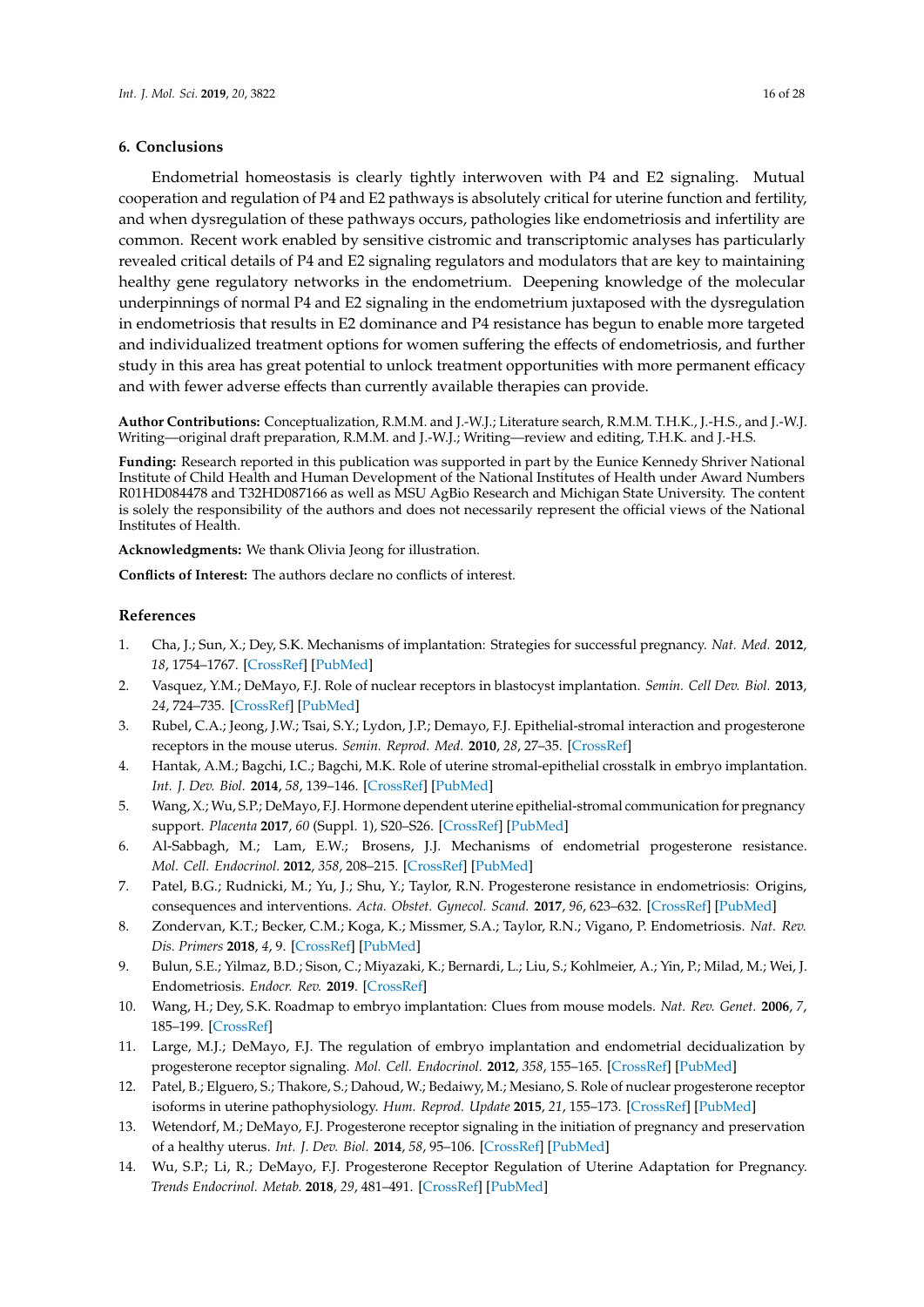- <span id="page-16-0"></span>15. Kastner, P.; Krust, A.; Turcotte, B.; Stropp, U.; Tora, L.; Gronemeyer, H.; Chambon, P. Two distinct estrogen-regulated promoters generate transcripts encoding the two functionally different human progesterone receptor forms A and B. *Embo J.* **1990**, *9*, 1603–1614. [\[CrossRef\]](http://dx.doi.org/10.1002/j.1460-2075.1990.tb08280.x) [\[PubMed\]](http://www.ncbi.nlm.nih.gov/pubmed/2328727)
- <span id="page-16-1"></span>16. Lydon, J.P.; DeMayo, F.J.; Funk, C.R.; Mani, S.K.; Hughes, A.R.; Montgomery, C.A., Jr.; Shyamala, G.; Conneely, O.M.; O'Malley, B.W. Mice lacking progesterone receptor exhibit pleiotropic reproductive abnormalities. *Genes Dev.* **1995**, *9*, 2266–2278. [\[CrossRef\]](http://dx.doi.org/10.1101/gad.9.18.2266) [\[PubMed\]](http://www.ncbi.nlm.nih.gov/pubmed/7557380)
- <span id="page-16-2"></span>17. Mulac-Jericevic, B.; Mullinax, R.A.; DeMayo, F.J.; Lydon, J.P.; Conneely, O.M. Subgroup of reproductive functions of progesterone mediated by progesterone receptor-B isoform. *Science* **2000**, *289*, 1751–1754. [\[CrossRef\]](http://dx.doi.org/10.1126/science.289.5485.1751)
- <span id="page-16-3"></span>18. Mulac-Jericevic, B.; Lydon, J.P.; DeMayo, F.J.; Conneely, O.M. Defective mammary gland morphogenesis in mice lacking the progesterone receptor B isoform. *Proc. Natl. Acad. Sci. USA* **2003**, *100*, 9744–9749. [\[CrossRef\]](http://dx.doi.org/10.1073/pnas.1732707100)
- <span id="page-16-4"></span>19. Fleisch, M.C.; Chou, Y.C.; Cardiff, R.D.; Asaithambi, A.; Shyamala, G. Overexpression of progesterone receptor A isoform in mice leads to endometrial hyperproliferation, hyperplasia and atypia. *Mol. Hum. Reprod.* **2009**, *15*, 241–249. [\[CrossRef\]](http://dx.doi.org/10.1093/molehr/gap013)
- <span id="page-16-5"></span>20. Wetendorf, M.; Wu, S.P.; Wang, X.; Creighton, C.J.; Wang, T.; Lanz, R.B.; Blok, L.; Tsai, S.Y.; Tsai, M.J.; Lydon, J.P.; et al. Decreased epithelial progesterone receptor A at the window of receptivity is required for preparation of the endometrium for embryo attachment. *Biol. Reprod.* **2017**, *96*, 313–326. [\[CrossRef\]](http://dx.doi.org/10.1095/biolreprod.116.144410)
- <span id="page-16-6"></span>21. Kurita, T.; Lee, K.J.; Cooke, P.S.; Lydon, J.P.; Cunha, G.R. Paracrine regulation of epithelial progesterone receptor and lactoferrin by progesterone in the mouse uterus. *Biol. Reprod.* **2000**, *62*, 831–838. [\[CrossRef\]](http://dx.doi.org/10.1095/biolreprod62.4.831)
- <span id="page-16-7"></span>22. Franco, H.L.; Rubel, C.A.; Large, M.J.; Wetendorf, M.; Fernandez-Valdivia, R.; Jeong, J.W.; Spencer, T.E.; Behringer, R.R.; Lydon, J.P.; Demayo, F.J. Epithelial progesterone receptor exhibits pleiotropic roles in uterine development and function. *FASEB J.* **2012**, *26*, 1218–1227. [\[CrossRef\]](http://dx.doi.org/10.1096/fj.11-193334)
- <span id="page-16-8"></span>23. Boonyaratanakornkit, V.; Scott, M.P.; Ribon, V.; Sherman, L.; Anderson, S.M.; Maller, J.L.; Miller, W.T.; Edwards, D.P. Progesterone receptor contains a proline-rich motif that directly interacts with SH3 domains and activates c-Src family tyrosine kinases. *Mol. Cell* **2001**, *8*, 269–280. [\[CrossRef\]](http://dx.doi.org/10.1016/S1097-2765(01)00304-5)
- <span id="page-16-9"></span>24. Vallejo, G.; La Greca, A.D.; Tarifa-Reischle, I.C.; Mestre-Citrinovitz, A.C.; Ballare, C.; Beato, M.; Saragueta, P. CDC2 mediates progestin initiated endometrial stromal cell proliferation: A PR signaling to gene expression independently of its binding to chromatin. *PLoS ONE* **2014**, *9*, e97311. [\[CrossRef\]](http://dx.doi.org/10.1371/journal.pone.0097311)
- <span id="page-16-10"></span>25. Jeong, J.W.; Lee, K.Y.; Kwak, I.; White, L.D.; Hilsenbeck, S.G.; Lydon, J.P.; DeMayo, F.J. Identification of murine uterine genes regulated in a ligand-dependent manner by the progesterone receptor. *Endocrinology* **2005**, *146*, 3490–3505. [\[CrossRef\]](http://dx.doi.org/10.1210/en.2005-0016)
- <span id="page-16-11"></span>26. Rubel, C.A.; Lanz, R.B.; Kommagani, R.; Franco, H.L.; Lydon, J.P.; DeMayo, F.J. Research resource: Genome-wide profiling of progesterone receptor binding in the mouse uterus. *Mol. Endocrinol.* **2012**, *26*, 1428–1442. [\[CrossRef\]](http://dx.doi.org/10.1210/me.2011-1355)
- <span id="page-16-12"></span>27. Takamoto, N.; Zhao, B.; Tsai, S.Y.; DeMayo, F.J. Identification of Indian hedgehog as a progesterone-responsive gene in the murine uterus. *Mol. Endocrinol.* **2002**, *16*, 2338–2348. [\[CrossRef\]](http://dx.doi.org/10.1210/me.2001-0154)
- <span id="page-16-13"></span>28. Matsumoto, H.; Zhao, X.; Das, S.K.; Hogan, B.L.; Dey, S.K. Indian hedgehog as a progesterone-responsive factor mediating epithelial-mesenchymal interactions in the mouse uterus. *Dev. Biol.* **2002**, *245*, 280–290. [\[CrossRef\]](http://dx.doi.org/10.1006/dbio.2002.0645)
- <span id="page-16-14"></span>29. Lee, K.; Jeong, J.; Kwak, I.; Yu, C.T.; Lanske, B.; Soegiarto, D.W.; Toftgard, R.; Tsai, M.J.; Tsai, S.; Lydon, J.P.; et al. Indian hedgehog is a major mediator of progesterone signaling in the mouse uterus. *Nat. Genet.* **2006**, *38*, 1204–1209. [\[CrossRef\]](http://dx.doi.org/10.1038/ng1874)
- <span id="page-16-15"></span>30. Kurihara, I.; Lee, D.K.; Petit, F.G.; Jeong, J.; Lee, K.; Lydon, J.P.; DeMayo, F.J.; Tsai, M.J.; Tsai, S.Y. COUP-TFII mediates progesterone regulation of uterine implantation by controlling ER activity. *PLoS Genet.* **2007**, *3*, e102. [\[CrossRef\]](http://dx.doi.org/10.1371/journal.pgen.0030102)
- <span id="page-16-16"></span>31. Lee, D.K.; Kurihara, I.; Jeong, J.W.; Lydon, J.P.; DeMayo, F.J.; Tsai, M.J.; Tsai, S.Y. Suppression of ERalpha activity by COUP-TFII is essential for successful implantation and decidualization. *Mol. Endocrinol.* **2010**, *24*, 930–940. [\[CrossRef\]](http://dx.doi.org/10.1210/me.2009-0531)
- <span id="page-16-17"></span>32. Lee, K.Y.; Jeong, J.W.; Wang, J.; Ma, L.; Martin, J.F.; Tsai, S.Y.; Lydon, J.P.; DeMayo, F.J. Bmp2 is critical for the murine uterine decidual response. *Mol. Cell. Biol.* **2007**, *27*, 5468–5478. [\[CrossRef\]](http://dx.doi.org/10.1128/MCB.00342-07)
- <span id="page-16-18"></span>33. Li, Q.; Kannan, A.; Wang, W.; Demayo, F.J.; Taylor, R.N.; Bagchi, M.K.; Bagchi, I.C. Bone morphogenetic protein 2 functions via a conserved signaling pathway involving Wnt4 to regulate uterine decidualization in the mouse and the human. *J. Biol. Chem.* **2007**, *282*, 31725–31732. [\[CrossRef\]](http://dx.doi.org/10.1074/jbc.M704723200)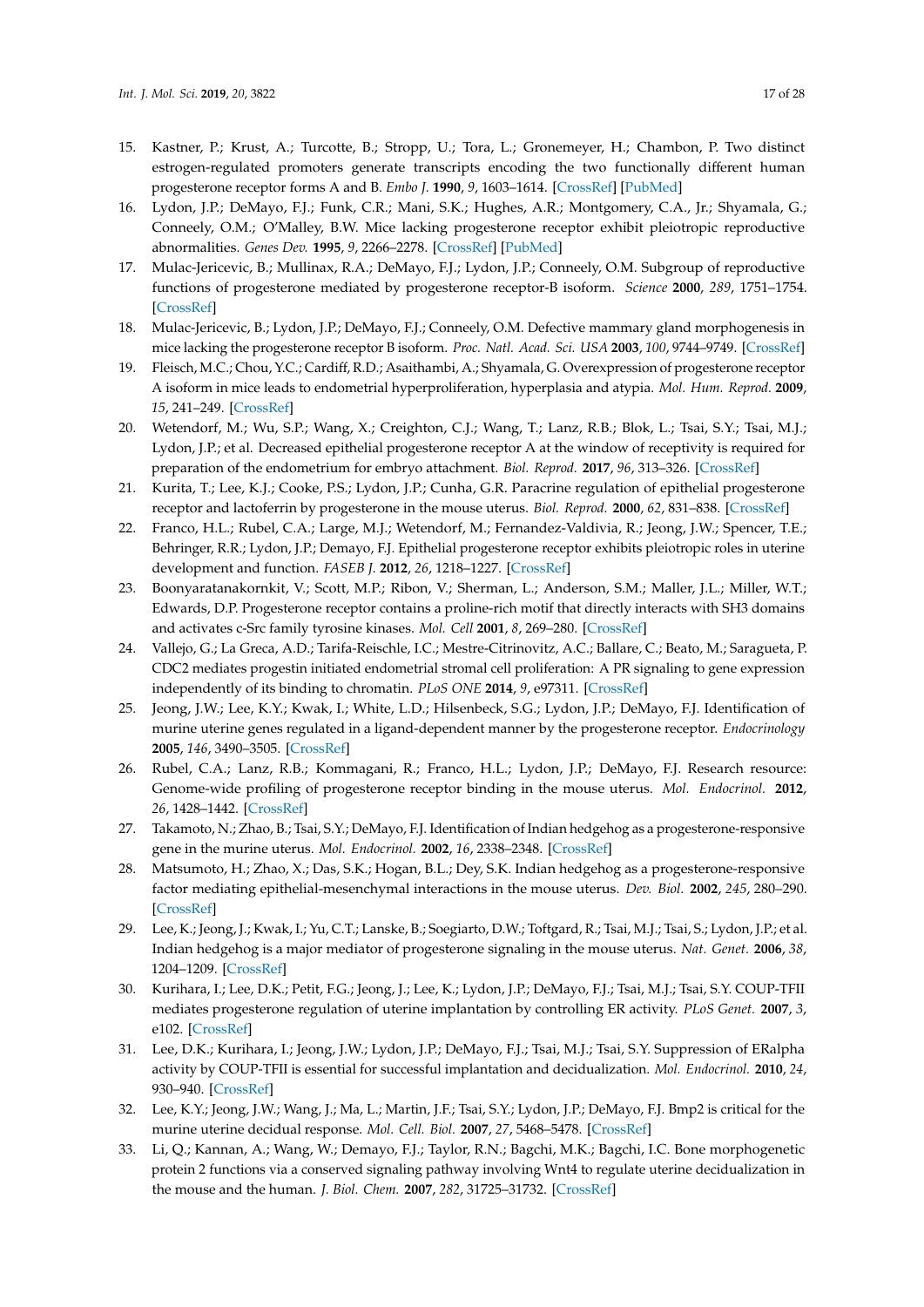- <span id="page-17-0"></span>34. Franco, H.L.; Dai, D.; Lee, K.Y.; Rubel, C.A.; Roop, D.; Boerboom, D.; Jeong, J.W.; Lydon, J.P.; Bagchi, I.C.; Bagchi, M.K.; et al. WNT4 is a key regulator of normal postnatal uterine development and progesterone signaling during embryo implantation and decidualization in the mouse. *FASEB J.* **2011**, *25*, 1176–1187. [\[CrossRef\]](http://dx.doi.org/10.1096/fj.10-175349)
- <span id="page-17-1"></span>35. Angers, S.; Moon, R.T. Proximal events in Wnt signal transduction. *Nat. Rev. Mol. Cell Biol.* **2009**, *10*, 468–477. [\[CrossRef\]](http://dx.doi.org/10.1038/nrm2717)
- <span id="page-17-2"></span>36. Jeong, J.W.; Lee, H.S.; Franco, H.L.; Broaddus, R.R.; Taketo, M.M.; Tsai, S.Y.; Lydon, J.P.; DeMayo, F.J. beta-catenin mediates glandular formation and dysregulation of beta-catenin induces hyperplasia formation in the murine uterus. *Oncogene* **2009**, *28*, 31–40. [\[CrossRef\]](http://dx.doi.org/10.1038/onc.2008.363)
- <span id="page-17-3"></span>37. Zhang, L.; Patterson, A.L.; Zhang, L.; Teixeira, J.M.; Pru, J.K. Endometrial stromal beta-catenin is required for steroid-dependent mesenchymal-epithelial cross talk and decidualization. *Reprod. Biol. Endocrinol* **2012**, *10*, 75. [\[CrossRef\]](http://dx.doi.org/10.1186/1477-7827-10-75)
- <span id="page-17-4"></span>38. Benson, G.V.; Lim, H.; Paria, B.C.; Satokata, I.; Dey, S.K.; Maas, R.L. Mechanisms of reduced fertility in Hoxa-10 mutant mice: Uterine homeosis and loss of maternal Hoxa-10 expression. *Development* **1996**, *122*, 2687–2696.
- <span id="page-17-5"></span>39. Lim, H.; Ma, L.; Ma, W.G.; Maas, R.L.; Dey, S.K. Hoxa-10 regulates uterine stromal cell responsiveness to progesterone during implantation and decidualization in the mouse. *Mol. Endocrinol.* **1999**, *13*, 1005–1017. [\[CrossRef\]](http://dx.doi.org/10.1210/mend.13.6.0284)
- <span id="page-17-6"></span>40. Daikoku, T.; Song, H.; Guo, Y.; Riesewijk, A.; Mosselman, S.; Das, S.K.; Dey, S.K. Uterine Msx-1 and Wnt4 signaling becomes aberrant in mice with the loss of leukemia inhibitory factor or Hoxa-10: Evidence for a novel cytokine-homeobox-Wnt signaling in implantation. *Mol. Endocrinol.* **2004**, *18*, 1238–1250. [\[CrossRef\]](http://dx.doi.org/10.1210/me.2003-0403)
- <span id="page-17-7"></span>41. Li, Q.; Kannan, A.; DeMayo, F.J.; Lydon, J.P.; Cooke, P.S.; Yamagishi, H.; Srivastava, D.; Bagchi, M.K.; Bagchi, I.C. The antiproliferative action of progesterone in uterine epithelium is mediated by Hand2. *Science* **2011**, *331*, 912–916. [\[CrossRef\]](http://dx.doi.org/10.1126/science.1197454)
- <span id="page-17-8"></span>42. Eswarakumar, V.P.; Lax, I.; Schlessinger, J. Cellular signaling by fibroblast growth factor receptors. *Cytokine Growth Factor Rev.* **2005**, *16*, 139–149. [\[CrossRef\]](http://dx.doi.org/10.1016/j.cytogfr.2005.01.001)
- <span id="page-17-9"></span>43. Huyen, D.V.; Bany, B.M. Evidence for a conserved function of heart and neural crest derivatives expressed transcript 2 in mouse and human decidualization. *Reproduction* **2011**, *142*, 353–368. [\[CrossRef\]](http://dx.doi.org/10.1530/REP-11-0060)
- <span id="page-17-10"></span>44. Gao, J.; Mazella, J.; Suwanichkul, A.; Powell, D.R.; Tseng, L. Activation of the insulin-like growth factor binding protein-1 promoter by progesterone receptor in decidualized human endometrial stromal cells. *Mol. Cell. Endocrinol.* **1999**, *153*, 11–17. [\[CrossRef\]](http://dx.doi.org/10.1016/S0303-7207(99)00096-9)
- <span id="page-17-11"></span>45. Mantena, S.R.; Kannan, A.; Cheon, Y.P.; Li, Q.; Johnson, P.F.; Bagchi, I.C.; Bagchi, M.K. C/EBPbeta is a critical mediator of steroid hormone-regulated cell proliferation and differentiation in the uterine epithelium and stroma. *Proc. Natl. Acad. Sci. USA* **2006**, *103*, 1870–1875. [\[CrossRef\]](http://dx.doi.org/10.1073/pnas.0507261103)
- <span id="page-17-12"></span>46. Wang, W.; Li, Q.; Bagchi, I.C.; Bagchi, M.K. The CCAAT/enhancer binding protein beta is a critical regulator of steroid-induced mitotic expansion of uterine stromal cells during decidualization. *Endocrinology* **2010**, *151*, 3929–3940. [\[CrossRef\]](http://dx.doi.org/10.1210/en.2009-1437)
- <span id="page-17-13"></span>47. Kommagani, R.; Szwarc, M.M.; Vasquez, Y.M.; Peavey, M.C.; Mazur, E.C.; Gibbons, W.E.; Lanz, R.B.; DeMayo, F.J.; Lydon, J.P. The Promyelocytic Leukemia Zinc Finger Transcription Factor Is Critical for Human Endometrial Stromal Cell Decidualization. *PLoS Genet.* **2016**, *12*, e1005937. [\[CrossRef\]](http://dx.doi.org/10.1371/journal.pgen.1005937)
- <span id="page-17-14"></span>48. Fahnenstich, J.; Nandy, A.; Milde-Langosch, K.; Schneider-Merck, T.; Walther, N.; Gellersen, B. Promyelocytic leukaemia zinc finger protein (PLZF) is a glucocorticoid- and progesterone-induced transcription factor in human endometrial stromal cells and myometrial smooth muscle cells. *Mol. Hum. Reprod.* **2003**, *9*, 611–623. [\[CrossRef\]](http://dx.doi.org/10.1093/molehr/gag080)
- <span id="page-17-15"></span>49. Jeong, J.W.; Lee, H.S.; Lee, K.Y.; White, L.D.; Broaddus, R.R.; Zhang, Y.W.; Vande Woude, G.F.; Giudice, L.C.; Young, S.L.; Lessey, B.A.; et al. Mig-6 modulates uterine steroid hormone responsiveness and exhibits altered expression in endometrial disease. *Proc. Natl. Acad. Sci. USA* **2009**, *106*, 8677–8682. [\[CrossRef\]](http://dx.doi.org/10.1073/pnas.0903632106)
- <span id="page-17-16"></span>50. Yoo, J.Y.; Kim, T.H.; Lee, J.H.; Dunwoodie, S.L.; Ku, B.J.; Jeong, J.W. Mig-6 regulates endometrial genes involved in cell cycle and progesterone signaling. *Biochem. Biophys. Res. Commun.* **2015**, *462*, 409–414. [\[CrossRef\]](http://dx.doi.org/10.1016/j.bbrc.2015.04.146)
- <span id="page-17-17"></span>51. Yoo, J.Y.; Shin, H.; Kim, T.H.; Choi, W.S.; Ferguson, S.D.; Fazleabas, A.T.; Young, S.L.; Lessey, B.A.; Ha, U.H.; Jeong, J.W. CRISPLD2 is a target of progesterone receptor and its expression is decreased in women with endometriosis. *PLoS ONE* **2014**, *9*, e100481. [\[CrossRef\]](http://dx.doi.org/10.1371/journal.pone.0100481)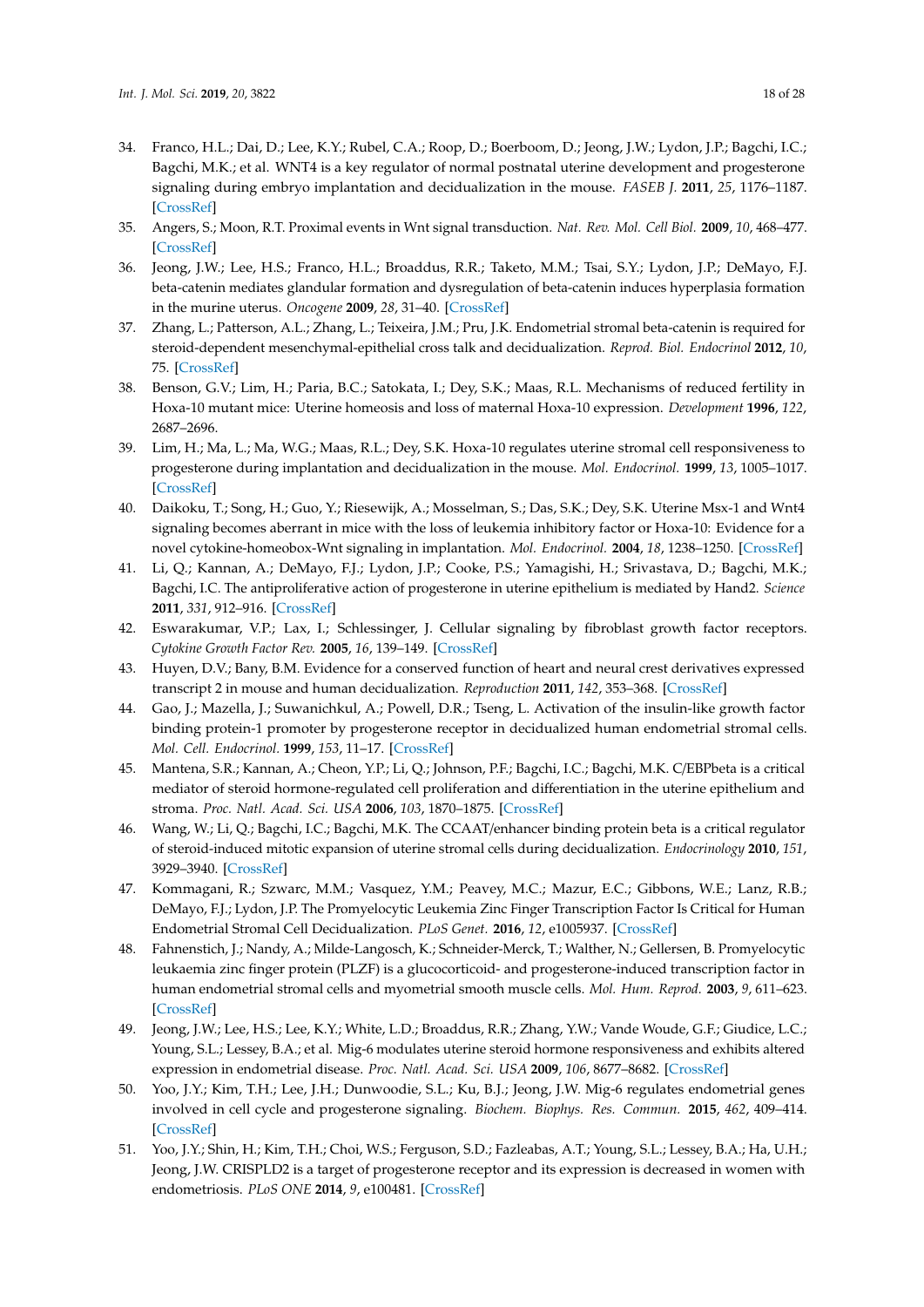- <span id="page-18-0"></span>52. Brosens, J.J.; Gellersen, B. Death or survival–progesterone-dependent cell fate decisions in the human endometrial stroma. *J. Mol. Endocrinol.* **2006**, *36*, 389–398. [\[CrossRef\]](http://dx.doi.org/10.1677/jme.1.02060)
- <span id="page-18-1"></span>53. Takano, M.; Lu, Z.; Goto, T.; Fusi, L.; Higham, J.; Francis, J.; Withey, A.; Hardt, J.; Cloke, B.; Stavropoulou, A.V.; et al. Transcriptional cross talk between the forkhead transcription factor forkhead box O1A and the progesterone receptor coordinates cell cycle regulation and differentiation in human endometrial stromal cells. *Mol. Endocrinol.* **2007**, *21*, 2334–2349. [\[CrossRef\]](http://dx.doi.org/10.1210/me.2007-0058)
- <span id="page-18-2"></span>54. Vasquez, Y.M.; Mazur, E.C.; Li, X.; Kommagani, R.; Jiang, L.; Chen, R.; Lanz, R.B.; Kovanci, E.; Gibbons, W.E.; DeMayo, F.J. FOXO1 is required for binding of PR on IRF4, novel transcriptional regulator of endometrial stromal decidualization. *Mol. Endocrinol.* **2015**, *29*, 421–433. [\[CrossRef\]](http://dx.doi.org/10.1210/me.2014-1292)
- <span id="page-18-3"></span>55. Vasquez, Y.M.; Wang, X.; Wetendorf, M.; Franco, H.L.; Mo, Q.; Wang, T.; Lanz, R.B.; Young, S.L.; Lessey, B.A.; Spencer, T.E.; et al. FOXO1 regulates uterine epithelial integrity and progesterone receptor expression critical for embryo implantation. *PLoS Genet.* **2018**, *14*, e1007787. [\[CrossRef\]](http://dx.doi.org/10.1371/journal.pgen.1007787)
- <span id="page-18-4"></span>56. Barent, R.L.; Nair, S.C.; Carr, D.C.; Ruan, Y.; Rimerman, R.A.; Fulton, J.; Zhang, Y.; Smith, D.F. Analysis of FKBP51/FKBP52 chimeras and mutants for Hsp90 binding and association with progesterone receptor complexes. *Mol. Endocrinol.* **1998**, *12*, 342–354. [\[CrossRef\]](http://dx.doi.org/10.1210/mend.12.3.0075)
- <span id="page-18-5"></span>57. Tranguch, S.; Cheung-Flynn, J.; Daikoku, T.; Prapapanich, V.; Cox, M.B.; Xie, H.; Wang, H.; Das, S.K.; Smith, D.F.; Dey, S.K. Cochaperone immunophilin FKBP52 is critical to uterine receptivity for embryo implantation. *Proc. Natl. Acad. Sci. USA* **2005**, *102*, 14326–14331. [\[CrossRef\]](http://dx.doi.org/10.1073/pnas.0505775102)
- <span id="page-18-6"></span>58. Tranguch, S.; Wang, H.; Daikoku, T.; Xie, H.; Smith, D.F.; Dey, S.K. FKBP52 deficiency-conferred uterine progesterone resistance is genetic background and pregnancy stage specific. *J. Clin. Investig.* **2007**, *117*, 1824–1834. [\[CrossRef\]](http://dx.doi.org/10.1172/JCI31622)
- <span id="page-18-7"></span>59. Yang, H.; Zhou, Y.; Edelshain, B.; Schatz, F.; Lockwood, C.J.; Taylor, H.S. FKBP4 is regulated by HOXA10 during decidualization and in endometriosis. *Reproduction* **2012**, *143*, 531–538. [\[CrossRef\]](http://dx.doi.org/10.1530/REP-11-0438)
- <span id="page-18-8"></span>60. Cheng, J.G.; Chen, J.R.; Hernandez, L.; Alvord, W.G.; Stewart, C.L. Dual control of LIF expression and LIF receptor function regulate Stat3 activation at the onset of uterine receptivity and embryo implantation. *Proc. Natl. Acad. Sci. USA* **2001**, *98*, 8680–8685. [\[CrossRef\]](http://dx.doi.org/10.1073/pnas.151180898)
- <span id="page-18-9"></span>61. Catalano, R.D.; Johnson, M.H.; Campbell, E.A.; Charnock-Jones, D.S.; Smith, S.K.; Sharkey, A.M. Inhibition of Stat3 activation in the endometrium prevents implantation: A nonsteroidal approach to contraception. *Proc. Natl. Acad. Sci. USA* **2005**, *102*, 8585–8590. [\[CrossRef\]](http://dx.doi.org/10.1073/pnas.0502343102)
- <span id="page-18-10"></span>62. Sun, X.; Bartos, A.; Whitsett, J.A.; Dey, S.K. Uterine deletion of Gp130 or Stat3 shows implantation failure with increased estrogenic responses. *Mol. Endocrinol.* **2013**, *27*, 1492–1501. [\[CrossRef\]](http://dx.doi.org/10.1210/me.2013-1086)
- <span id="page-18-11"></span>63. Lee, J.H.; Kim, T.H.; Oh, S.J.; Yoo, J.Y.; Akira, S.; Ku, B.J.; Lydon, J.P.; Jeong, J.W. Signal transducer and activator of transcription-3 (Stat3) plays a critical role in implantation via progesterone receptor in uterus. *FASEB J.* **2013**, *27*, 2553–2563. [\[CrossRef\]](http://dx.doi.org/10.1096/fj.12-225664)
- <span id="page-18-12"></span>64. Rubel, C.A.; Franco, H.L.; Jeong, J.W.; Lydon, J.P.; DeMayo, F.J. GATA2 is expressed at critical times in the mouse uterus during pregnancy. *Gene Expr. Patterns* **2012**, *12*, 196–203. [\[CrossRef\]](http://dx.doi.org/10.1016/j.gep.2012.03.004)
- <span id="page-18-13"></span>65. Rubel, C.A.; Wu, S.P.; Lin, L.; Wang, T.; Lanz, R.B.; Li, X.; Kommagani, R.; Franco, H.L.; Camper, S.A.; Tong, Q.; et al. A Gata2-Dependent Transcription Network Regulates Uterine Progesterone Responsiveness and Endometrial Function. *Cell Rep.* **2016**, *17*, 1414–1425. [\[CrossRef\]](http://dx.doi.org/10.1016/j.celrep.2016.09.093)
- <span id="page-18-14"></span>66. Hirate, Y.; Suzuki, H.; Kawasumi, M.; Takase, H.M.; Igarashi, H.; Naquet, P.; Kanai, Y.; Kanai-Azuma, M. Mouse Sox17 haploinsufficiency leads to female subfertility due to impaired implantation. *Sci. Rep.* **2016**, *6*, 24171. [\[CrossRef\]](http://dx.doi.org/10.1038/srep24171)
- <span id="page-18-15"></span>67. Guimaraes-Young, A.; Neff, T.; Dupuy, A.J.; Goodheart, M.J. Conditional deletion of Sox17 reveals complex effects on uterine adenogenesis and function. *Dev. Biol.* **2016**, *414*, 219–227. [\[CrossRef\]](http://dx.doi.org/10.1016/j.ydbio.2016.04.010)
- <span id="page-18-16"></span>68. Wang, X.; Li, X.; Wang, T.; Wu, S.P.; Jeong, J.W.; Kim, T.H.; Young, S.L.; Lessey, B.A.; Lanz, R.B.; Lydon, J.P.; et al. SOX17 regulates uterine epithelial-stromal cross-talk acting via a distal enhancer upstream of Ihh. *Nat. Commun.* **2018**, *9*, 4421. [\[CrossRef\]](http://dx.doi.org/10.1038/s41467-018-06652-w)
- <span id="page-18-17"></span>69. Kim, T.H.; Yoo, J.Y.; Wang, Z.; Lydon, J.P.; Khatri, S.; Hawkins, S.M.; Leach, R.E.; Fazleabas, A.T.; Young, S.L.; Lessey, B.A.; et al. ARID1A Is Essential for Endometrial Function during Early Pregnancy. *PLoS Genet.* **2015**, *11*, e1005537. [\[CrossRef\]](http://dx.doi.org/10.1371/journal.pgen.1005537)
- <span id="page-18-18"></span>70. Hewitt, S.C.; Korach, K.S. Estrogen Receptors: New Directions in the New Millennium. *Endocr. Rev.* **2018**, *39*, 664–675. [\[CrossRef\]](http://dx.doi.org/10.1210/er.2018-00087)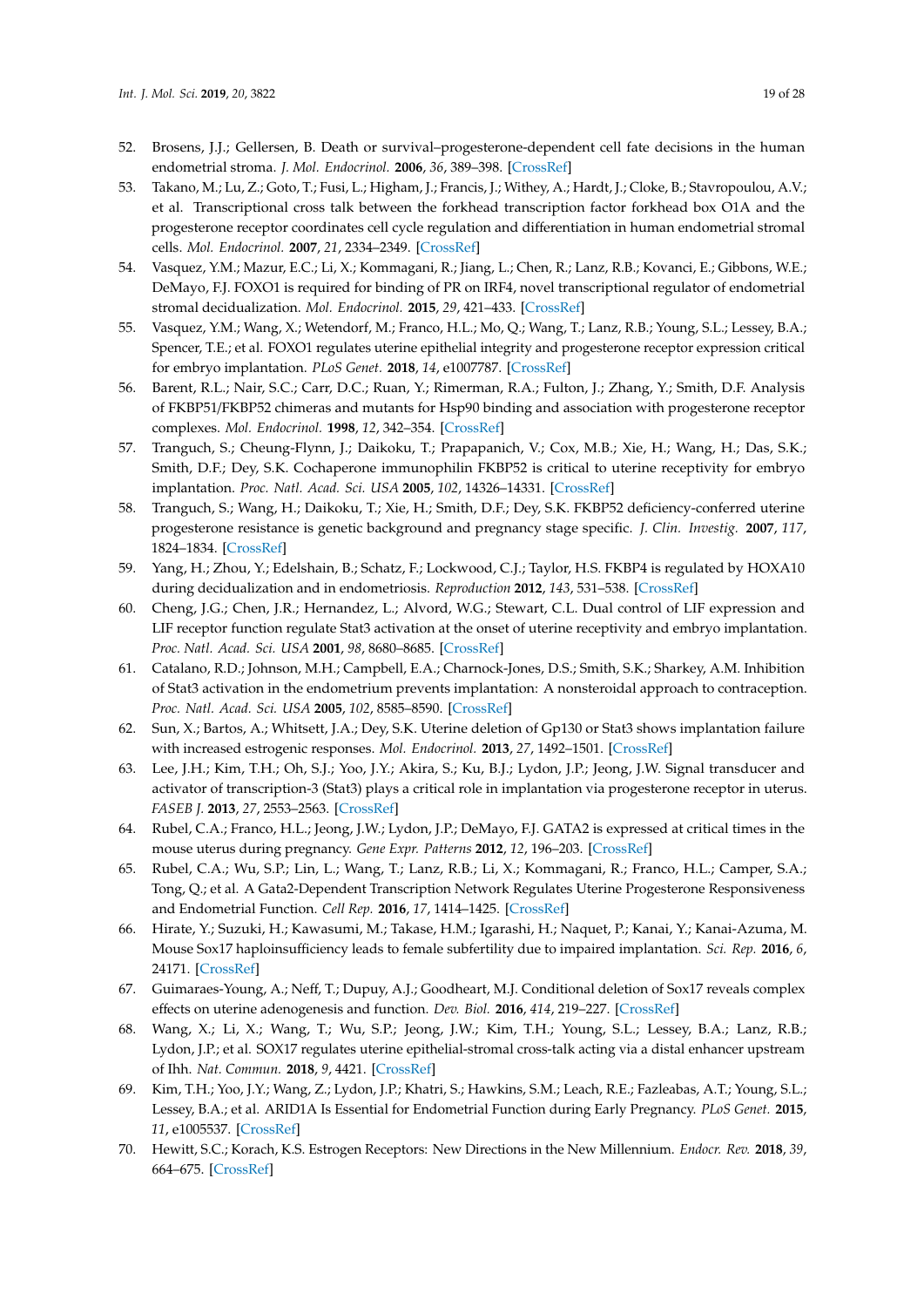- <span id="page-19-0"></span>71. Hewitt, S.C.; Winuthayanon, W.; Korach, K.S. What's new in estrogen receptor action in the female reproductive tract. *J. Mol. Endocrinol.* **2016**, *56*, R55–R71. [\[CrossRef\]](http://dx.doi.org/10.1530/JME-15-0254)
- <span id="page-19-1"></span>72. Stefkovich, M.L.; Arao, Y.; Hamilton, K.J.; Korach, K.S. Experimental models for evaluating non-genomic estrogen signaling. *Steroids* **2018**, *133*, 34–37. [\[CrossRef\]](http://dx.doi.org/10.1016/j.steroids.2017.11.001)
- <span id="page-19-2"></span>73. Migliaccio, A.; Di Domenico, M.; Castoria, G.; de Falco, A.; Bontempo, P.; Nola, E.; Auricchio, F. Tyrosine kinase/p21ras/MAP-kinase pathway activation by estradiol-receptor complex in MCF-7 cells. *EMBO J.* **1996**, *15*, 1292–1300. [\[CrossRef\]](http://dx.doi.org/10.1002/j.1460-2075.1996.tb00471.x)
- <span id="page-19-3"></span>74. O'Brien, J.E.; Peterson, T.J.; Tong, M.H.; Lee, E.J.; Pfaff, L.E.; Hewitt, S.C.; Korach, K.S.; Weiss, J.; Jameson, J.L. Estrogen-induced proliferation of uterine epithelial cells is independent of estrogen receptor alpha binding to classical estrogen response elements. *J. Biol. Chem.* **2006**, *281*, 26683–26692. [\[CrossRef\]](http://dx.doi.org/10.1074/jbc.M601522200)
- <span id="page-19-4"></span>75. Lee, C.H.; Kim, T.H.; Lee, J.H.; Oh, S.J.; Yoo, J.Y.; Kwon, H.S.; Kim, Y.I.; Ferguson, S.D.; Ahn, J.Y.; Ku, B.J.; et al. Extracellular signal-regulated kinase 1/2 signaling pathway is required for endometrial decidualization in mice and human. *PLoS ONE* **2013**, *8*, e75282. [\[CrossRef\]](http://dx.doi.org/10.1371/journal.pone.0075282)
- <span id="page-19-5"></span>76. Krege, J.H.; Hodgin, J.B.; Couse, J.F.; Enmark, E.; Warner, M.; Mahler, J.F.; Sar, M.; Korach, K.S.; Gustafsson, J.A.; Smithies, O. Generation and reproductive phenotypes of mice lacking estrogen receptor beta. *Proc. Natl. Acad. Sci. USA* **1998**, *95*, 15677–15682. [\[CrossRef\]](http://dx.doi.org/10.1073/pnas.95.26.15677)
- <span id="page-19-6"></span>77. Hewitt, S.C.; Deroo, B.J.; Hansen, K.; Collins, J.; Grissom, S.; Afshari, C.A.; Korach, K.S. Estrogen receptor-dependent genomic responses in the uterus mirror the biphasic physiological response to estrogen. *Mol. Endocrinol.* **2003**, *17*, 2070–2083. [\[CrossRef\]](http://dx.doi.org/10.1210/me.2003-0146)
- <span id="page-19-7"></span>78. Wada-Hiraike, O.; Hiraike, H.; Okinaga, H.; Imamov, O.; Barros, R.P.; Morani, A.; Omoto, Y.; Warner, M.; Gustafsson, J.A. Role of estrogen receptor beta in uterine stroma and epithelium: Insights from estrogen receptor beta-/- mice. *Proc. Natl. Acad. Sci. USA* **2006**, *103*, 18350–18355. [\[CrossRef\]](http://dx.doi.org/10.1073/pnas.0608861103)
- <span id="page-19-8"></span>79. Lubahn, D.B.; Moyer, J.S.; Golding, T.S.; Couse, J.F.; Korach, K.S.; Smithies, O. Alteration of reproductive function but not prenatal sexual development after insertional disruption of the mouse estrogen receptor gene. *Proc. Natl. Acad. Sci. USA* **1993**, *90*, 11162–11166. [\[CrossRef\]](http://dx.doi.org/10.1073/pnas.90.23.11162)
- <span id="page-19-9"></span>80. Curtis, S.W.; Clark, J.; Myers, P.; Korach, K.S. Disruption of estrogen signaling does not prevent progesterone action in the estrogen receptor alpha knockout mouse uterus. *Proc Natl Acad Sci USA* **1999**, *96*, 3646–3651. [\[CrossRef\]](http://dx.doi.org/10.1073/pnas.96.7.3646)
- <span id="page-19-10"></span>81. Curtis Hewitt, S.; Goulding, E.H.; Eddy, E.M.; Korach, K.S. Studies using the estrogen receptor alpha knockout uterus demonstrate that implantation but not decidualization-associated signaling is estrogen dependent. *Biol. Reprod.* **2002**, *67*, 1268–1277. [\[CrossRef\]](http://dx.doi.org/10.1095/biolreprod67.4.1268)
- <span id="page-19-11"></span>82. Couse, J.F.; Curtis, S.W.; Washburn, T.F.; Lindzey, J.; Golding, T.S.; Lubahn, D.B.; Smithies, O.; Korach, K.S. Analysis of transcription and estrogen insensitivity in the female mouse after targeted disruption of the estrogen receptor gene. *Mol. Endocrinol.* **1995**, *9*, 1441–1454.
- <span id="page-19-12"></span>83. Pawar, S.; Laws, M.J.; Bagchi, I.C.; Bagchi, M.K. Uterine Epithelial Estrogen Receptor-alpha Controls Decidualization via a Paracrine Mechanism. *Mol. Endocrinol.* **2015**, *29*, 1362–1374. [\[CrossRef\]](http://dx.doi.org/10.1210/me.2015-1142)
- <span id="page-19-13"></span>84. Winuthayanon, W.; Hewitt, S.C.; Orvis, G.D.; Behringer, R.R.; Korach, K.S. Uterine epithelial estrogen receptor alpha is dispensable for proliferation but essential for complete biological and biochemical responses. *Proc. Natl. Acad. Sci. USA* **2010**, *107*, 19272–19277. [\[CrossRef\]](http://dx.doi.org/10.1073/pnas.1013226107)
- <span id="page-19-14"></span>85. Cooke, P.S.; Buchanan, D.L.; Young, P.; Setiawan, T.; Brody, J.; Korach, K.S.; Taylor, J.; Lubahn, D.B.; Cunha, G.R. Stromal estrogen receptors mediate mitogenic effects of estradiol on uterine epithelium. *Proc. Natl. Acad. Sci. USA* **1997**, *94*, 6535–6540. [\[CrossRef\]](http://dx.doi.org/10.1073/pnas.94.12.6535)
- <span id="page-19-15"></span>86. Winuthayanon, W.; Lierz, S.L.; Delarosa, K.C.; Sampels, S.R.; Donoghue, L.J.; Hewitt, S.C.; Korach, K.S. Juxtacrine Activity of Estrogen Receptor alpha in Uterine Stromal Cells is Necessary for Estrogen-Induced Epithelial Cell Proliferation. *Sci. Rep.* **2017**, *7*, 8377. [\[CrossRef\]](http://dx.doi.org/10.1038/s41598-017-07728-1)
- <span id="page-19-16"></span>87. Zhu, L.; Pollard, J.W. Estradiol-17beta regulates mouse uterine epithelial cell proliferation through insulin-like growth factor 1 signaling. *Proc. Natl. Acad. Sci. USA* **2007**, *104*, 15847–15851. [\[CrossRef\]](http://dx.doi.org/10.1073/pnas.0705749104)
- <span id="page-19-17"></span>88. Adesanya, O.O.; Zhou, J.; Samathanam, C.; Powell-Braxton, L.; Bondy, C.A. Insulin-like growth factor 1 is required for G2 progression in the estradiol-induced mitotic cycle. *Proc. Natl. Acad. Sci. USA* **1999**, *96*, 3287–3291. [\[CrossRef\]](http://dx.doi.org/10.1073/pnas.96.6.3287)
- <span id="page-19-18"></span>89. Hewitt, S.C.; Lierz, S.L.; Garcia, M.; Hamilton, K.J.; Gruzdev, A.; Grimm, S.A.; Lydon, J.P.; DeMayo, F.J.; Korach, K.S. A distal super enhancer mediates estrogen-dependent mouse uterine-specific gene transcription of Insulin-like growth factor 1 (Igf1). *J. Biol. Chem.* **2019**. [\[CrossRef\]](http://dx.doi.org/10.1074/jbc.RA119.008759)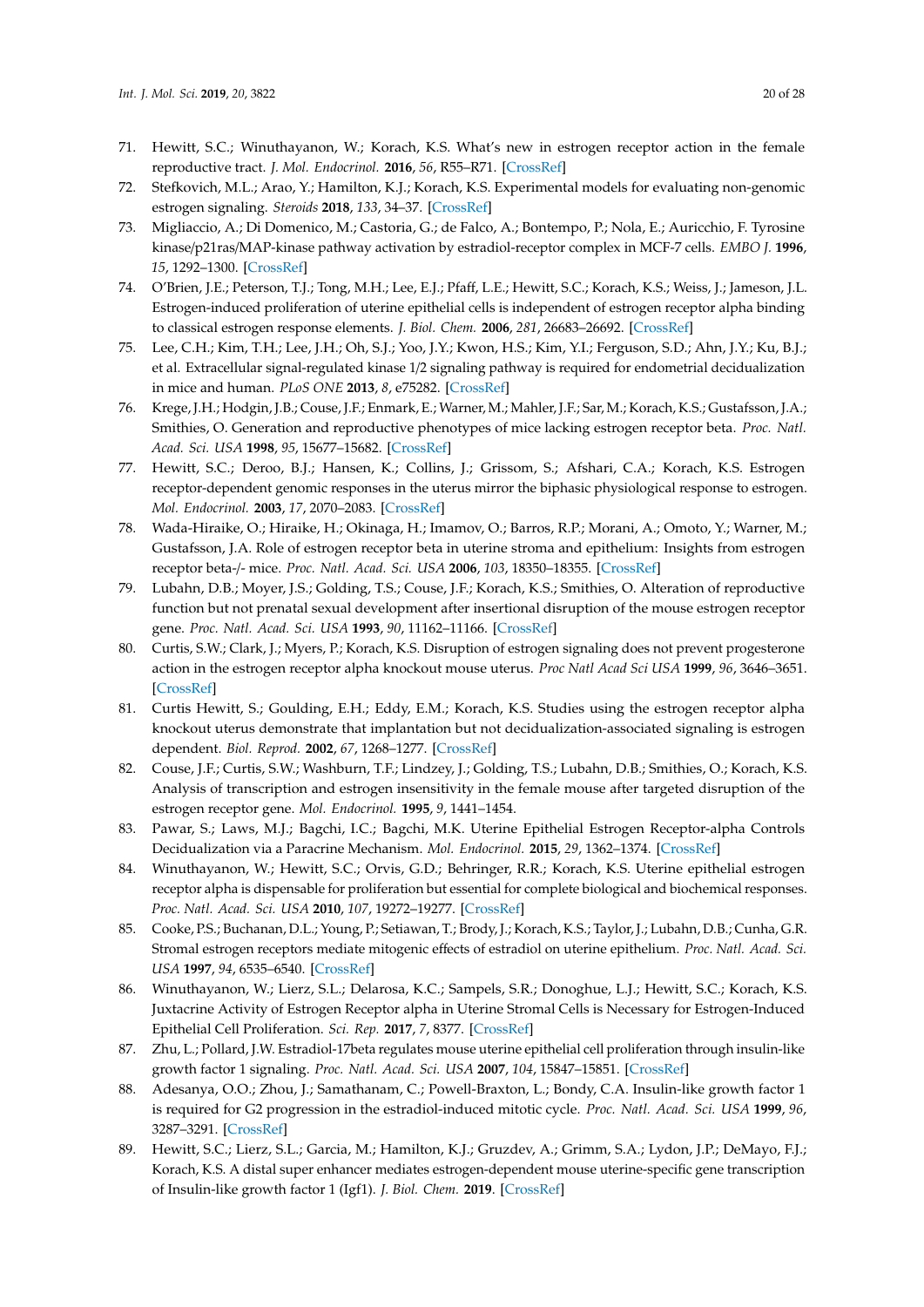- <span id="page-20-0"></span>90. Hewitt, S.C.; Li, L.; Grimm, S.A.; Chen, Y.; Liu, L.; Li, Y.; Bushel, P.R.; Fargo, D.; Korach, K.S. Research resource: Whole-genome estrogen receptor alpha binding in mouse uterine tissue revealed by ChIP-seq. *Mol. Endocrinol.* **2012**, *26*, 887–898. [\[CrossRef\]](http://dx.doi.org/10.1210/me.2011-1311)
- <span id="page-20-1"></span>91. Klotz, D.M.; Hewitt, S.C.; Ciana, P.; Raviscioni, M.; Lindzey, J.K.; Foley, J.; Maggi, A.; DiAugustine, R.P.; Korach, K.S. Requirement of estrogen receptor-alpha in insulin-like growth factor-1 (IGF-1)-induced uterine responses and in vivo evidence for IGF-1/estrogen receptor cross-talk. *J. Biol. Chem.* **2002**, *277*, 8531–8537. [\[CrossRef\]](http://dx.doi.org/10.1074/jbc.M109592200)
- <span id="page-20-2"></span>92. Richards, R.G.; Walker, M.P.; Sebastian, J.; DiAugustine, R.P. Insulin-like growth factor-1 (IGF-1) receptor-insulin receptor substrate complexes in the uterus. Altered signaling response to estradiol in the IGF-1(m/m) mouse. *J. Biol. Chem.* **1998**, *273*, 11962–11969. [\[CrossRef\]](http://dx.doi.org/10.1074/jbc.273.19.11962)
- <span id="page-20-3"></span>93. Tsai, S.J.; Wu, M.H.; Chen, H.M.; Chuang, P.C.; Wing, L.Y. Fibroblast growth factor-9 is an endometrial stromal growth factor. *Endocrinology* **2002**, *143*, 2715–2721. [\[CrossRef\]](http://dx.doi.org/10.1210/endo.143.7.8900)
- <span id="page-20-4"></span>94. Surveyor, G.A.; Gendler, S.J.; Pemberton, L.; Das, S.K.; Chakraborty, I.; Julian, J.; Pimental, R.A.; Wegner, C.C.; Dey, S.K.; Carson, D.D. Expression and steroid hormonal control of Muc-1 in the mouse uterus. *Endocrinology* **1995**, *136*, 3639–3647. [\[CrossRef\]](http://dx.doi.org/10.1210/endo.136.8.7628404)
- <span id="page-20-5"></span>95. Rosario, G.X.; Stewart, C.L. The Multifaceted Actions of Leukaemia Inhibitory Factor in Mediating Uterine Receptivity and Embryo Implantation. *Am. J. Reprod. Immunol.* **2016**, *75*, 246–255. [\[CrossRef\]](http://dx.doi.org/10.1111/aji.12474)
- <span id="page-20-6"></span>96. Stewart, C.L.; Kaspar, P.; Brunet, L.J.; Bhatt, H.; Gadi, I.; Kontgen, F.; Abbondanzo, S.J. Blastocyst implantation depends on maternal expression of leukaemia inhibitory factor. *Nature* **1992**, *359*, 76–79. [\[CrossRef\]](http://dx.doi.org/10.1038/359076a0)
- <span id="page-20-7"></span>97. Chen, J.R.; Cheng, J.G.; Shatzer, T.; Sewell, L.; Hernandez, L.; Stewart, C.L. Leukemia inhibitory factor can substitute for nidatory estrogen and is essential to inducing a receptive uterus for implantation but is not essential for subsequent embryogenesis. *Endocrinology* **2000**, *141*, 4365–4372. [\[CrossRef\]](http://dx.doi.org/10.1210/endo.141.12.7855)
- <span id="page-20-8"></span>98. Song, H.; Lim, H. Evidence for heterodimeric association of leukemia inhibitory factor (LIF) receptor and gp130 in the mouse uterus for LIF signaling during blastocyst implantation. *Reproduction* **2006**, *131*, 341–349. [\[CrossRef\]](http://dx.doi.org/10.1530/rep.1.00956)
- <span id="page-20-9"></span>99. Liang, X.H.; Deng, W.B.; Li, M.; Zhao, Z.A.; Wang, T.S.; Feng, X.H.; Cao, Y.J.; Duan, E.K.; Yang, Z.M. Egr1 protein acts downstream of estrogen-leukemia inhibitory factor (LIF)-STAT3 pathway and plays a role during implantation through targeting Wnt4. *J. Biol. Chem.* **2014**, *289*, 23534–23545. [\[CrossRef\]](http://dx.doi.org/10.1074/jbc.M114.588897)
- <span id="page-20-10"></span>100. Kim, H.R.; Kim, Y.S.; Yoon, J.A.; Lyu, S.W.; Shin, H.; Lim, H.J.; Hong, S.H.; Lee, D.R.; Song, H. Egr1 is rapidly and transiently induced by estrogen and bisphenol A via activation of nuclear estrogen receptor-dependent ERK1/2 pathway in the uterus. *Reprod. Toxicol.* **2014**, *50*, 60–67. [\[CrossRef\]](http://dx.doi.org/10.1016/j.reprotox.2014.10.010)
- <span id="page-20-11"></span>101. Kim, H.R.; Kim, Y.S.; Yoon, J.A.; Yang, S.C.; Park, M.; Seol, D.W.; Lyu, S.W.; Jun, J.H.; Lim, H.J.; Lee, D.R.; et al. Estrogen induces EGR1 to fine-tune its actions on uterine epithelium by controlling PR signaling for successful embryo implantation. *FASEB J.* **2018**, *32*, 1184–1195. [\[CrossRef\]](http://dx.doi.org/10.1096/fj.201700854RR)
- <span id="page-20-12"></span>102. Park, M.; Kim, H.R.; Kim, Y.S.; Yang, S.C.; Yoon, J.A.; Lyu, S.W.; Lim, H.J.; Hong, S.H.; Song, H. Estrogen-induced transcription factor EGR1 regulates c-Kit transcription in the mouse uterus to maintain uterine receptivity for embryo implantation. *Mol. Cell. Endocrinol.* **2018**, *470*, 75–83. [\[CrossRef\]](http://dx.doi.org/10.1016/j.mce.2017.09.033)
- <span id="page-20-13"></span>103. Szwarc, M.M.; Hai, L.; Gibbons, W.E.; Mo, Q.; Lanz, R.B.; DeMayo, F.J.; Lydon, J.P. Early growth response 1 transcriptionally primes the human endometrial stromal cell for decidualization. *J. Steroid Biochem. Mol. Biol.* **2019**, *189*, 283–290. [\[CrossRef\]](http://dx.doi.org/10.1016/j.jsbmb.2019.01.021)
- <span id="page-20-14"></span>104. Millard, C.J.; Watson, P.J.; Fairall, L.; Schwabe, J.W. An evolving understanding of nuclear receptor coregulator proteins. *J. Mol. Endocrinol.* **2013**, *51*, T23–T36. [\[CrossRef\]](http://dx.doi.org/10.1530/JME-13-0227)
- <span id="page-20-15"></span>105. Szwarc, M.M.; Lydon, J.P.; O'Malley, B.W. Steroid receptor coactivators as therapeutic targets in the female reproductive system. *J. Steroid Biochem. Mol. Biol.* **2015**, *154*, 32–38. [\[CrossRef\]](http://dx.doi.org/10.1016/j.jsbmb.2015.06.010)
- <span id="page-20-16"></span>106. Xu, J.; Qiu, Y.; DeMayo, F.J.; Tsai, S.Y.; Tsai, M.J.; O'Malley, B.W. Partial hormone resistance in mice with disruption of the steroid receptor coactivator-1 (SRC-1) gene. *Science* **1998**, *279*, 1922–1925. [\[CrossRef\]](http://dx.doi.org/10.1126/science.279.5358.1922)
- <span id="page-20-17"></span>107. Mukherjee, A.; Soyal, S.M.; Fernandez-Valdivia, R.; Gehin, M.; Chambon, P.; Demayo, F.J.; Lydon, J.P.; O'Malley, B.W. Steroid receptor coactivator 2 is critical for progesterone-dependent uterine function and mammary morphogenesis in the mouse. *Mol. Cell. Biol.* **2006**, *26*, 6571–6583. [\[CrossRef\]](http://dx.doi.org/10.1128/MCB.00654-06)
- 108. Xu, J.; Liao, L.; Ning, G.; Yoshida-Komiya, H.; Deng, C.; O'Malley, B.W. The steroid receptor coactivator SRC-3 (p/CIP/RAC3/AIB1/ACTR/TRAM-1) is required for normal growth, puberty, female reproductive function, and mammary gland development. *Proc. Natl. Acad. Sci. USA* **2000**, *97*, 6379–6384. [\[CrossRef\]](http://dx.doi.org/10.1073/pnas.120166297)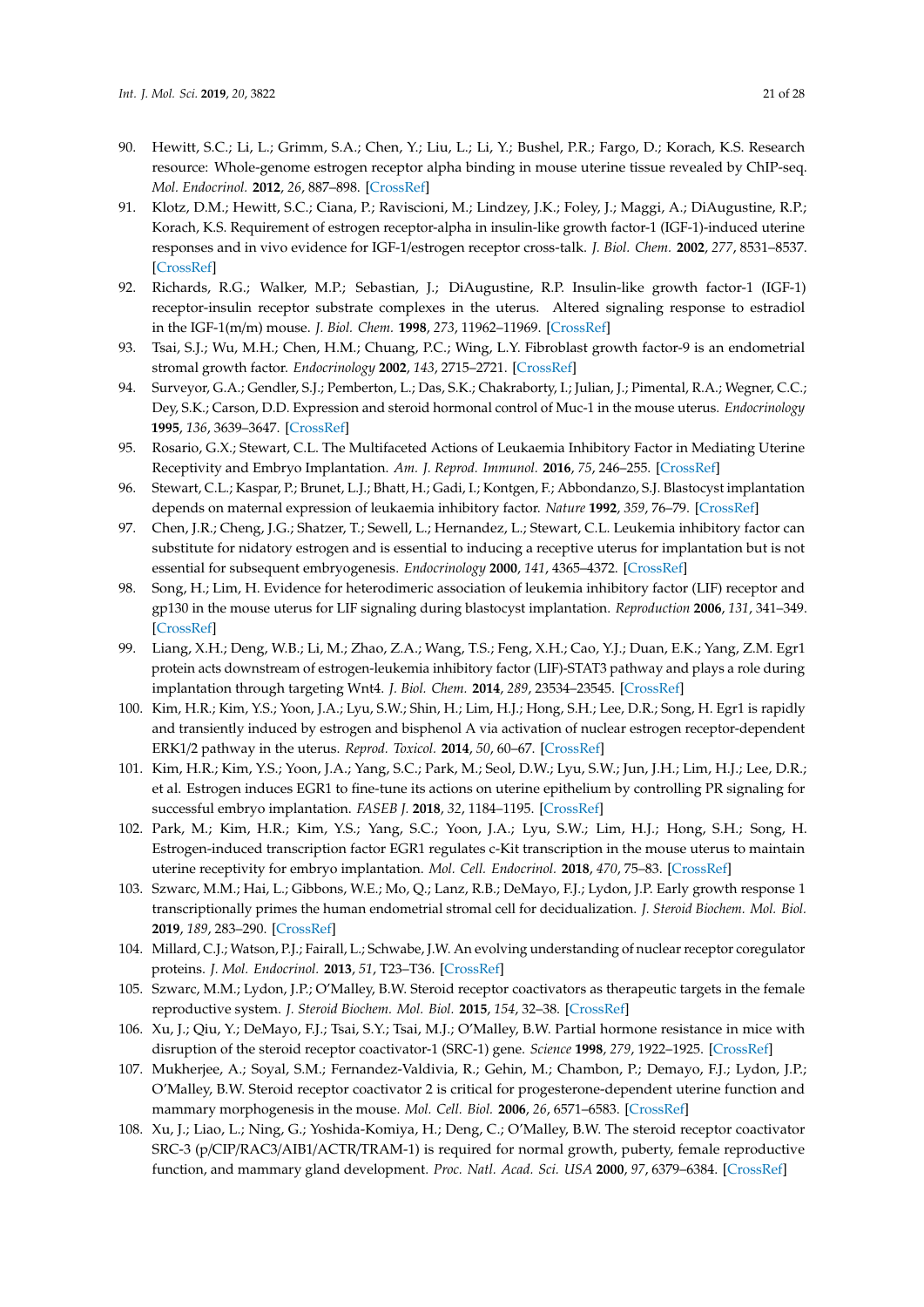- <span id="page-21-4"></span>109. Han, S.J.; DeMayo, F.J.; Xu, J.; Tsai, S.Y.; Tsai, M.J.; O'Malley, B.W. Steroid receptor coactivator (SRC)-1 and SRC-3 differentially modulate tissue-specific activation functions of the progesterone receptor. *Mol. Endocrinol.* **2006**, *20*, 45–55. [\[CrossRef\]](http://dx.doi.org/10.1210/me.2005-0310)
- <span id="page-21-5"></span>110. Jeong, J.W.; Lee, K.Y.; Han, S.J.; Aronow, B.J.; Lydon, J.P.; O'Malley, B.W.; DeMayo, F.J. The p160 steroid receptor coactivator 2, SRC-2, regulates murine endometrial function and regulates progesterone-independent and -dependent gene expression. *Endocrinology* **2007**, *148*, 4238–4250. [\[CrossRef\]](http://dx.doi.org/10.1210/en.2007-0122)
- <span id="page-21-0"></span>111. Han, S.J.; Jeong, J.; Demayo, F.J.; Xu, J.; Tsai, S.Y.; Tsai, M.J.; O'Malley, B.W. Dynamic cell type specificity of SRC-1 coactivator in modulating uterine progesterone receptor function in mice. *Mol. Cell. Biol.* **2005**, *25*, 8150–8165. [\[CrossRef\]](http://dx.doi.org/10.1128/MCB.25.18.8150-8165.2005)
- <span id="page-21-1"></span>112. Gregory, C.W.; Wilson, E.M.; Apparao, K.B.; Lininger, R.A.; Meyer, W.R.; Kowalik, A.; Fritz, M.A.; Lessey, B.A. Steroid receptor coactivator expression throughout the menstrual cycle in normal and abnormal endometrium. *J. Clin. Endocrinol. Metab.* **2002**, *87*, 2960–2966. [\[CrossRef\]](http://dx.doi.org/10.1210/jcem.87.6.8572)
- <span id="page-21-2"></span>113. Balmer, N.N.; Richer, J.K.; Spoelstra, N.S.; Torkko, K.C.; Lyle, P.L.; Singh, M. Steroid receptor coactivator AIB1 in endometrial carcinoma, hyperplasia and normal endometrium: Correlation with clinicopathologic parameters and biomarkers. *Mod. Pathol.* **2006**, *19*, 1593–1605. [\[CrossRef\]](http://dx.doi.org/10.1038/modpathol.3800696)
- <span id="page-21-3"></span>114. Sakaguchi, H.; Fujimoto, J.; Sun, W.S.; Tamaya, T. Clinical implications of steroid receptor coactivator (SRC)-3 in uterine endometrial cancers. *J. Steroid Biochem. Mol. Biol.* **2007**, *104*, 237–240. [\[CrossRef\]](http://dx.doi.org/10.1016/j.jsbmb.2007.03.007)
- <span id="page-21-6"></span>115. Kommagani, R.; Szwarc, M.M.; Kovanci, E.; Gibbons,W.E.; Putluri, N.; Maity, S.; Creighton, C.J.; Sreekumar, A.; DeMayo, F.J.; Lydon, J.P.; et al. Acceleration of the glycolytic flux by steroid receptor coactivator-2 is essential for endometrial decidualization. *PLoS Genet.* **2013**, *9*, e1003900. [\[CrossRef\]](http://dx.doi.org/10.1371/journal.pgen.1003900)
- <span id="page-21-7"></span>116. Szwarc, M.M.; Hai, L.; Gibbons, W.E.; White, L.D.; Mo, Q.; Kommagani, R.; Lanz, R.B.; DeMayo, F.J.; O'Malley, B.W.; Lydon, J.P. Retinoid signaling controlled by SRC-2 in decidualization revealed by transcriptomics. *Reproduction* **2018**, *156*, 387–395. [\[CrossRef\]](http://dx.doi.org/10.1530/REP-18-0282)
- <span id="page-21-8"></span>117. Grimaldi, G.; Christian, M.; Steel, J.H.; Henriet, P.; Poutanen, M.; Brosens, J.J. Down-regulation of the histone methyltransferase EZH2 contributes to the epigenetic programming of decidualizing human endometrial stromal cells. *Mol. Endocrinol.* **2011**, *25*, 1892–1903. [\[CrossRef\]](http://dx.doi.org/10.1210/me.2011-1139)
- <span id="page-21-9"></span>118. Nanjappa, M.K.; Mesa, A.M.; Medrano, T.I.; Jefferson, W.N.; DeMayo, F.J.; Williams, C.J.; Lydon, J.P.; Levin, E.R.; Cooke, P.S. The histone methyltransferase EZH2 is required for normal uterine development and function in mice. *Biol. Reprod.* **2019**. [\[CrossRef\]](http://dx.doi.org/10.1093/biolre/ioz097)
- <span id="page-21-10"></span>119. Kim, T.H.; Yoo, J.Y.; Choi, K.C.; Shin, J.H.; Leach, R.E.; Fazleabas, A.T.; Young, S.L.; Lessey, B.A.; Yoon, H.G.; Jeong, J.W. Loss of HDAC3 results in nonreceptive endometrium and female infertility. *Sci. Transl. Med.* **2019**, *11*. [\[CrossRef\]](http://dx.doi.org/10.1126/scitranslmed.aaf7533)
- <span id="page-21-11"></span>120. Parasar, P.; Ozcan, P.; Terry, K.L. Endometriosis: Epidemiology, Diagnosis and Clinical Management. *Curr. Obstet. Gynecol. Rep.* **2017**, *6*, 34–41. [\[CrossRef\]](http://dx.doi.org/10.1007/s13669-017-0187-1)
- <span id="page-21-12"></span>121. Attia, G.R.; Zeitoun, K.; Edwards, D.; Johns, A.; Carr, B.R.; Bulun, S.E. Progesterone receptor isoform A but not B is expressed in endometriosis. *J. Clin. Endocrinol. Metab.* **2000**, *85*, 2897–2902. [\[CrossRef\]](http://dx.doi.org/10.1210/jc.85.8.2897)
- <span id="page-21-13"></span>122. Yin, X.; Pavone, M.E.; Lu, Z.; Wei, J.; Kim, J.J. Increased activation of the PI3K/AKT pathway compromises decidualization of stromal cells from endometriosis. *J. Clin. Endocrinol. Metab.* **2012**, *97*, E35–E43. [\[CrossRef\]](http://dx.doi.org/10.1210/jc.2011-1527)
- <span id="page-21-15"></span>123. Prentice, A.; Randall, B.J.; Weddell, A.; McGill, A.; Henry, L.; Horne, C.H.; Thomas, E.J. Ovarian steroid receptor expression in endometriosis and in two potential parent epithelia: Endometrium and peritoneal mesothelium. *Hum. Reprod.* **1992**, *7*, 1318–1325. [\[CrossRef\]](http://dx.doi.org/10.1093/oxfordjournals.humrep.a137848)
- <span id="page-21-14"></span>124. Colon-Caraballo, M.; Garcia, M.; Mendoza, A.; Flores, I. Human Endometriosis Tissue Microarray Reveals Site-specific Expression of Estrogen Receptors, Progesterone Receptor, and Ki67. *Appl. Immunohistochem. Mol. Morphol.* **2018**. [\[CrossRef\]](http://dx.doi.org/10.1097/PAI.0000000000000663)
- <span id="page-21-16"></span>125. Mousazadeh, S.; Ghaheri, A.; Shahhoseini, M.; Aflatoonian, R.; Afsharian, P. The Effect of Imbalanced Progesterone Receptor-A/-B Ratio on Gelatinase Expressions in Endometriosis. *Int. J. Fertil. Steril.* **2019**, *13*, 127–134.
- <span id="page-21-18"></span>126. Brown, D.M.; Lee, H.C.; Liu, S.; Quick, C.M.; Fernandes, L.M.; Simmen, F.A.; Tsai, S.J.; Simmen, R.C.M. Notch-1 Signaling Activation and Progesterone Receptor Expression in Ectopic Lesions of Women With Endometriosis. *J. Endocr. Soc.* **2018**, *2*, 765–778. [\[CrossRef\]](http://dx.doi.org/10.1210/js.2018-00007)
- <span id="page-21-17"></span>127. Wu, Y.; Strawn, E.; Basir, Z.; Halverson, G.; Guo, S.W. Promoter hypermethylation of progesterone receptor isoform B (PR-B) in endometriosis. *Epigenetics* **2006**, *1*, 106–111. [\[CrossRef\]](http://dx.doi.org/10.4161/epi.1.2.2766)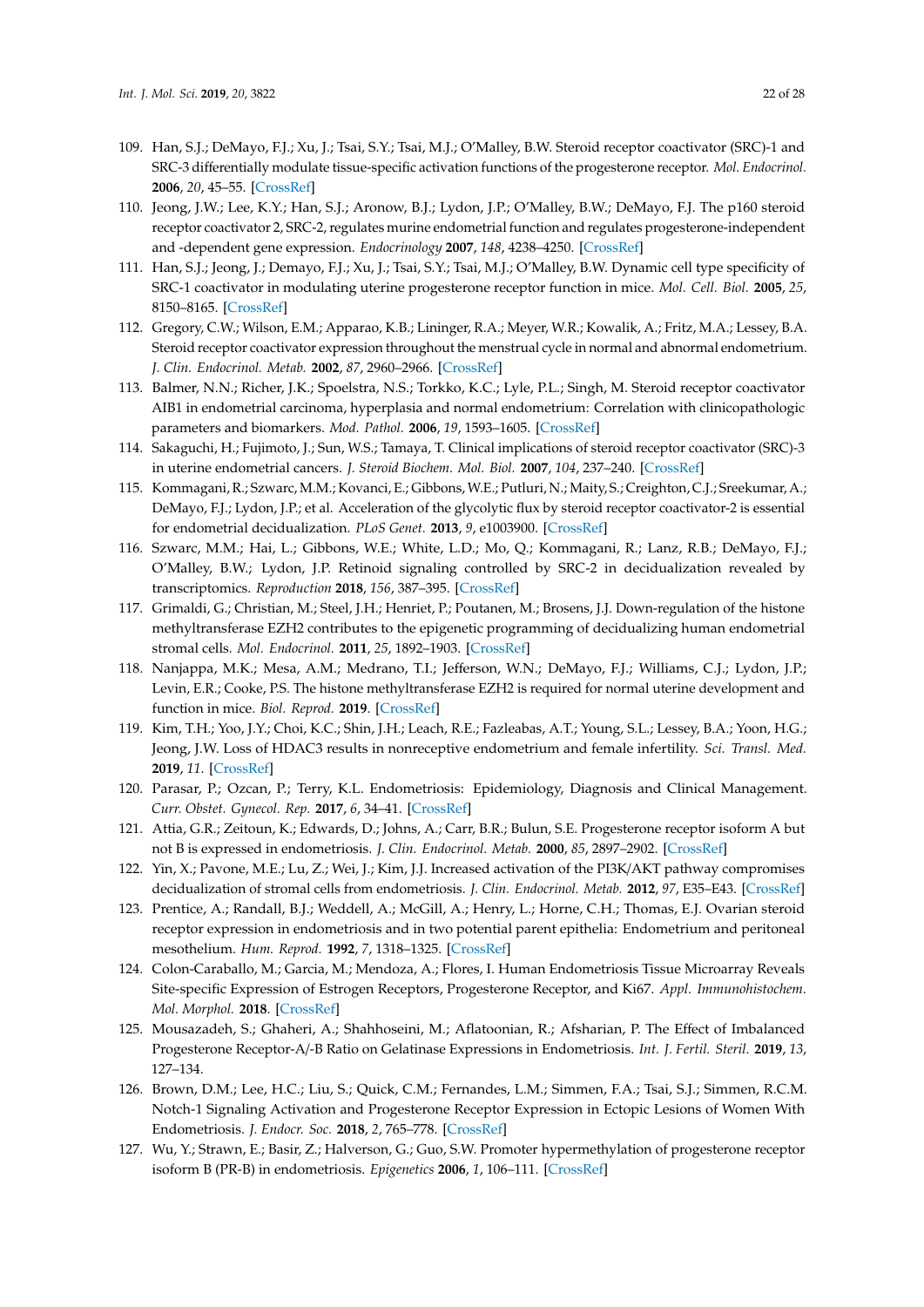- 128. Bergqvist, A.; Ljungberg, O.; Skoog, L. Immunohistochemical analysis of oestrogen and progesterone receptors in endometriotic tissue and endometrium. *Hum. Reprod.* **1993**, *8*, 1915–1922. [\[CrossRef\]](http://dx.doi.org/10.1093/oxfordjournals.humrep.a137960)
- <span id="page-22-14"></span>129. Bukulmez, O.; Hardy, D.B.; Carr, B.R.; Word, R.A.; Mendelson, C.R. Inflammatory status influences aromatase and steroid receptor expression in endometriosis. *Endocrinology* **2008**, *149*, 1190–1204. [\[CrossRef\]](http://dx.doi.org/10.1210/en.2007-0665)
- <span id="page-22-0"></span>130. Bedaiwy, M.A.; Dahoud, W.; Skomorovska-Prokvolit, Y.; Yi, L.; Liu, J.H.; Falcone, T.; Hurd, W.W.; Mesiano, S. Abundance and Localization of Progesterone Receptor Isoforms in Endometrium in Women with and Without Endometriosis and in Peritoneal and Ovarian Endometriotic Implants. *Reprod. Sci.* **2015**, *22*, 1153–1161. [\[CrossRef\]](http://dx.doi.org/10.1177/1933719115585145)
- <span id="page-22-1"></span>131. Lin, S.C.; Li, Y.H.; Wu, M.H.; Chang, Y.F.; Lee, D.K.; Tsai, S.Y.; Tsai, M.J.; Tsai, S.J. Suppression of COUP-TFII by proinflammatory cytokines contributes to the pathogenesis of endometriosis. *J. Clin. Endocrinol. Metab.* **2014**, *99*, E427–E437. [\[CrossRef\]](http://dx.doi.org/10.1210/jc.2013-3717)
- <span id="page-22-2"></span>132. Liang, Y.; Li, Y.; Liu, K.; Chen, P.; Wang, D. Expression and Significance of WNT4 in Ectopic and Eutopic Endometrium of Human Endometriosis. *Reprod. Sci.* **2016**, *23*, 379–385. [\[CrossRef\]](http://dx.doi.org/10.1177/1933719115602763)
- <span id="page-22-3"></span>133. Kato, N.; Iwase, A.; Ishida, C.; Nagai, T.; Mori, M.; Bayasula; Nakamura, T.; Osuka, S.; Ganiyeva, U.; Qin, Y.; et al. Upregulation of Fibroblast Growth Factors Caused by Heart and Neural Crest Derivatives Expressed 2 Suppression in Endometriotic Cells: A Possible Therapeutic Target in Endometriosis. *Reprod. Sci.* **2018**, *26*, 979–987. [\[CrossRef\]](http://dx.doi.org/10.1177/1933719118802053)
- <span id="page-22-4"></span>134. Klemmt, P.A.; Carver, J.G.; Kennedy, S.H.; Koninckx, P.R.; Mardon, H.J. Stromal cells from endometriotic lesions and endometrium from women with endometriosis have reduced decidualization capacity. *Fertil. Steril.* **2006**, *85*, 564–572. [\[CrossRef\]](http://dx.doi.org/10.1016/j.fertnstert.2005.08.046)
- <span id="page-22-5"></span>135. Hirota, Y.; Tranguch, S.; Daikoku, T.; Hasegawa, A.; Osuga, Y.; Taketani, Y.; Dey, S.K. Deficiency of immunophilin FKBP52 promotes endometriosis. *Am. J. Pathol.* **2008**, *173*, 1747–1757. [\[CrossRef\]](http://dx.doi.org/10.2353/ajpath.2008.080527)
- <span id="page-22-6"></span>136. Dyson, M.T.; Roqueiro, D.; Monsivais, D.; Ercan, C.M.; Pavone, M.E.; Brooks, D.C.; Kakinuma, T.; Ono, M.; Jafari, N.; Dai, Y.; et al. Genome-wide DNA methylation analysis predicts an epigenetic switch for GATA factor expression in endometriosis. *PLoS Genet.* **2014**, *10*, e1004158. [\[CrossRef\]](http://dx.doi.org/10.1371/journal.pgen.1004158)
- <span id="page-22-15"></span>137. Xue, Q.; Lin, Z.; Cheng, Y.H.; Huang, C.C.; Marsh, E.; Yin, P.; Milad, M.P.; Confino, E.; Reierstad, S.; Innes, J.; et al. Promoter methylation regulates estrogen receptor 2 in human endometrium and endometriosis. *Biol. Reprod.* **2007**, *77*, 681–687. [\[CrossRef\]](http://dx.doi.org/10.1095/biolreprod.107.061804)
- 138. Smuc, T.; Pucelj, M.R.; Sinkovec, J.; Husen, B.; Thole, H.; Lanisnik Rizner, T. Expression analysis of the genes involved in estradiol and progesterone action in human ovarian endometriosis. *Gynecol Endocrinol.* **2007**, *23*, 105–111. [\[CrossRef\]](http://dx.doi.org/10.1080/09513590601152219)
- <span id="page-22-7"></span>139. Yang, H.; Kang, K.; Cheng, C.; Mamillapalli, R.; Taylor, H.S. Integrative Analysis Reveals Regulatory Programs in Endometriosis. *Reprod. Sci.* **2015**, *22*, 1060–1072. [\[CrossRef\]](http://dx.doi.org/10.1177/1933719115592709)
- <span id="page-22-8"></span>140. Pellegrini, C.; Gori, I.; Achtari, C.; Hornung, D.; Chardonnens, E.; Wunder, D.; Fiche, M.; Canny, G.O. The expression of estrogen receptors as well as GREB1, c-MYC, and cyclin D1, estrogen-regulated genes implicated in proliferation, is increased in peritoneal endometriosis. *Fertil. Steril.* **2012**, *98*, 1200–1208. [\[CrossRef\]](http://dx.doi.org/10.1016/j.fertnstert.2012.06.056)
- <span id="page-22-9"></span>141. Wing, L.Y.; Chuang, P.C.; Wu, M.H.; Chen, H.M.; Tsai, S.J. Expression and mitogenic effect of fibroblast growth factor-9 in human endometriotic implant is regulated by aberrant production of estrogen. *J. Clin. Endocrinol. Metab.* **2003**, *88*, 5547–5554. [\[CrossRef\]](http://dx.doi.org/10.1210/jc.2003-030597)
- <span id="page-22-10"></span>142. Han, S.J.; Hawkins, S.M.; Begum, K.; Jung, S.Y.; Kovanci, E.; Qin, J.; Lydon, J.P.; DeMayo, F.J.; O'Malley, B.W. A new isoform of steroid receptor coactivator-1 is crucial for pathogenic progression of endometriosis. *Nat. Med.* **2012**, *18*, 1102–1111. [\[CrossRef\]](http://dx.doi.org/10.1038/nm.2826)
- <span id="page-22-11"></span>143. Kao, L.C.; Germeyer, A.; Tulac, S.; Lobo, S.; Yang, J.P.; Taylor, R.N.; Osteen, K.; Lessey, B.A.; Giudice, L.C. Expression profiling of endometrium from women with endometriosis reveals candidate genes for disease-based implantation failure and infertility. *Endocrinology* **2003**, *144*, 2870–2881. [\[CrossRef\]](http://dx.doi.org/10.1210/en.2003-0043)
- <span id="page-22-12"></span>144. Burney, R.O.; Talbi, S.; Hamilton, A.E.; Vo, K.C.; Nyegaard, M.; Nezhat, C.R.; Lessey, B.A.; Giudice, L.C. Gene expression analysis of endometrium reveals progesterone resistance and candidate susceptibility genes in women with endometriosis. *Endocrinology* **2007**, *148*, 3814–3826. [\[CrossRef\]](http://dx.doi.org/10.1210/en.2006-1692)
- <span id="page-22-13"></span>145. Igarashi, T.M.; Bruner-Tran, K.L.; Yeaman, G.R.; Lessey, B.A.; Edwards, D.P.; Eisenberg, E.; Osteen, K.G. Reduced expression of progesterone receptor-B in the endometrium of women with endometriosis and in cocultures of endometrial cells exposed to 2,3,7,8-tetrachlorodibenzo-p-dioxin. *Fertil. Steril.* **2005**, *84*, 67–74. [\[CrossRef\]](http://dx.doi.org/10.1016/j.fertnstert.2005.01.113)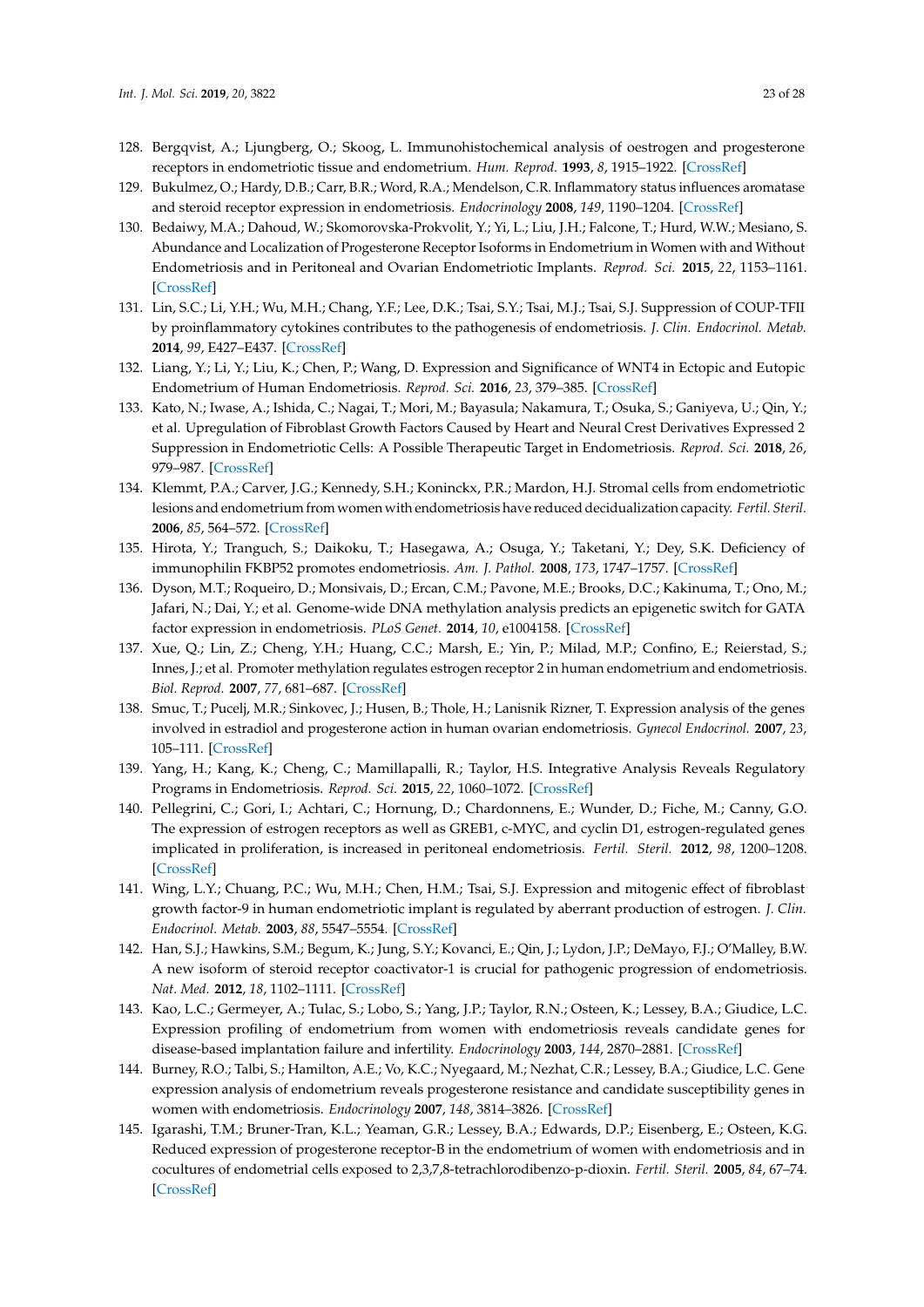- 146. Wolfler, M.M.; Kuppers, M.; Rath, W.; Buck, V.U.; Meinhold-Heerlein, I.; Classen-Linke, I. Altered expression of progesterone receptor isoforms A and B in human eutopic endometrium in endometriosis patients. *Ann. Anat* **2016**, *206*, 1–6. [\[CrossRef\]](http://dx.doi.org/10.1016/j.aanat.2016.03.004)
- <span id="page-23-5"></span>147. Shen, F.; Yan, C.; Liu, M.; Feng, Y.; Chen, Y. Decreased expression of mucin-1 in endometriosis endometrium correlated with progesterone receptor B involved in infertility. *Arch. Gynecol. Obstet.* **2015**, *291*, 439–445. [\[CrossRef\]](http://dx.doi.org/10.1007/s00404-014-3419-x)
- <span id="page-23-0"></span>148. Pei, T.; Liu, C.; Liu, T.; Xiao, L.; Luo, B.; Tan, J.; Li, X.; Zhou, G.; Duan, C.; Huang, W. miR-194-3p Represses the Progesterone Receptor and Decidualization in Eutopic Endometrium From Women With Endometriosis. *Endocrinology* **2018**, *159*, 2554–2562. [\[CrossRef\]](http://dx.doi.org/10.1210/en.2018-00374)
- <span id="page-23-1"></span>149. Flores, V.A.; Vanhie, A.; Dang, T.; Taylor, H.S. Progesterone Receptor Status Predicts Response to Progestin Therapy in Endometriosis. *J. Clin. Endocrinol. Metab.* **2018**, *103*, 4561–4568. [\[CrossRef\]](http://dx.doi.org/10.1210/jc.2018-01227)
- <span id="page-23-2"></span>150. Hou, Z.; Mamillapalli, R.; Taylor, H.S. Predictive biomarkers may allow precision therapy of endometriosis. *J. Endometr. Pelvic. Pa.* **2017**, *9*, 279–285. [\[CrossRef\]](http://dx.doi.org/10.5301/jeppd.5000311)
- <span id="page-23-3"></span>151. Broi, M.G.D.; Rocha, C.V.J.; Meola, J.; Martins, W.P.; Carvalho, F.M.; Ferriani, R.A.; Navarro, P.A. Expression of PGR, HBEGF, ITGAV, ITGB3 and SPP1 genes in eutopic endometrium of infertile women with endometriosis during the implantation window: A pilot study. *JBRA Assist. Reprod.* **2017**, *21*, 196–202. [\[CrossRef\]](http://dx.doi.org/10.5935/1518-0557.20170038)
- <span id="page-23-4"></span>152. Zanatta, A.; Pereira, R.M.; Rocha, A.M.; Cogliati, B.; Baracat, E.C.; Taylor, H.S.; Motta, E.L.; Serafini, P.C. The relationship among HOXA10, estrogen receptor alpha, progesterone receptor, and progesterone receptor B proteins in rectosigmoid endometriosis: A tissue microarray study. *Reprod. Sci.* **2015**, *22*, 31–37. [\[CrossRef\]](http://dx.doi.org/10.1177/1933719114549846)
- <span id="page-23-6"></span>153. Rocha-Junior, C.V.; Da Broi, M.G.; Miranda-Furtado, C.L.; Navarro, P.A.; Ferriani, R.A.; Meola, J. Progesterone Receptor B ( PGR-B) Is Partially Methylated in Eutopic Endometrium From Infertile Women With Endometriosis. *Reprod. Sci.* **2019**, 1933719119828078. [\[CrossRef\]](http://dx.doi.org/10.1177/1933719119828078)
- <span id="page-23-7"></span>154. Zhou, M.; Fu, J.; Xiao, L.; Yang, S.; Song, Y.; Zhang, X.; Feng, X.; Sun, H.; Xu, W.; Huang, W. miR-196a overexpression activates the MEK/ERK signal and represses the progesterone receptor and decidualization in eutopic endometrium from women with endometriosis. *Hum. Reprod.* **2016**, *31*, 2598–2608. [\[CrossRef\]](http://dx.doi.org/10.1093/humrep/dew223)
- <span id="page-23-8"></span>155. Smith, K.; Alnifaidy, R.; Wei, Q.; Nieman, L.K. Endometrial Indian hedgehog expression is decreased in women with endometriosis. *Fertil. Steril.* **2011**, *95*, 2738–2741.e3. [\[CrossRef\]](http://dx.doi.org/10.1016/j.fertnstert.2011.05.018)
- <span id="page-23-9"></span>156. Taylor, H.S.; Bagot, C.; Kardana, A.; Olive, D.; Arici, A. HOX gene expression is altered in the endometrium of women with endometriosis. *Hum. Reprod.* **1999**, *14*, 1328–1331. [\[CrossRef\]](http://dx.doi.org/10.1093/humrep/14.5.1328)
- <span id="page-23-10"></span>157. Su, R.W.; Strug, M.R.; Joshi, N.R.; Jeong, J.W.; Miele, L.; Lessey, B.A.; Young, S.L.; Fazleabas, A.T. Decreased Notch pathway signaling in the endometrium of women with endometriosis impairs decidualization. *J. Clin. Endocrinol. Metab.* **2015**, *100*, E433–E442. [\[CrossRef\]](http://dx.doi.org/10.1210/jc.2014-3720)
- <span id="page-23-11"></span>158. Jackson, K.S.; Brudney, A.; Hastings, J.M.; Mavrogianis, P.A.; Kim, J.J.; Fazleabas, A.T. The altered distribution of the steroid hormone receptors and the chaperone immunophilin FKBP52 in a baboon model of endometriosis is associated with progesterone resistance during the window of uterine receptivity. *Reprod. Sci.* **2007**, *14*, 137–150. [\[CrossRef\]](http://dx.doi.org/10.1177/1933719106298409)
- <span id="page-23-12"></span>159. Joshi, N.R.; Miyadahira, E.H.; Afshar, Y.; Jeong, J.W.; Young, S.L.; Lessey, B.A.; Serafini, P.C.; Fazleabas, A.T. Progesterone Resistance in Endometriosis Is Modulated by the Altered Expression of MicroRNA-29c and FKBP4. *J. Clin. Endocrinol. Metab.* **2017**, *102*, 141–149. [\[CrossRef\]](http://dx.doi.org/10.1210/jc.2016-2076)
- <span id="page-23-13"></span>160. Kim, B.G.; Yoo, J.Y.; Kim, T.H.; Shin, J.H.; Langenheim, J.F.; Ferguson, S.D.; Fazleabas, A.T.; Young, S.L.; Lessey, B.A.; Jeong, J.W. Aberrant activation of signal transducer and activator of transcription-3 (STAT3) signaling in endometriosis. *Hum. Reprod.* **2015**, *30*, 1069–1078. [\[CrossRef\]](http://dx.doi.org/10.1093/humrep/dev050)
- <span id="page-23-14"></span>161. Tsudo, T.; Harada, T.; Iwabe, T.; Tanikawa, M.; Nagano, Y.; Ito, M.; Taniguchi, F.; Terakawa, N. Altered gene expression and secretion of interleukin-6 in stromal cells derived from endometriotic tissues. *Fertil. Steril.* **2000**, *73*, 205–211. [\[CrossRef\]](http://dx.doi.org/10.1016/S0015-0282(99)00496-3)
- <span id="page-23-15"></span>162. Zhong, Z.; Wen, Z.; Darnell, J.E. Stat3: A STAT family member activated by tyrosine phosphorylation in response to epidermal growth factor and interleukin-6. *Science* **1994**, *264*, 95–98. [\[CrossRef\]](http://dx.doi.org/10.1126/science.8140422)
- <span id="page-23-16"></span>163. Frank, D.A. STAT signaling in the pathogenesis and treatment of cancer. *Mol. Med.* **1999**, *5*, 432–456. [\[CrossRef\]](http://dx.doi.org/10.1007/BF03403538)
- <span id="page-23-17"></span>164. Yoo, J.Y.; Jeong, J.W.; Fazleabas, A.T.; Tayade, C.; Young, S.L.; Lessey, B.A. Protein Inhibitor of Activated STAT3 (PIAS3) Is Down-Regulated in Eutopic Endometrium of Women with Endometriosis. *Biol. Reprod.* **2016**, *95*, 11. [\[CrossRef\]](http://dx.doi.org/10.1095/biolreprod.115.137158)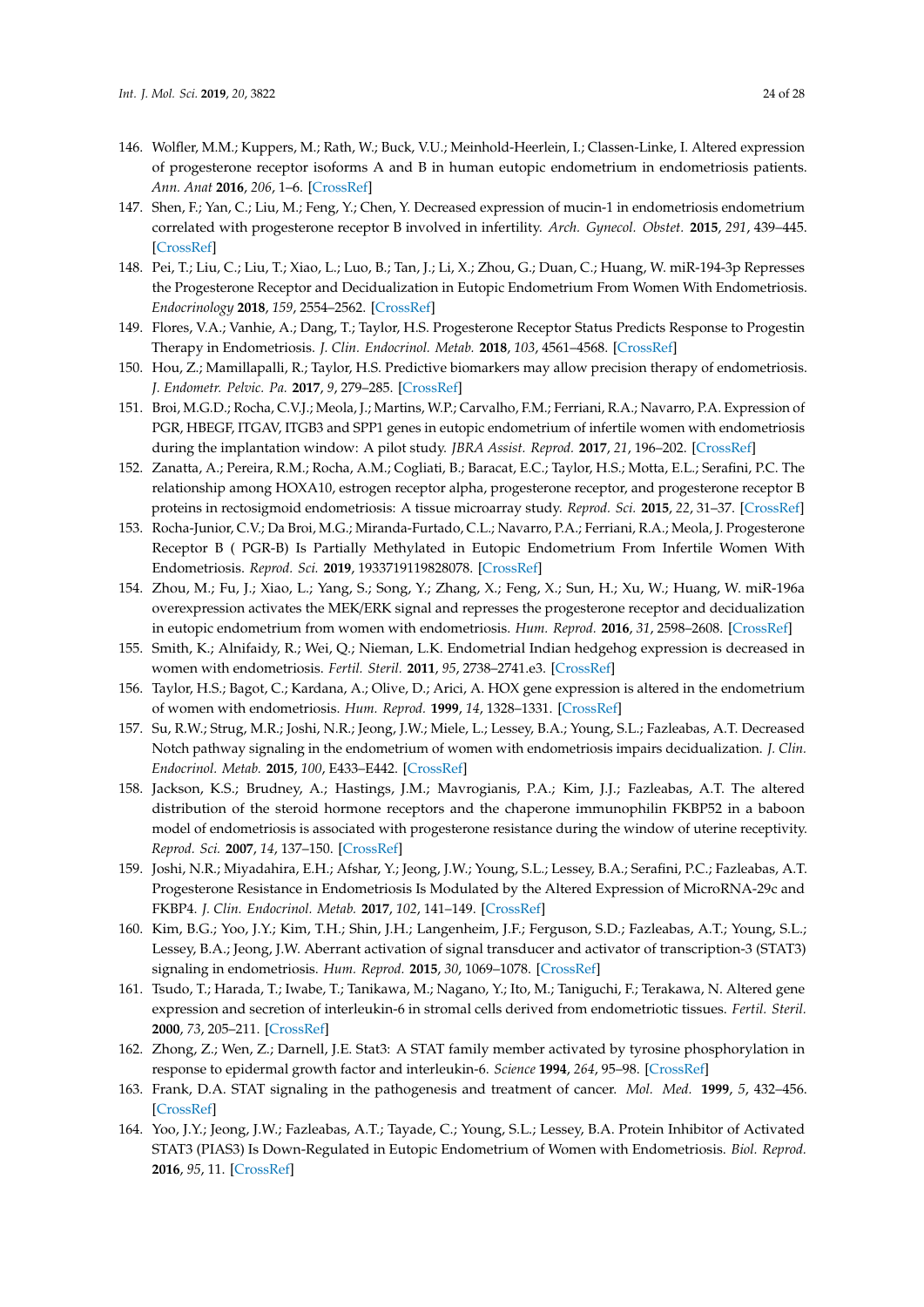- <span id="page-24-0"></span>165. Arguni, E.; Arima, M.; Tsuruoka, N.; Sakamoto, A.; Hatano, M.; Tokuhisa, T. JunD/AP-1 and STAT3 are the major enhancer molecules for high Bcl6 expression in germinal center B cells. *Int. Immunol.* **2006**, *18*, 1079–1089. [\[CrossRef\]](http://dx.doi.org/10.1093/intimm/dxl041)
- <span id="page-24-1"></span>166. Evans-Hoeker, E.; Lessey, B.A.; Jeong, J.W.; Savaris, R.F.; Palomino, W.A.; Yuan, L.; Schammel, D.P.; Young, S.L. Endometrial BCL6 Overexpression in Eutopic Endometrium of Women With Endometriosis. *Reprod. Sci.* **2016**, *23*, 1234–1241. [\[CrossRef\]](http://dx.doi.org/10.1177/1933719116649711)
- <span id="page-24-2"></span>167. Yoo, J.Y.; Kim, T.H.; Fazleabas, A.T.; Palomino, W.A.; Ahn, S.H.; Tayade, C.; Schammel, D.P.; Young, S.L.; Jeong, J.W.; Lessey, B.A. KRAS Activation and over-expression of SIRT1/BCL6 Contributes to the Pathogenesis of Endometriosis and Progesterone Resistance. *Sci. Rep.* **2017**, *7*, 6765. [\[CrossRef\]](http://dx.doi.org/10.1038/s41598-017-04577-w)
- <span id="page-24-3"></span>168. Lessey, B.A.; Kim, J.J. Endometrial receptivity in the eutopic endometrium of women with endometriosis: It is affected, and let me show you why. *Fertil. Steril.* **2017**, *108*, 19–27. [\[CrossRef\]](http://dx.doi.org/10.1016/j.fertnstert.2017.05.031)
- <span id="page-24-4"></span>169. Han, S.J.; O'Malley, B.W. The dynamics of nuclear receptors and nuclear receptor coregulators in the pathogenesis of endometriosis. *Hum. Reprod. Update* **2014**, *20*, 467–484. [\[CrossRef\]](http://dx.doi.org/10.1093/humupd/dmu002)
- <span id="page-24-5"></span>170. Noble, L.S.; Simpson, E.R.; Johns, A.; Bulun, S.E. Aromatase expression in endometriosis. *J. Clin. Endocrinol. Metab.* **1996**, *81*, 174–179.
- <span id="page-24-6"></span>171. Zeitoun, K.; Takayama, K.; Sasano, H.; Suzuki, T.; Moghrabi, N.; Andersson, S.; Johns, A.; Meng, L.; Putman, M.; Carr, B.; et al. Deficient 17beta-hydroxysteroid dehydrogenase type 2 expression in endometriosis: Failure to metabolize 17beta-estradiol. *J. Clin. Endocrinol. Metab.* **1998**, *83*, 4474–4480.
- <span id="page-24-7"></span>172. Lessey, B.A.; Palomino, W.A.; Apparao, K.B.; Young, S.L.; Lininger, R.A. Estrogen receptor-alpha (ER-alpha) and defects in uterine receptivity in women. *Reprod. Biol. Endocrinol.* **2006**, *4* (Suppl. 1), S9. [\[CrossRef\]](http://dx.doi.org/10.1186/1477-7827-4-S1-S9)
- <span id="page-24-8"></span>173. Osinski, M.; Wirstlein, P.; Wender-Ozegowska, E.; Mikolajczyk, M.; Jagodzinski, P.P.; Szczepanska, M. HSD3B2, HSD17B1, HSD17B2, ESR1, ESR2 and AR expression in infertile women with endometriosis. *Ginekol. Pol.* **2018**, *89*, 125–134. [\[CrossRef\]](http://dx.doi.org/10.5603/GP.a2018.0022)
- <span id="page-24-9"></span>174. Juhasz-Boss, I.; Fischer, C.; Lattrich, C.; Skrzypczak, M.; Malik, E.; Ortmann, O.; Treeck, O. Endometrial expression of estrogen receptor beta and its splice variants in patients with and without endometriosis. *Arch. Gynecol. Obstet.* **2011**, *284*, 885–891. [\[CrossRef\]](http://dx.doi.org/10.1007/s00404-010-1768-7)
- <span id="page-24-10"></span>175. Matsuzaki, S.; Murakami, T.; Uehara, S.; Canis, M.; Sasano, H.; Okamura, K. Expression of estrogen receptor alpha and beta in peritoneal and ovarian endometriosis. *Fertil. Steril.* **2001**, *75*, 1198–1205. [\[CrossRef\]](http://dx.doi.org/10.1016/S0015-0282(01)01783-6)
- <span id="page-24-11"></span>176. Tamura, M.; Deb, S.; Sebastian, S.; Okamura, K.; Bulun, S.E. Estrogen up-regulates cyclooxygenase-2 via estrogen receptor in human uterine microvascular endothelial cells. *Fertil. Steril.* **2004**, *81*, 1351–1356. [\[CrossRef\]](http://dx.doi.org/10.1016/j.fertnstert.2003.09.076)
- <span id="page-24-12"></span>177. Wu, M.H.; Lu, C.W.; Chuang, P.C.; Tsai, S.J. Prostaglandin E2: The master of endometriosis? *Exp. Biol. Med. (Maywood)* **2010**, *235*, 668–677. [\[CrossRef\]](http://dx.doi.org/10.1258/ebm.2010.009321)
- <span id="page-24-13"></span>178. Monsivais, D.; Dyson, M.T.; Yin, P.; Coon, J.S.; Navarro, A.; Feng, G.; Malpani, S.S.; Ono, M.; Ercan, C.M.; Wei, J.J.; et al. ERbeta- and prostaglandin E2-regulated pathways integrate cell proliferation via Ras-like and estrogen-regulated growth inhibitor in endometriosis. *Mol. Endocrinol.* **2014**, *28*, 1304–1315. [\[CrossRef\]](http://dx.doi.org/10.1210/me.2013-1421)
- <span id="page-24-14"></span>179. Han, S.J.; Jung, S.Y.; Wu, S.P.; Hawkins, S.M.; Park, M.J.; Kyo, S.; Qin, J.; Lydon, J.P.; Tsai, S.Y.; Tsai, M.J.; et al. Estrogen Receptor beta Modulates Apoptosis Complexes and the Inflammasome to Drive the Pathogenesis of Endometriosis. *Cell* **2015**, *163*, 960–974. [\[CrossRef\]](http://dx.doi.org/10.1016/j.cell.2015.10.034)
- <span id="page-24-15"></span>180. Symons, L.K.; Miller, J.E.; Kay, V.R.; Marks, R.M.; Liblik, K.; Koti, M.; Tayade, C. The Immunopathophysiology of Endometriosis. *Trends Mol. Med.* **2018**, *24*, 748–762. [\[CrossRef\]](http://dx.doi.org/10.1016/j.molmed.2018.07.004)
- <span id="page-24-16"></span>181. Montagna, P.; Capellino, S.; Villaggio, B.; Remorgida, V.; Ragni, N.; Cutolo, M.; Ferrero, S. Peritoneal fluid macrophages in endometriosis: Correlation between the expression of estrogen receptors and inflammation. *Fertil. Steril.* **2008**, *90*, 156–164. [\[CrossRef\]](http://dx.doi.org/10.1016/j.fertnstert.2006.11.200)
- <span id="page-24-17"></span>182. Greaves, E.; Temp, J.; Esnal-Zufiurre, A.; Mechsner, S.; Horne, A.W.; Saunders, P.T. Estradiol is a critical mediator of macrophage-nerve cross talk in peritoneal endometriosis. *Am. J. Pathol.* **2015**, *185*, 2286–2297. [\[CrossRef\]](http://dx.doi.org/10.1016/j.ajpath.2015.04.012)
- <span id="page-24-18"></span>183. Kumagami, A.; Ito, A.; Yoshida-Komiya, H.; Fujimori, K.; Sato, A. Expression patterns of the steroid receptor coactivator family in human ovarian endometriosis. *J. Obstet. Gynaecol. Res.* **2011**, *37*, 1269–1276. [\[CrossRef\]](http://dx.doi.org/10.1111/j.1447-0756.2010.01509.x)
- <span id="page-24-19"></span>184. Suzuki, A.; Horiuchi, A.; Oka, K.; Miyamoto, T.; Kashima, H.; Shiozawa, T. Immunohistochemical detection of steroid receptor cofactors in ovarian endometriosis: Involvement of down-regulated SRC-1 expression in the limited growth activity of the endometriotic epithelium. *Virchows. Arch.* **2010**, *456*, 433–441. [\[CrossRef\]](http://dx.doi.org/10.1007/s00428-010-0884-x)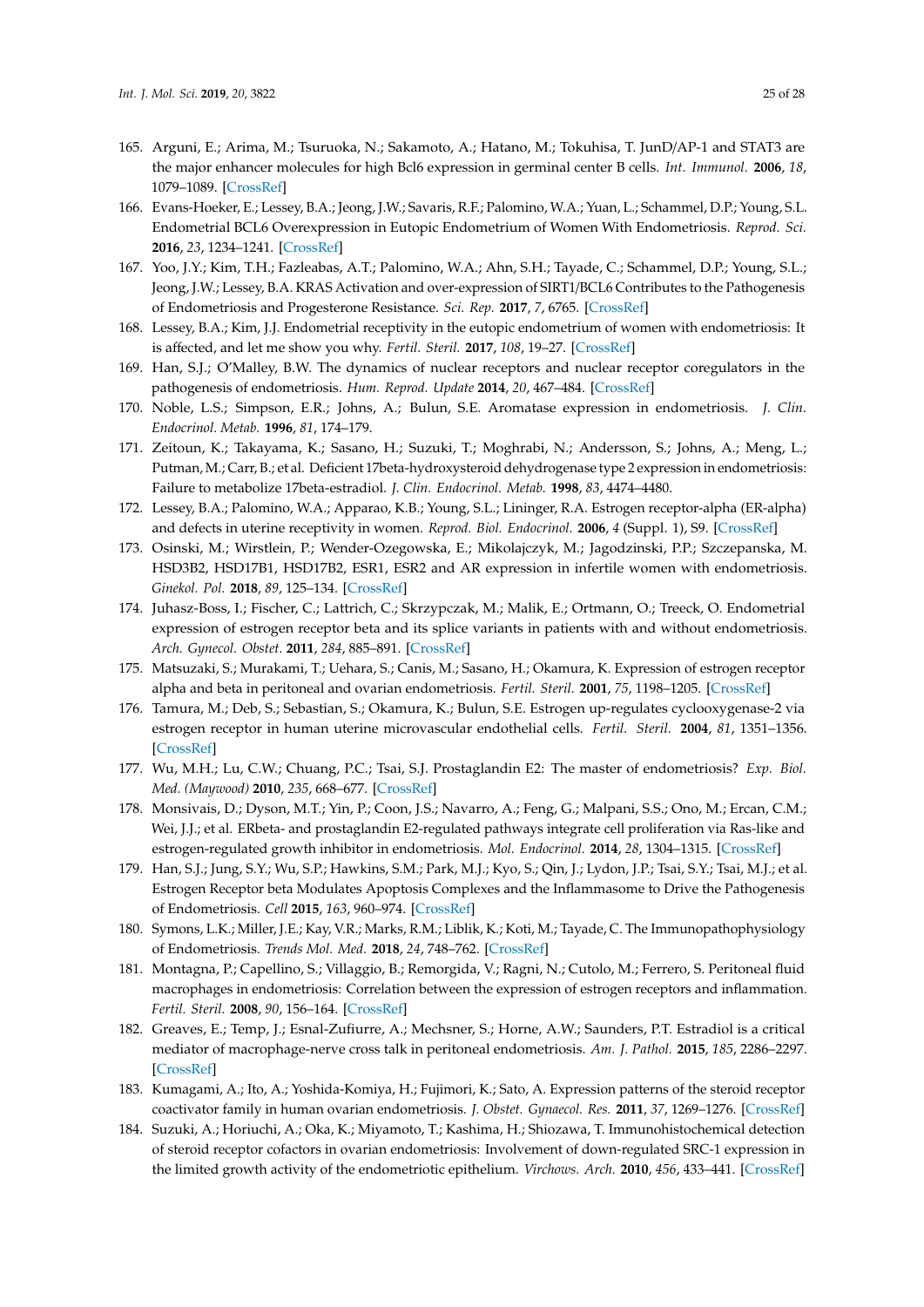- <span id="page-25-0"></span>185. Cho, Y.J.; Lee, J.E.; Park, M.J.; O'Malley, B.W.; Han, S.J. Bufalin suppresses endometriosis progression by inducing pyroptosis and apoptosis. *J. Endocrinol.* **2018**, *237*, 255–269. [\[CrossRef\]](http://dx.doi.org/10.1530/JOE-17-0700)
- <span id="page-25-1"></span>186. Dimitriadis, E.; Stoikos, C.; Stafford-Bell, M.; Clark, I.; Paiva, P.; Kovacs, G.; Salamonsen, L.A. Interleukin-11, IL-11 receptoralpha and leukemia inhibitory factor are dysregulated in endometrium of infertile women with endometriosis during the implantation window. *J. Reprod. Immunol.* **2006**, *69*, 53–64. [\[CrossRef\]](http://dx.doi.org/10.1016/j.jri.2005.07.004)
- <span id="page-25-2"></span>187. Arici, A.; Engin, O.; Attar, E.; Olive, D.L. Modulation of leukemia inhibitory factor gene expression and protein biosynthesis in human endometrium. *J. Clin. Endocrinol. Metab.* **1995**, *80*, 1908–1915.
- <span id="page-25-3"></span>188. Kelleher, A.M.; Peng, W.; Pru, J.K.; Pru, C.A.; DeMayo, F.J.; Spencer, T.E. Forkhead box a2 (FOXA2) is essential for uterine function and fertility. *Proc. Natl. Acad. Sci. USA* **2017**, *114*, E1018–E1026. [\[CrossRef\]](http://dx.doi.org/10.1073/pnas.1618433114)
- <span id="page-25-4"></span>189. Lin, A.; Yin, J.; Cheng, C.; Yang, Z.; Yang, H. Decreased expression of FOXA2 promotes eutopic endometrial cell proliferation and migration in patients with endometriosis. *Reprod. Biomed. Online* **2018**, *36*, 181–187. [\[CrossRef\]](http://dx.doi.org/10.1016/j.rbmo.2017.11.001)
- <span id="page-25-5"></span>190. Holoch, K.J.; Lessey, B.A. Endometriosis and infertility. *Clin. Obstet. Gynecol.* **2010**, *53*, 429–438. [\[CrossRef\]](http://dx.doi.org/10.1097/GRF.0b013e3181db7d71)
- <span id="page-25-7"></span>191. De Ziegler, D.; Borghese, B.; Chapron, C. Endometriosis and infertility: Pathophysiology and management. *Lancet* **2010**, *376*, 730–738. [\[CrossRef\]](http://dx.doi.org/10.1016/S0140-6736(10)60490-4)
- 192. Macer, M.L.; Taylor, H.S. Endometriosis and infertility: A review of the pathogenesis and treatment of endometriosis-associated infertility. *Obstet. Gynecol. Clin. N. Am.* **2012**, *39*, 535–549. [\[CrossRef\]](http://dx.doi.org/10.1016/j.ogc.2012.10.002)
- <span id="page-25-8"></span>193. Haydardedeoglu, B.; Zeyneloglu, H.B. The impact of endometriosis on fertility. *Womens Health (Lond.)* **2015**, *11*, 619–623. [\[CrossRef\]](http://dx.doi.org/10.2217/whe.15.48)
- <span id="page-25-6"></span>194. Tomassetti, C.; D'Hooghe, T. Endometriosis and infertility: Insights into the causal link and management strategies. *Best Pract. Res. Clin. Obstet. Gynaecol.* **2018**, *51*, 25–33. [\[CrossRef\]](http://dx.doi.org/10.1016/j.bpobgyn.2018.06.002)
- <span id="page-25-9"></span>195. Moberg, C.; Bourlev, V.; Ilyasova, N.; Olovsson, M. Levels of oestrogen receptor, progesterone receptor and alphaB-crystallin in eutopic endometrium in relation to pregnancy in women with endometriosis. *Hum. Fertil. (Camb.)* **2015**, *18*, 30–37. [\[CrossRef\]](http://dx.doi.org/10.3109/14647273.2014.922705)
- <span id="page-25-10"></span>196. Lessey, B.A.; Castelbaum, A.J.; Sawin, S.W.; Buck, C.A.; Schinnar, R.; Bilker, W.; Strom, B.L. Aberrant integrin expression in the endometrium of women with endometriosis. *J. Clin. Endocrinol. Metab.* **1994**, *79*, 643–649.
- <span id="page-25-11"></span>197. Daftary, G.S.; Troy, P.J.; Bagot, C.N.; Young, S.L.; Taylor, H.S. Direct regulation of beta3-integrin subunit gene expression by HOXA10 in endometrial cells. *Mol. Endocrinol.* **2002**, *16*, 571–579.
- <span id="page-25-12"></span>198. Kim, J.J.; Taylor, H.S.; Lu, Z.; Ladhani, O.; Hastings, J.M.; Jackson, K.S.; Wu, Y.; Guo, S.W.; Fazleabas, A.T. Altered expression of HOXA10 in endometriosis: Potential role in decidualization. *Mol. Hum. Reprod.* **2007**, *13*, 323–332. [\[CrossRef\]](http://dx.doi.org/10.1093/molehr/gam005)
- <span id="page-25-13"></span>199. Moberg, C.; Bourlev, V.; Ilyasova, N.; Olovsson, M. Endometrial expression of LIF and its receptor and peritoneal fluid levels of IL-1alpha and IL-6 in women with endometriosis are associated with the probability of pregnancy. *Arch. Gynecol. Obstet.* **2015**, *292*, 429–437. [\[CrossRef\]](http://dx.doi.org/10.1007/s00404-015-3626-0)
- <span id="page-25-14"></span>200. Carter, J.E. Combined hysteroscopic and laparoscopic findings in patients with chronic pelvic pain. *J. Am. Assoc. Gynecol. Laparosc.* **1994**, *2*, 43–47. [\[CrossRef\]](http://dx.doi.org/10.1016/S1074-3804(05)80830-8)
- <span id="page-25-15"></span>201. Morotti, M.; Vincent, K.; Becker, C.M. Mechanisms of pain in endometriosis. *Eur. J. Obstet. Gynecol. Reprod. Biol.* **2017**, *209*, 8–13. [\[CrossRef\]](http://dx.doi.org/10.1016/j.ejogrb.2016.07.497)
- 202. Berkley, K.J.; Rapkin, A.J.; Papka, R.E. The pains of endometriosis. *Science* **2005**, *308*, 1587–1589. [\[CrossRef\]](http://dx.doi.org/10.1126/science.1111445)
- <span id="page-25-16"></span>203. Morotti, M.; Vincent, K.; Brawn, J.; Zondervan, K.T.; Becker, C.M. Peripheral changes in endometriosis-associated pain. *Hum. Reprod. Update* **2014**, *20*, 717–736. [\[CrossRef\]](http://dx.doi.org/10.1093/humupd/dmu021)
- <span id="page-25-17"></span>204. Bjorling, D.E.; Beckman, M.; Clayton, M.K.; Wang, Z.Y. Modulation of nerve growth factor in peripheral organs by estrogen and progesterone. *Neuroscience* **2002**, *110*, 155–167. [\[CrossRef\]](http://dx.doi.org/10.1016/S0306-4522(01)00568-1)
- <span id="page-25-18"></span>205. McLaren, J.; Prentice, A.; Charnock-Jones, D.S.; Millican, S.A.; Muller, K.H.; Sharkey, A.M.; Smith, S.K. Vascular endothelial growth factor is produced by peritoneal fluid macrophages in endometriosis and is regulated by ovarian steroids. *J. Clin. Investig.* **1996**, *98*, 482–489. [\[CrossRef\]](http://dx.doi.org/10.1172/JCI118815)
- <span id="page-25-19"></span>206. Krizsan-Agbas, D.; Pedchenko, T.; Hasan, W.; Smith, P.G. Oestrogen regulates sympathetic neurite outgrowth by modulating brain derived neurotrophic factor synthesis and release by the rodent uterus. *Eur. J. Neurosci.* **2003**, *18*, 2760–2768. [\[CrossRef\]](http://dx.doi.org/10.1111/j.1460-9568.2003.03029.x)
- <span id="page-25-20"></span>207. Tokushige, N.; Markham, R.; Russell, P.; Fraser, I.S. Effects of hormonal treatment on nerve fibers in endometrium and myometrium in women with endometriosis. *Fertil. Steril.* **2008**, *90*, 1589–1598. [\[CrossRef\]](http://dx.doi.org/10.1016/j.fertnstert.2007.08.074)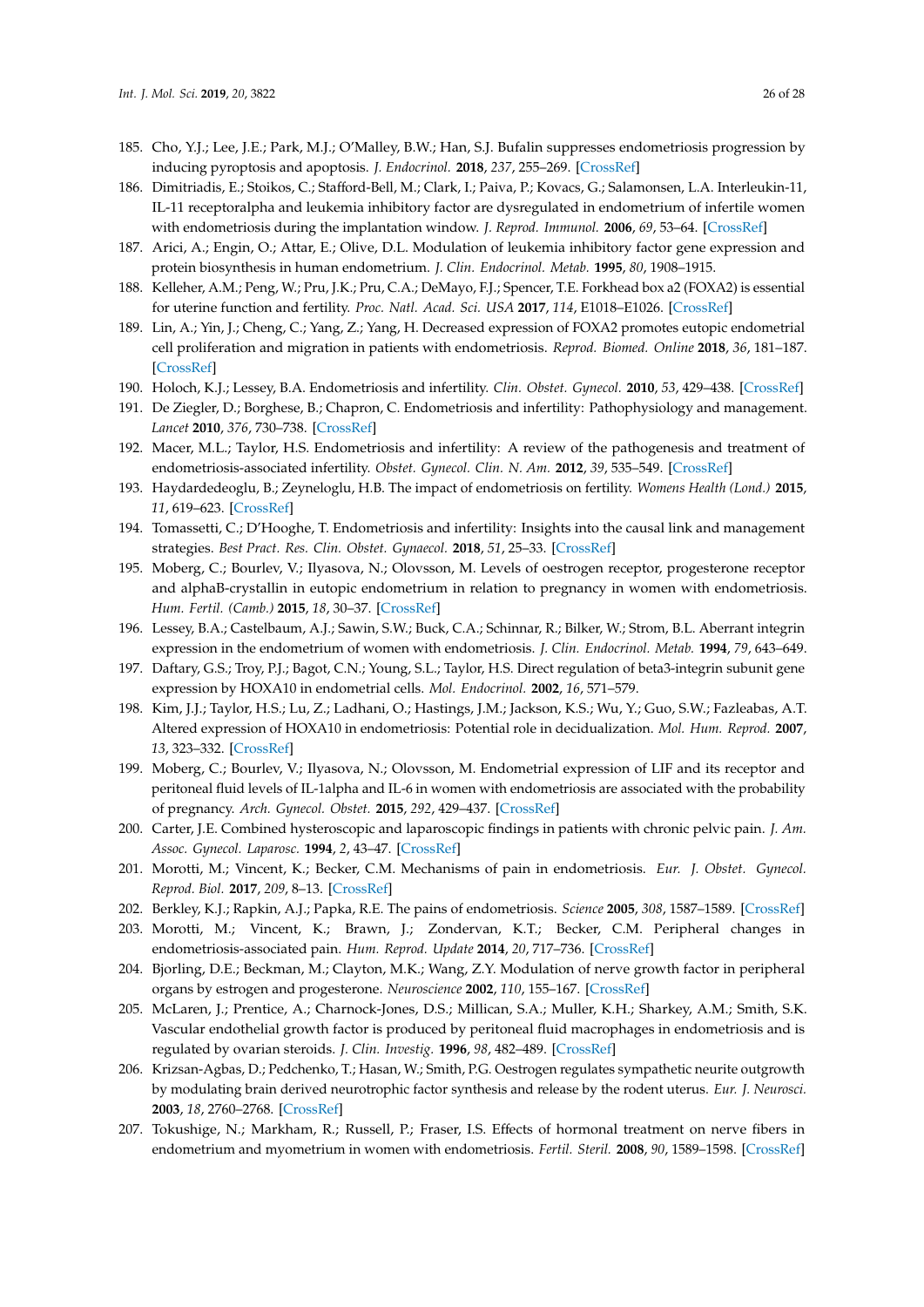- <span id="page-26-0"></span>208. Greaves, E.; Collins, F.; Esnal-Zufiaurre, A.; Giakoumelou, S.; Horne, A.W.; Saunders, P.T. Estrogen receptor (ER) agonists differentially regulate neuroangiogenesis in peritoneal endometriosis via the repellent factor SLIT3. *Endocrinology* **2014**, *155*, 4015–4026. [\[CrossRef\]](http://dx.doi.org/10.1210/en.2014-1086)
- <span id="page-26-1"></span>209. Rocha, M.G.; e Silva, J.C.; Ribeiro da Silva, A.; Candido Dos Reis, F.J.; Nogueira, A.A.; Poli-Neto, O.B. TRPV1 expression on peritoneal endometriosis foci is associated with chronic pelvic pain. *Reprod. Sci.* **2011**, *18*, 511–515. [\[CrossRef\]](http://dx.doi.org/10.1177/1933719110391279)
- <span id="page-26-2"></span>210. Greaves, E.; Grieve, K.; Horne, A.W.; Saunders, P.T. Elevated peritoneal expression and estrogen regulation of nociceptive ion channels in endometriosis. *J. Clin. Endocrinol. Metab.* **2014**, *99*, E1738–E1743. [\[CrossRef\]](http://dx.doi.org/10.1210/jc.2014-2282)
- <span id="page-26-3"></span>211. Vercellini, P.; Buggio, L.; Frattaruolo, M.P.; Borghi, A.; Dridi, D.; Somigliana, E. Medical treatment of endometriosis-related pain. *Best Pract. Res. Clin. Obstet. Gynaecol.* **2018**, *51*, 68–91. [\[CrossRef\]](http://dx.doi.org/10.1016/j.bpobgyn.2018.01.015)
- <span id="page-26-14"></span>212. Tosti, C.; Biscione, A.; Morgante, G.; Bifulco, G.; Luisi, S.; Petraglia, F. Hormonal therapy for endometriosis: From molecular research to bedside. *Eur. J. Obstet. Gynecol. Reprod. Biol.* **2017**, *209*, 61–66. [\[CrossRef\]](http://dx.doi.org/10.1016/j.ejogrb.2016.05.032)
- <span id="page-26-4"></span>213. Ferrero, S.; Evangelisti, G.; Barra, F. Current and emerging treatment options for endometriosis. *Expert Opin. Pharm.* **2018**, *19*, 1109–1125. [\[CrossRef\]](http://dx.doi.org/10.1080/14656566.2018.1494154)
- <span id="page-26-5"></span>214. Brown, J.; Pan, A.; Hart, R.J. Gonadotrophin-releasing hormone analogues for pain associated with endometriosis. *Cochrane Database Syst. Rev.* **2010**, CD008475.
- <span id="page-26-6"></span>215. Cetel, N.S.; Rivier, J.; Vale, W.; Yen, S.S. The dynamics of gonadotropin inhibition in women induced by an antagonistic analog of gonadotropin-releasing hormone. *J. Clin. Endocrinol. Metab.* **1983**, *57*, 62–65. [\[CrossRef\]](http://dx.doi.org/10.1210/jcem-57-1-62)
- <span id="page-26-7"></span>216. Taylor, H.S.; Giudice, L.C.; Lessey, B.A.; Abrao, M.S.; Kotarski, J.; Archer, D.F.; Diamond, M.P.; Surrey, E.; Johnson, N.P.; Watts, N.B.; et al. Treatment of Endometriosis-Associated Pain with Elagolix, an Oral GnRH Antagonist. *N. Engl. J. Med.* **2017**, *377*, 28–40. [\[CrossRef\]](http://dx.doi.org/10.1056/NEJMoa1700089)
- <span id="page-26-8"></span>217. Dunselman, G.A.; Vermeulen, N.; Becker, C.; Calhaz-Jorge, C.; D'Hooghe, T.; De Bie, B.; Heikinheimo, O.; Horne, A.W.; Kiesel, L.; Nap, A.; et al. ESHRE guideline: Management of women with endometriosis. *Hum. Reprod.* **2014**, *29*, 400–412. [\[CrossRef\]](http://dx.doi.org/10.1093/humrep/det457)
- <span id="page-26-16"></span>218. Bilotas, M.; Meresman, G.; Stella, I.; Sueldo, C.; Baranao, R.I. Effect of aromatase inhibitors on ectopic endometrial growth and peritoneal environment in a mouse model of endometriosis. *Fertil. Steril.* **2010**, *93*, 2513–2518. [\[CrossRef\]](http://dx.doi.org/10.1016/j.fertnstert.2009.08.058)
- <span id="page-26-9"></span>219. Verma, A.; Konje, J.C. Successful treatment of refractory endometriosis-related chronic pelvic pain with aromatase inhibitors in premenopausal patients. *Eur. J. Obstet. Gynecol. Reprod. Biol.* **2009**, *143*, 112–115. [\[CrossRef\]](http://dx.doi.org/10.1016/j.ejogrb.2008.12.002)
- <span id="page-26-10"></span>220. Kulak, J., Jr.; Fischer, C.; Komm, B.; Taylor, H.S. Treatment with bazedoxifene, a selective estrogen receptor modulator, causes regression of endometriosis in a mouse model. *Endocrinology* **2011**, *152*, 3226–3232. [\[CrossRef\]](http://dx.doi.org/10.1210/en.2010-1010)
- <span id="page-26-17"></span>221. Yao, Z.; Shen, X.; Capodanno, I.; Donnelly, M.; Fenyk-Melody, J.; Hausamann, J.; Nunes, C.; Strauss, J.; Vakerich, K. Validation of rat endometriosis model by using raloxifene as a positive control for the evaluation of novel SERM compounds. *J. Investig. Surg.* **2005**, *18*, 177–183. [\[CrossRef\]](http://dx.doi.org/10.1080/08941930591004412)
- <span id="page-26-11"></span>222. Stratton, P.; Sinaii, N.; Segars, J.; Koziol, D.; Wesley, R.; Zimmer, C.; Winkel, C.; Nieman, L.K. Return of chronic pelvic pain from endometriosis after raloxifene treatment: A randomized controlled trial. *Obstet. Gynecol.* **2008**, *111*, 88–96. [\[CrossRef\]](http://dx.doi.org/10.1097/01.AOG.0000297307.35024.b5)
- <span id="page-26-12"></span>223. Vercellini, P.; Somigliana, E.; Daguati, R.; Vigano, P.; Meroni, F.; Crosignani, P.G. Postoperative oral contraceptive exposure and risk of endometrioma recurrence. *Am. J. Obstet. Gynecol.* **2008**, *198*, 504.e1–504.e5. [\[CrossRef\]](http://dx.doi.org/10.1016/j.ajog.2007.11.010)
- <span id="page-26-18"></span>224. Harada, T.; Momoeda, M.; Taketani, Y.; Hoshiai, H.; Terakawa, N. Low-dose oral contraceptive pill for dysmenorrhea associated with endometriosis: A placebo-controlled, double-blind, randomized trial. *Fertil. Steril.* **2008**, *90*, 1583–1588. [\[CrossRef\]](http://dx.doi.org/10.1016/j.fertnstert.2007.08.051)
- <span id="page-26-13"></span>225. Harada, T.; Kosaka, S.; Elliesen, J.; Yasuda, M.; Ito, M.; Momoeda, M. Ethinylestradiol 20 mug/drospirenone 3 mg in a flexible extended regimen for the management of endometriosis-associated pelvic pain: A randomized controlled trial. *Fertil. Steril.* **2017**, *108*, 798–805. [\[CrossRef\]](http://dx.doi.org/10.1016/j.fertnstert.2017.07.1165)
- <span id="page-26-15"></span>226. Muneyyirci-Delale, O.; Karacan, M. Effect of norethindrone acetate in the treatment of symptomatic endometriosis. *Int. J. Fertil. Womens Med.* **1998**, *43*, 24–27.